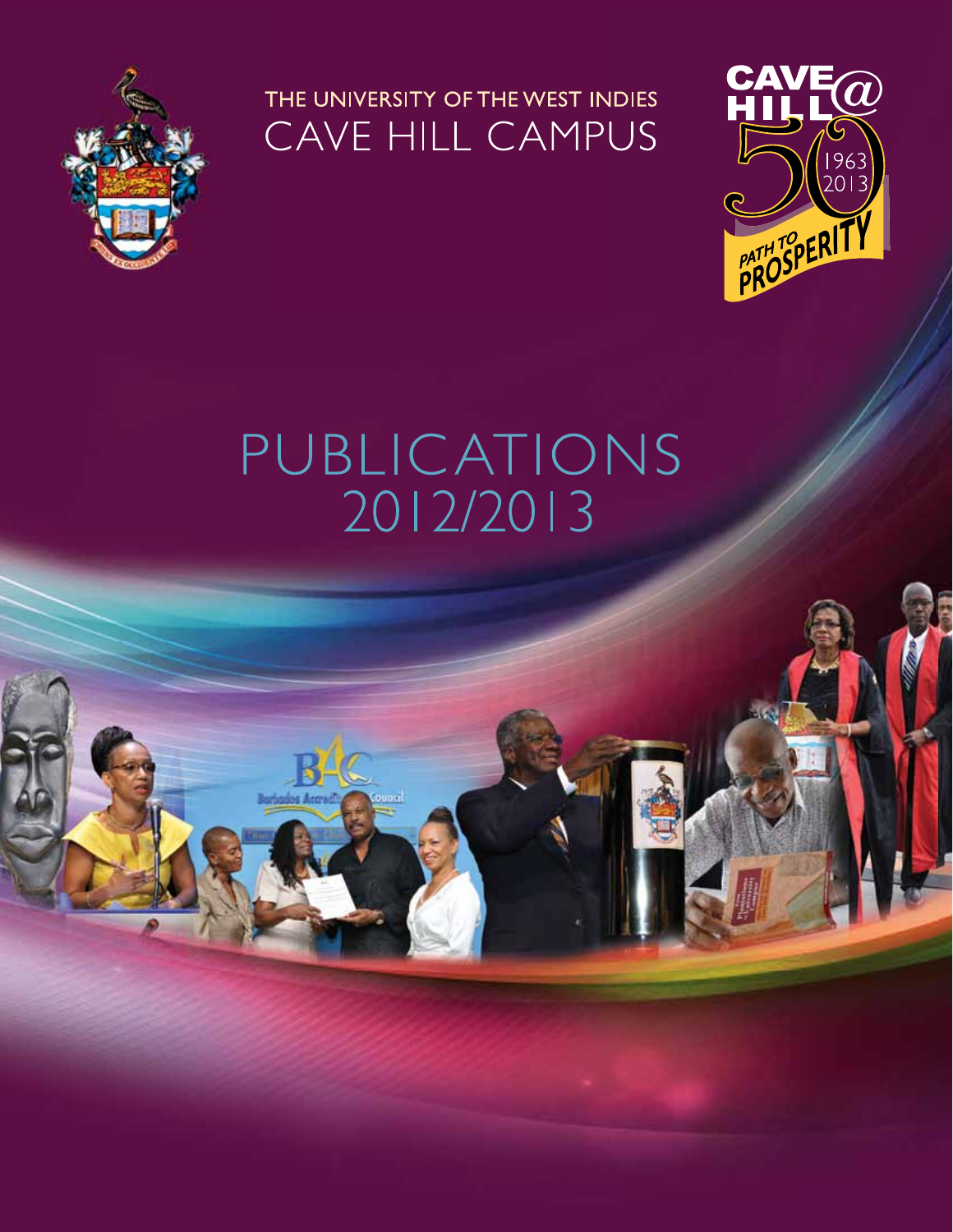#### **Featured on the cover**

#### **Front cover, Left to Right:**

The monument *Quaw's Quest* honours William Quaw, one of the 295 enslaved persons who at emancipation occupied the lands on which Cave Hill campus is currently situated.

Professor Eudine Barriteau, Deputy Principal, delivers lecture entitled: *Cave Hill in the Contemporary: The University as a Social Space*, April 18, 2013.

Professor Sir Hilary Beckles (center) receiving the certificate of Institutional Accreditation from BAC chair Ms Yvonne Walkes in the presence of BAC's Executive Director Ms Valda Alleyne and Professor Eudine Barriteau, Chair, Cave Hill Campus Accreditation Steering Committee, July 16, 2013.

Prime Minister of Barbados, the Right Hon Freundel Stuart, Q.C.; M.P. seals the Time Capsule during the 50th Anniversary closing ceremony, December 18, 2013.

Professor Emeritus Sir Woodville Marshall signing a copy of *From Plantation to University Campus: the Social History of Cave Hill Barbados* during the book launch, November 27, 2013.

Mrs Jacqueline Wade, Campus Registrar, followed by Mr William Iton, University Registrar, leading academic procession at the Interfaith Church Service in celebration of the 50th Anniversary, February 17, 2013.

#### **Back cover, Left to Right:**

Professor Sir Hilary Beckles, Mr Damani Parris (President, Guild of Students) and the Hon. Ronald Jones M.P. , Minister of Education, Science, Technology and Innovation with plaque which marks the breaking of the ground at the Nelson Mandela Freedom Park, November 27, 2013.

Naming of the Leslie Robinson Building in honour of Professor Leslie Robinson first Principal (ag) of the Cave Hill Campus, October 7, 2013. (L-R) Lady Mary Beckles, Mrs Jacqueline Wade, Dr Paul Altman (Chairman, Cave Hill Campus Council), Professor Eudine Barriteau, the Most Hon P.J.Patterson (former Prime Minister of Jamaica), Dr Lilieth Robinson Bridgewater (daughter of Professor L. Robinson) and Professor Sir Hilary Beckles.

Sir Keith Hunte and Professor Sir Hilary Beckles at the naming and opening of the Keith Hunte Hall, November 13, 2013.

Mr Anthony "Gabby" Carter performing at the unveiling of Quaw's Quest, March 15, 2013.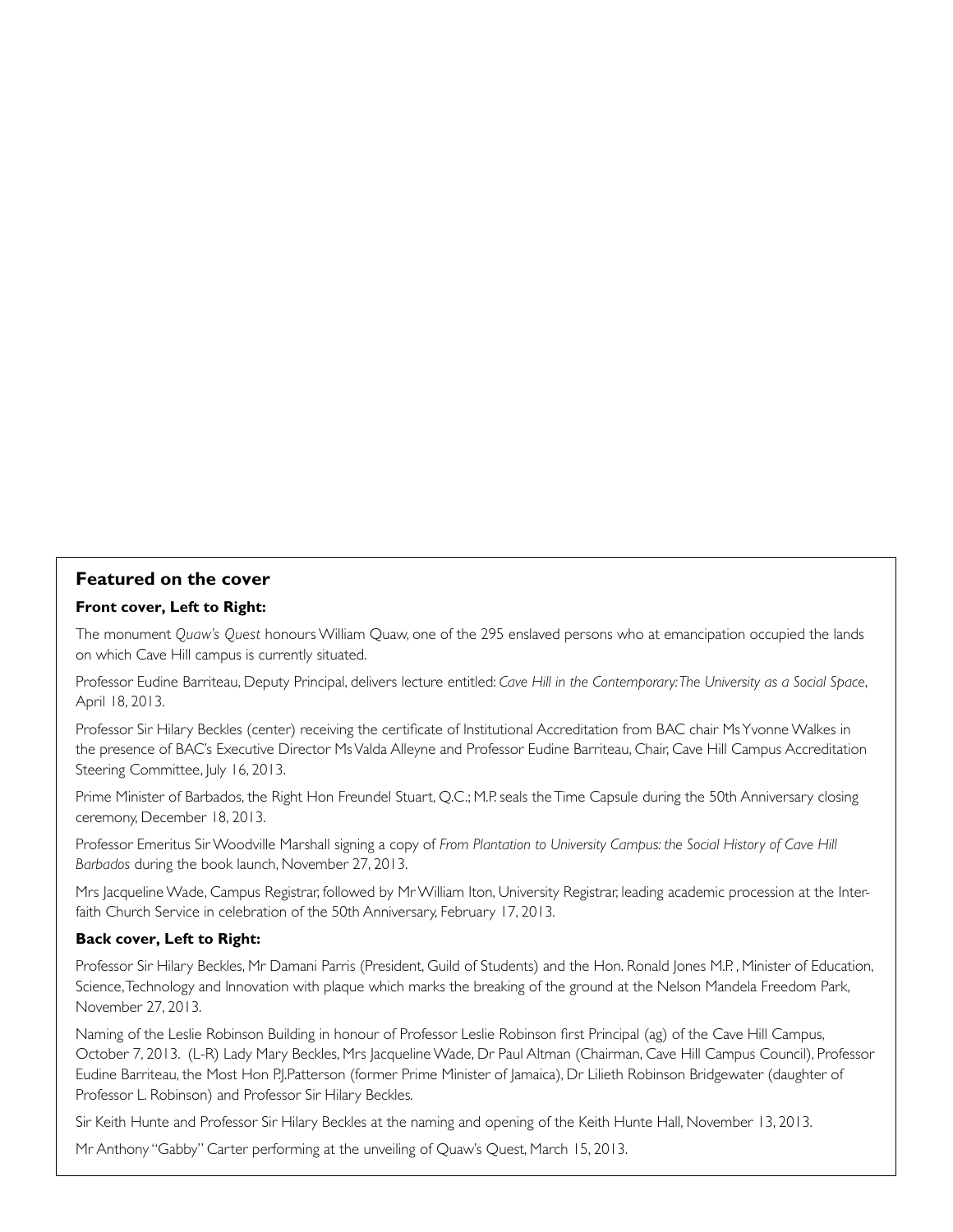

The University of the West Indies Cave Hill Campus, Barbados

# PUBLICATIONS **2012–2013**

**Editorial Team**

Cheryl King Carlyle Best Sonia Bowen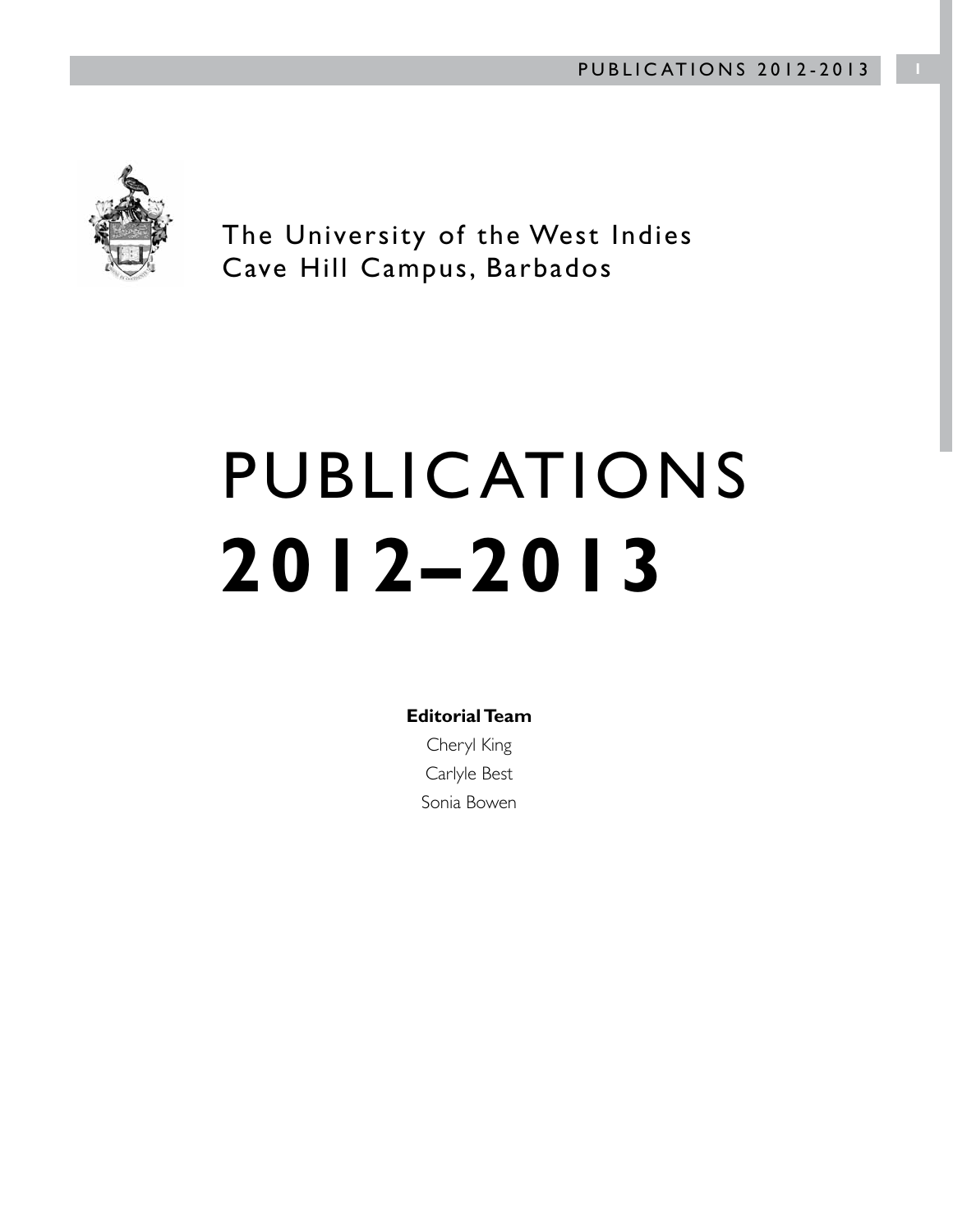#### **The University of the West Indies MISSION STATEMENT**

To advance education and create knowledge through excellence in teaching, research, innovation, public service, intellectual leadership and outreach in order to support the inclusive (social, economic, political, cultural, environmental) development of the Caribbean region and beyond.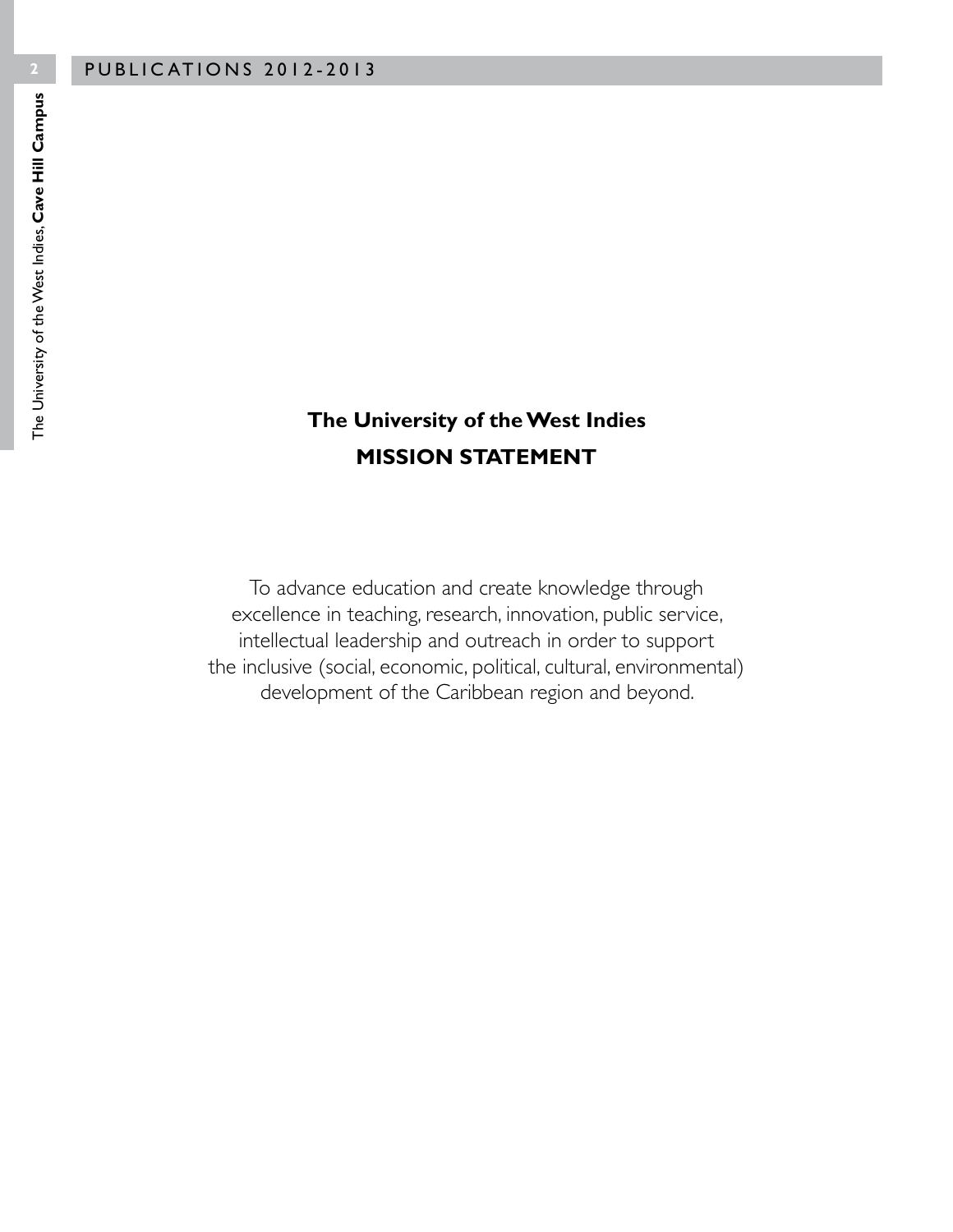# Contents

**4 Faculty of Humanities and** 

**Education**

|    | Equeation                                                  |  |
|----|------------------------------------------------------------|--|
| 4  | Cultural Studies Department                                |  |
| 5  | Department of History<br>and Philosophy                    |  |
| 6  | Department of Language,<br>Linguistics and Literature      |  |
| 7  | School of Education                                        |  |
|    |                                                            |  |
| 9  | <b>Faculty of Law</b>                                      |  |
| 11 | <b>Faculty of Medical Sciences</b>                         |  |
| 15 | Chronic Disease Research Centre<br>(CDRC)                  |  |
|    |                                                            |  |
| 9  | <b>Faculty of Science and</b><br><b>Technology</b>         |  |
| 9  | Department of Biological and<br><b>Chemical Sciences</b>   |  |
| 21 | Department of Computer Science,<br>Mathematics and Physics |  |

22 Centre for Resource Management and Environmental Studies (CERMES)

| 24 — | Department of Economics                                   |
|------|-----------------------------------------------------------|
|      | 25 Department of Government, Sociology<br>and Social Work |
|      |                                                           |

**24 Faculty of Social Sciences**

- 26 Department of Management Studies
- 28 Sir Arthur Lewis Institute for Social and Economic Studies (SALISES)
- **30 Institute for Gender and Development Studies: Nita Barrow Unit**

#### **31 Non-Teaching Department**

31 Main Library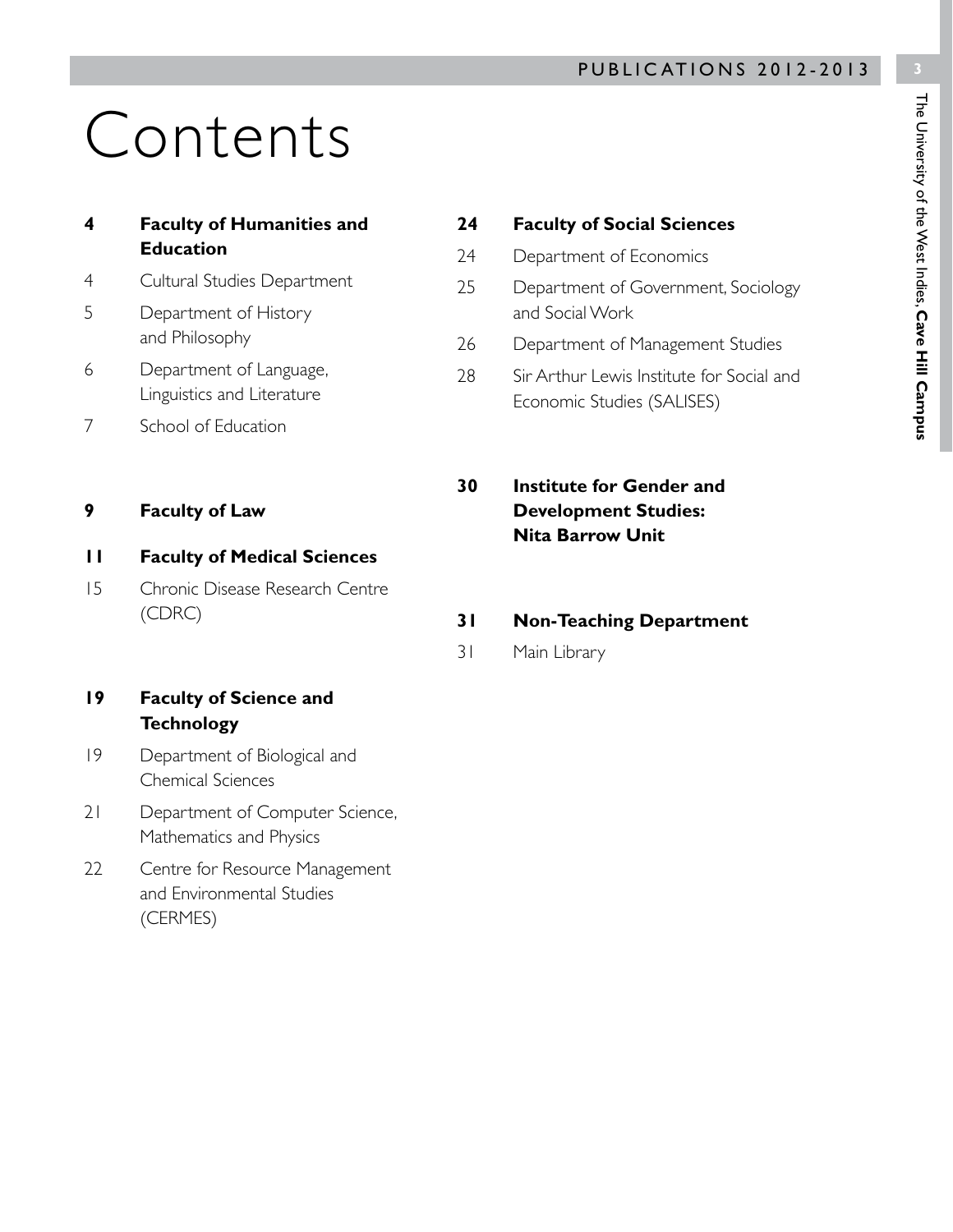# FACULTY OF HUMANITIES AND EDUCATION

#### **CULTURAL STUDIES DEPARTMENT**

#### *Refereed Books*

**Hume, Y.**, and A. Kamugisha, eds. *Caribbean Cultural Thought: From Plantation to Diaspora*. Kingston, Jamaica: Ian Randle Press, 2013. Print.

**Kamugisha, A.**, and Y. Hume, eds. *Caribbean Cultural Thought: From Plantation to Diaspora*. Kingston, Jamaica: Ian Randle Press, 2013. Print.

**Kamugisha, A.**, ed. *Caribbean Political Thought: The Colonial State to Caribbean Internationalisms*. Kingston, Jamaica: Ian Randle Press, 2013. Print.

---. *Caribbean Political Thought: Theories of the Post-Colonial State.* Kingston, Jamaica: Ian Randle Press, 2013: Print.

#### *Book Chapters*

**Hume, Y.**, and A. Kamugisha. "Caribbean Cultural Thought in the Pursuit of Freedom." Introduction. *Caribbean Cultural Thought: From Plantation to Diaspora.* Ed. Y. Hume and A. Kamugisha. Kingston, Jamaica: Ian Randle Press, 2013. 13-24. Print.

**Kamugisha, A.** "Introduction: Post-Colonial Failure." *Caribbean Political Thought: Theories of the Post-Colonial State*. Ed. A. Kamugisha. Kingston, Jamaica: Ian Randle Press, 2013. xvii-xxi. Print.

---. "Introduction: The Responsibilities of Caribbean Intellectuals." *Caribbean Political Thought: The Colonial State to Caribbean Internationalism*. Ed. A. Kamugisha. Kingston, Jamaica: Ian Randle Press, 2013. xvii-xxii. Print.

Hume, Y., and **A. Kamugisha**. "Introduction: Caribbean Cultural Thought in the Pursuit of Freedom." *Caribbean Cultural Thought: From Plantation to Diaspora.* Ed. Y. Hume and A. Kamugisha. Kingston, Jamaica: Ian Randle Press, 2013. xix-xxx. Print.

#### *Journal Articles*

**Burrowes, M.** "Losing Our Masks: Traditional Masquerade and Changing Constructs of Barbadian Identity." *International Journal of Intangible Heritage*  8 (2013): 38-54. Print.

**Hume, Y.** "Art Patronage in a Caribbean Context: The Awon and Akyen Connection." *Cutting Edges: New Media and Entrepreneurship*. Spec. issue of *Caribbean In-Transit Art Journal* 4 (October 2013): 22-29. Print.

---. "Stepping Out: Afro-Caribbean Philosophy, Peter Tosh and the Dynamics of Existence." *Caribbean Quarterly* 58.4 (2012): 25-49. Print

**Kamugisha, A.** "Austin Clarke's Barbadian Boyhood: Coming of Age in amongst Thistles and Thorns, Growing up Stupid under the Union Jack and Proud Empires." [*Masculinities*]. Spec. issue of *Journal of West Indian Literature* 21.1/2 (2012): 42-59. Print.

---. "On the Idea of a Caribbean Cultural Studies." [*Caribbean Studies*]. Spec. issue of *Small Axe* 41 (2013): 43-57. Print.

#### *Magazine Articles*

**Burrowes, M.** "Migration Diaspora & Belonging." *Echoes Caribbean Heritage Magazine* (2012): 52-54. Print.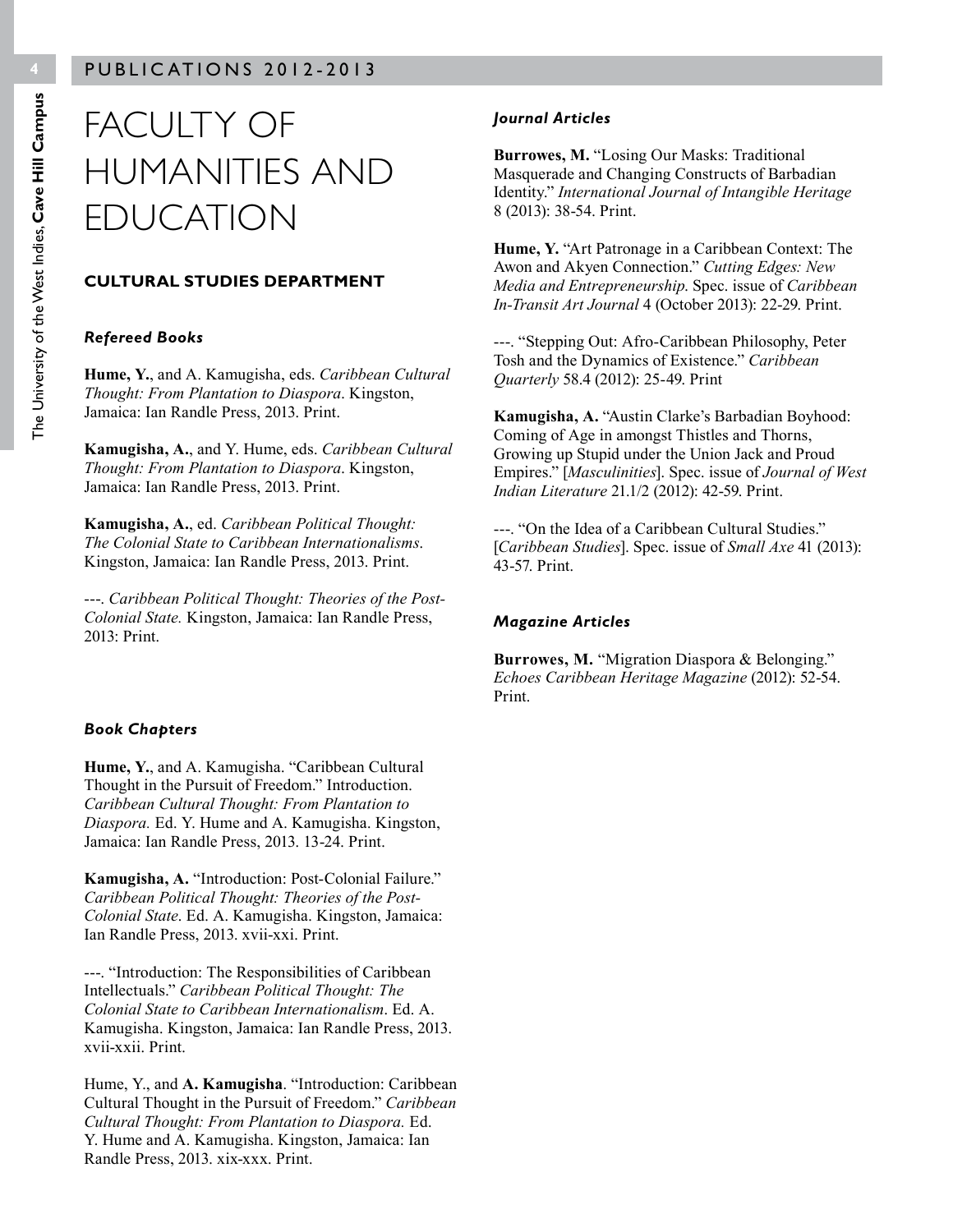# The University of the West Indies, Cave Hill Campus The University of the West Indies,

**Cave Hill Campus**

#### **DEPARTMENT OF HISTORY AND PHILOSOPHY**

#### *Books*

**Beckles, H.** *Britain's Black Debt: Reparations for Caribbean Slavery and Native Genocide.* Kingston: UWI Press, 2013. Print.

Carter, H., and **D. Browne**. *Atlantic Interactions: A Textbook for Caribbean History Students*. 2nd ed. Kingston: Ian Randle, 2013. Print.

**Carter, H.**, and D. Browne. *Atlantic Interactions: A Textbook for Caribbean History Students*. 2nd ed. Kingston: Ian Randle, 2013. Print.

#### *Book Chapters*

**Beckles, H.** "Caribbean Anti-Slavery: The Self Liberation Ethos of Enslaved Black." *Caribbean Political Thought: The Colonial State to Caribbean Internationalisms*. Ed. Aaron Kamugisha. Kingston, Jamaica: Ian Randle Press, 2013. 156-170. Print.

**Burton, R.** "Feminist Social Epistemologies and Caribbean Scholarship: Exploring a Potential Paradigm Shift." *Love and Power: Caribbean Discourses on Gender*. Ed. V. E. Barriteau. Kingston: University of the West Indies Press, 2012. 41-53. Print.

**Cobley, A.** "African Barbadians and Barbadians in Africa." *Back to Africa: The Ideology and Practice of the African Returnee Phenomenon from the Caribbean and North-America to Africa*. Vol. II. Ed. Kwesi Kwaa Prah. Cape Town: Centre for Advanced Studies in African Societies, 2012. 188-206. Print.

**Downes, A.** "Constructing Brotherhood: Fraternal Organisations and Masculinities in Colonial Barbados." *Love and Power: Caribbean Discourses on Gender.* Ed. V. Eudine Barriteau. Kingston: University of the West Indies Press, 2012. 453-487. Print.

**Ochieng'-Odhiambo, F.** "Ang'o Man e Nying'?" *Listening to Ourselves: A Multilingual Anthology of African Philosophy.* Ed. C. Jeffers. Albany, NY: State University of New York (SUNY) Press, 2013. 52-89. Print. (NB: A translation of the essay in English by Oriare Nyarwath and entitled "What's in a Name?" is also contained in the same book).

**Ochieng'-Odhiambo, F.**, S. Hellsten, and M. Schönfeld**.** "Climate Change Ethics: The End of Development or a New Paradigm through African Sagacity?" *Global Ethics on Climate Change.* Ed. M. Schönfeld. New York: Routledge, 2013. 89-105. Print.

**Rampersad, S.** "Archaeology of the Caribbean." *Oxford Companion to Archaeology.* Ed. N. A. Silberman. Oxford: Oxford University Press, 2012. 257-260. Print.

**Welch, P.** "Modelling the Barbados Educational System: A Socio-Economic and Historical Investigation of Education in Barbados." *Education in the Commonwealth Caribbean and Netherlands Antilles*. Ed. E. Thomas. London: Bloomsbury, 2013. 63-85. Print.

**Worrell, R.** "Black Marxist: Champion of the Negro Toilers." *Caribbean Political Activism: Essays in Honour of Richard Hart*. Ed. R. Lewis. Kingston: Ian Randle Press, 2012. 144-158. Print.

#### *Refereed Journal Articles*

**Cobley, A.** "Bantu Sports Club." *Sports around the World: History, Culture, Practice* 1 (2012): 107-108. Print.

**Ochieng'-Odhiambo, F.**, and Crispinous Iteyo. "Reason and Sagacity in Africa: Odera Oruka's Contribution to Philosophy." *Thought and Practice: A Journal of the Philosophical Association of Kenya (PAK)* 4.2 (2012): 169-184. Print.

**Rocha, E.** "Estórias de indesejada sexualidade e de amor inimaginável: Comparando romances no Brasil e na África do Sul." *Cordis* 9 (2012): 21-49. Print.

---. "Os caminhos dos sertões são mais árduos para uma mulher. Notas sobre a excursão de Leolinda de Figueiredo Daltro aos sertões (1896-97)." *Outros Tempos*, *Universidade Estadual do Maranhão* 10.15 (2013): 146-172. Print.

**Rocha, E.**, and F. Alleyne. "Millie Gone to Brazil: Barbadian Migration to Brazil in the Early 20th Century." *Journal of the Barbados Museum & Historical Society* 58 (2012): 1-42. Print.

#### *Technical Reports / Documents*

**Inniss, T.** *Management of Cultural Resources in a Natural Environment Workshop*. Bridgetown, Barbados: UNESCO Sub-Regional Office for Latin America and the Caribbean, 2013. Print.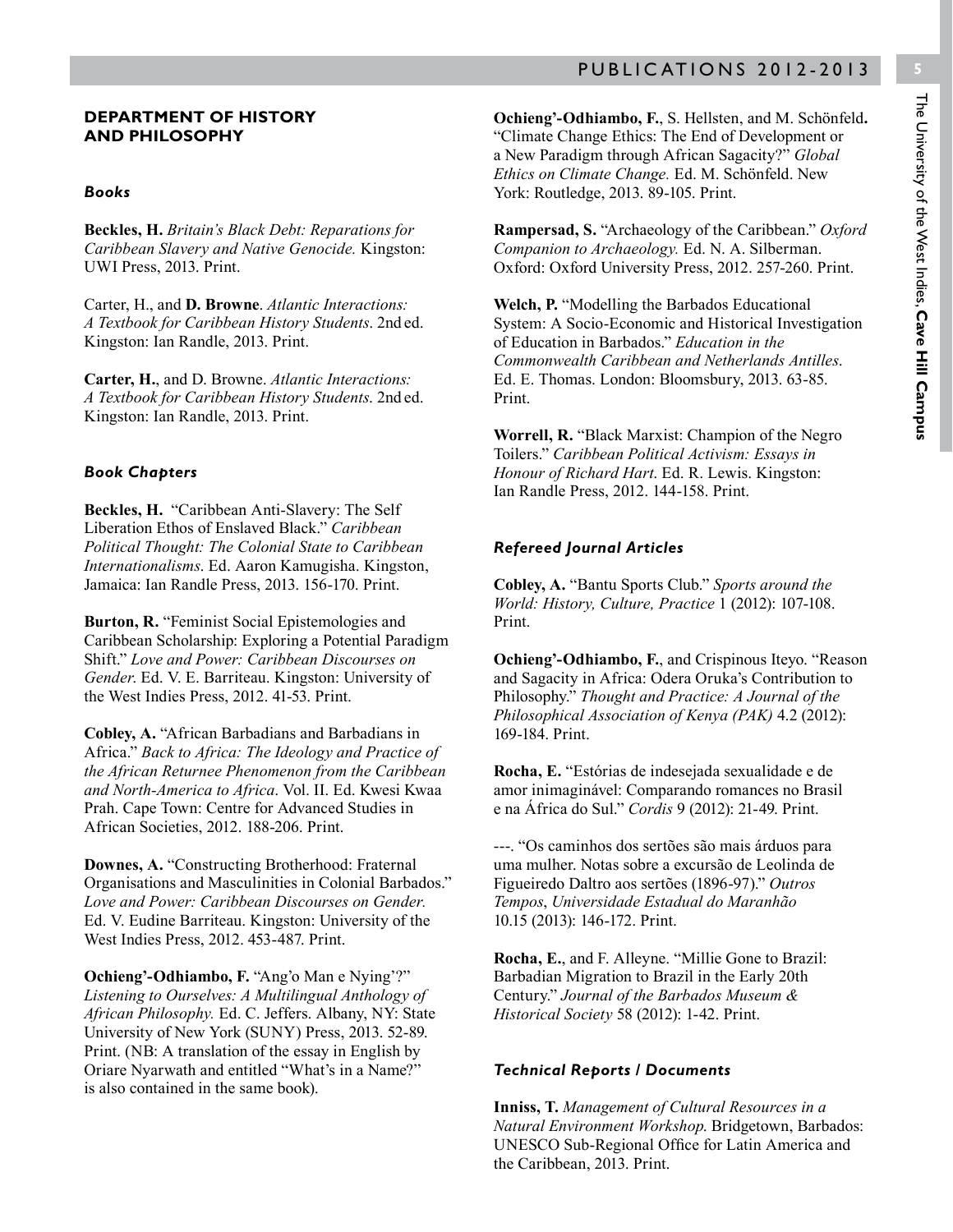#### *Non-Refereed Publications*

**Cobley, A.** *Tribute to Dame Nita Barrow.* Barbados' 46th Anniversary of Independence 1966-2012 Souvenir Magazine. Christ Church, Barbados: Javinat Publications, 2012. Print.

**Inniss, T.** "Confronting Barbados' Colonial Past: Reclaiming Heritage." *World Heritage Review: Small Island Developing States.* 66. [Paris: UNESCO], 2013. 38-47. Print.

**---.** "Spotlight on Heritage and Culture." *CHILL Magazine* May 2013: 54. Print.

**Rocha, E.** *Epístolas de uma ilha no meio do Atlântico*. Taubaté: Almanaque Urupês, 2013. Web.

**---.** *A liberdade e a ordem*. Taubaté: Almanaque Urupês, 2013. Web.

#### *Book Reviews*

**Brandon, E.** Rev. of *Hilary Kornblith: On Reflection. Metapsychology* 17.16 (2013): n.pag. Web.

**---**. Rev. of *Reading Bernard William*, ed. D. Callcut. *Metapsychology* 16.47 (2012): n. pag. Web.

#### *Blogs*

**Rocha, E.**, and Ludmila Saharovisky, "Tempo Submerso*.*" *Espelho D'Água.* 2013. São Paulo, Netebooks. Web.

#### **DEPARTMENT OF LANGUAGE, LINGUISTICS AND LITERATURE**

#### *Books*

**Constant, I.** *Antillanité, créolité, littérature-monde.* Ed. I. Constant, K. C. Mabana and P. Nanton. Newcastle: Cambridge Scholars Publishing, 2013. Print.

**Mabana, K.** *Antillanité, Créolité, Littérature-monde.*  Ed. I. Constant, K. C. Mabana and P. Nanton. Newcastle: Cambridge Scholars Publishing, 2013. Print.

**---.** *Du mythe à la littérature: Une lecture de textes africains et caribéens.* Paris: L'Harmattan, 2013. Print.

*---. Ecritures en situation postcoloniale: Francophonies Periphériques.* Saarbrücken: Editions Universitaires Européennes, 2013. Print.

#### *Refereed Book Chapters*

**Bryce, J.** '"African Movies' in Barbados: Proximate Experiences of Fear and Desire." *Global Nollywood: The Transnational Dimensions of an African Video Film Industry*. Ed. M. Krings and O. Okome. Indiana: Indiana University Press, 2013. 223-244. Print.

*---.* "Coaxing the Beast out of the Cage: Secrecy and Disclosure: *Red Dust* and *Catch a Fire*." *Hollywood's Africa After 1994*. Ed. M. E. Higgins. Ohio: Ohio University Press, 2012. 207-220. Print.

**Constant, I.** "Le parler des servantes: de la gouaille au mutisme." *Le Parler mal.* Ed*.* P. Marillaud and R. Gauthier. Toulouse: Université de Toulouse, 2013. 125-134. Print.

**Mabana, K.** "Women in Birago Diop's Tales of Amadou Koumba." *Kuvaka Ukama = Building Bridges: A Tribute to Flora Veit-Wild.* Ed. J. Heinicke, H. Neister, T. R. Klein and V. Prüschenk. Heidelberg: Bettina Weiss Verlag, 2012. 241-255. Print.

#### *Refereed Journal Articles*

**Bryce, J.** "Review of Live from Dar es Salaam: Popular Music and Tanzania's Music Economy by Alex Perullo." *Tanzanian Affairs* 104 (2013): 53-55. Print.

**---.** "Signs of Femininity, Symptoms of Malaise: Figurations of 'Woman' in Nollywood Popular Video." *Research in African Literatures* 43.4 (2012): 71-87. Print.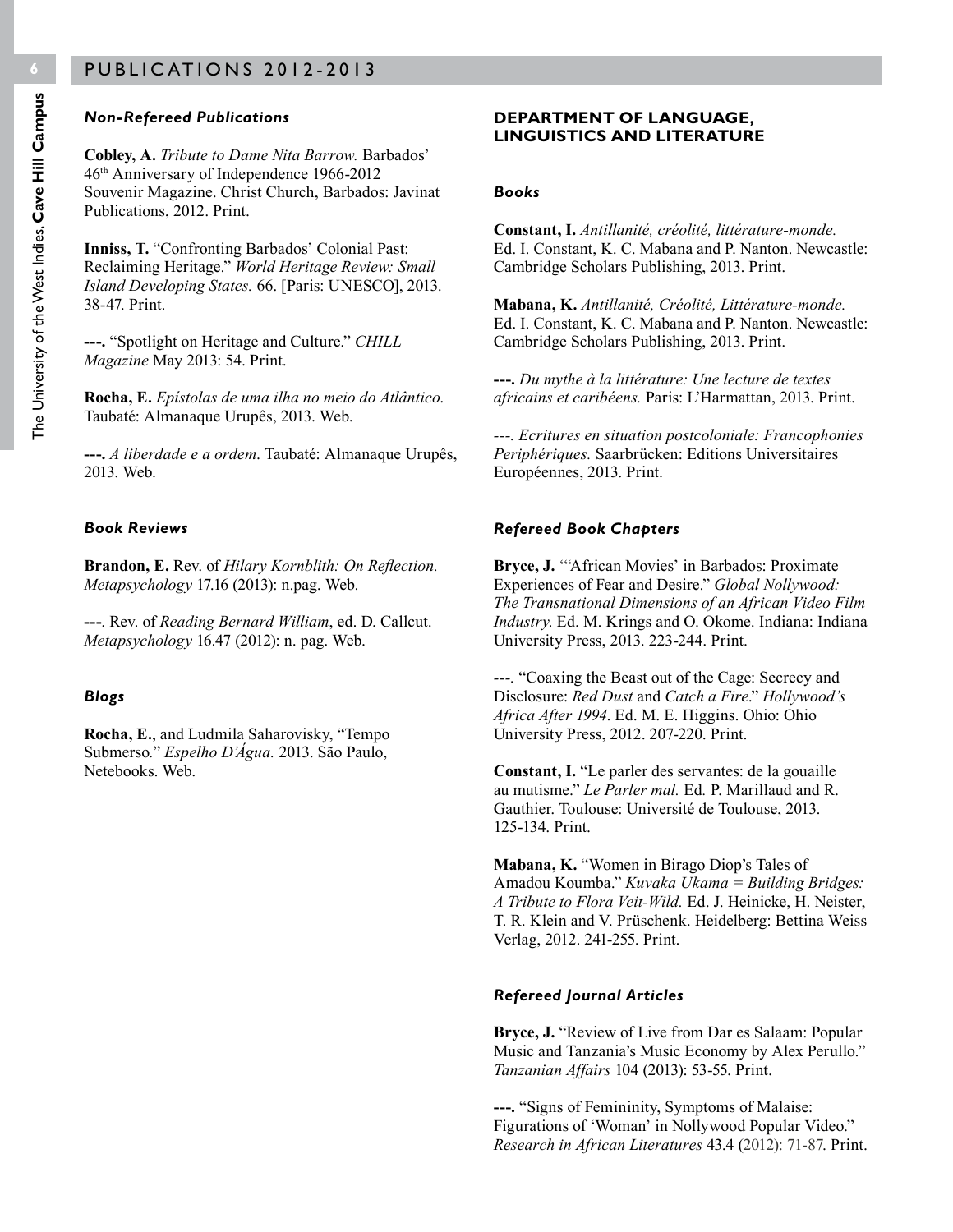**Craig, I.** "Traducción, adaptación y fábulas del 'yo': Un diálogo entre el cine y la literatura del Caribe anglófono." *Cuadernos de Literatura* 15.30 (2011): 221-236. Print.

**Mabana, K.** "Léopold Sédar Senghor and the Civilization of the Universal." *Diogenes* (Chinese Edition) 1.57 (2013): 47-57. Print.

**O'Callaghan, E.** "'In Issues of Identity Buts Are Resident': Sex, Secrets and Shani Mootoo's Queer Families." *Contemporary Women Writers* 6.3 (2012): 233-250. Print.

---. "'Play It Back a *Next* Way': Teaching Us." *Small Axe* 39 (2012): 59-71. Print.

---. "Writing States of Independence: Erna Brodber and Kei Miller." *Kunapipi* 34.2 (2012): 2-48. Print.

**Schaumloeffel, M.** "Die Zusammenarbeit der Deutsch-lehrerverbände. Latein-Amerika: Geschichte, Fortschritte und Perspektiven." *DaF-Brücke* 12 (2012): 5-7. Print.

---., ed. *IDV Aktuell* 47. Web. May 2013.

---. *IDV Aktuell* 46. Web. February 2013.

---. *IDV Magazin* 85. Web. July 2013.

#### **SCHOOL OF EDUCATION**

#### *Refereed Book Chapters*

**Blackman, S.**, A. G. Richardson, and C. Fong Kong-Mungal. "Special Educators' Efficacy and Exceptional Students' Future Trajectories: Informing Barbados' Education Policy." *Research on the Impact of Educational Policy on Teaching and Learning*. Ed. C. Z. Szymanski-Sunal and K. Muta. Tuscaloosa, AL: The University of Alabama, 2013. 163-181. Print.

Blackman, S., A. G. Richardson, and **C. Fong Kong-Mungal.** "Special Educators' Efficacy and Exceptional Students' Future Trajectories: Informing Barbados' Education Policy." *Research on the Impact of Educational Policy on Teaching and Learning*. Ed. C. Z. Szymanski-Sunal and K. Muta. Tuscaloosa, AL: The University of Alabama, 2013. 163-181. Print.

Marshall, A., and **D. Maynard.** "Black Female Sexual Identity: The Self Defined." *Black Genders and Sexualities*. Ed. S. McGlotten and D. Davis. New York: Palgrave Macmillan, 2012: 195-202. Print.

**Ogunkola, B. J.** "Incorporating Indigenous Science Knowledge and Practices into the Teaching of Science Concepts in Senior Secondary Schools in Nigeria: Science Teachers' Perspectives." *Contemporary Issues In Nigerian Education*. Ed. P.K. Ojedele, M.O. Arikewuyo and A. C. Njoku. Ondo: Nigeria, National Institute for Educational Planning and Administration, 2013. 38-46. Print.

#### *Refereed Journal Articles*

**Blackman, S.**, D. Conrad, and L. Brown. "Barbadian and Trinidadian Teachers' Attitudes to the Integration of Students with Special Needs." *International Journal of Special Education* 27.3 (2012): 158-168. Print.

Akinsola, O. S, and **B. J. Ogunkola**. "Extent of Use of Available Human and Material Resources for Teaching Science and Mathematics in Senior Secondary Schools." *Review of Higher Education and Self-Learning* 6.18 (2013): 56-75. Print.

**Fayombo, G. A.** "Active Learning: Creating Excitement and Enhancing Learning in a Changing Environment of the 21st Century." *Mediterranean Journal of Social Sciences* 3.16 (2012): 107-128. Print.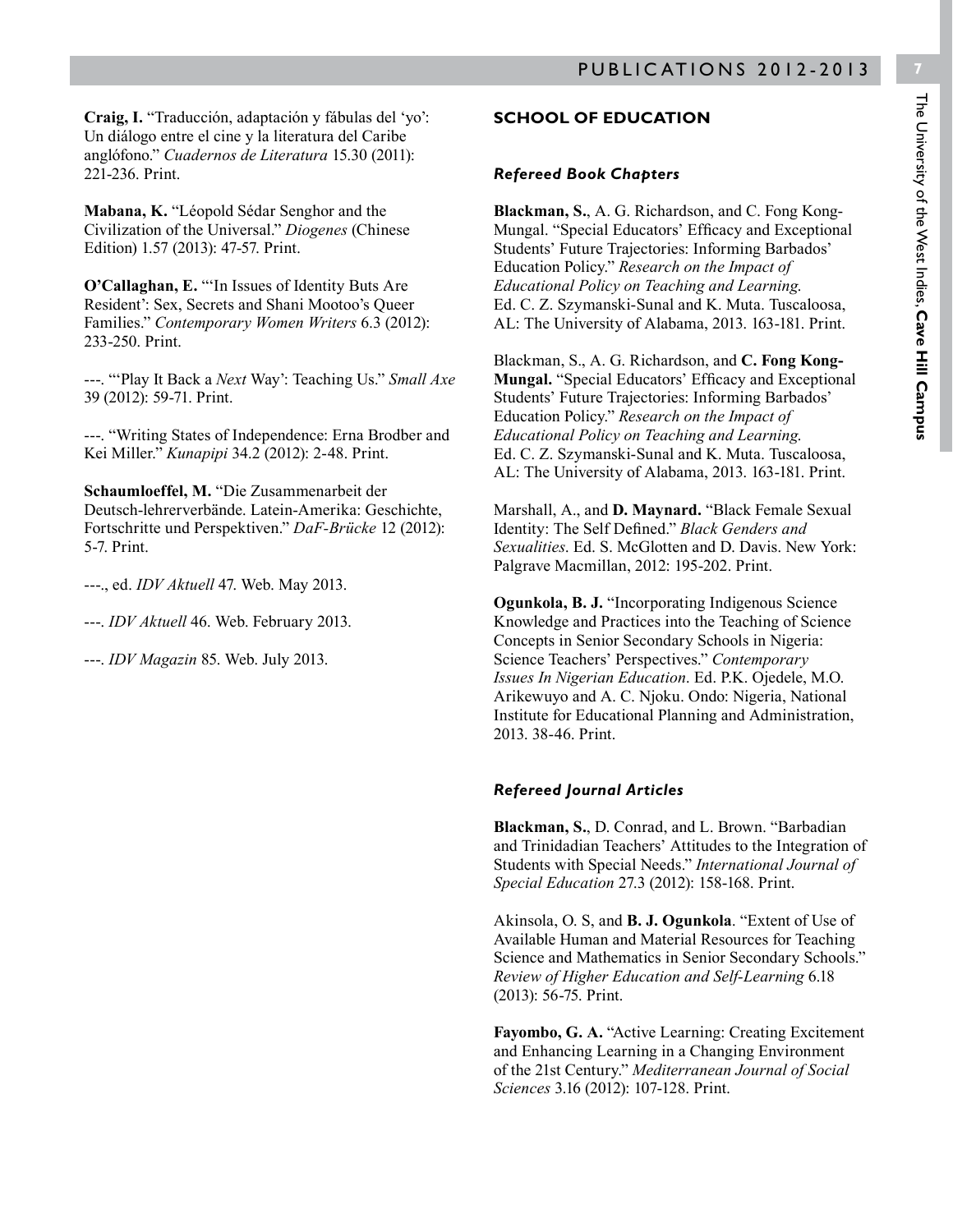---. "Active Learning Strategies and Student Learning Outcomes among Some University Students in Barbados." *Journal of Educational and Social Research* 2.9 (2012): 79-90. Print.

**Fayombo, G. A.**, B. J. Ogunkola, and Y. L. Olaleye. "Cross Institutional Study of the Causes of Absenteeism among University Students in Barbados and Nigeria." *Journal of Educational and Developmental Psychology* 2.1 (2012): 122-136. Print.

**Fayombo, G. A.** "Relating Emotional Intelligence to Academic Achievement among Some University Students in Barbados." *The International Journal of Emotional Education* 4.2 (2012): 43-54. Print.

Leite, W. L., R. Sandbach, R. Jin, J. MacInnes, and **G. A. Jackman**. "An Evaluation of Latent Growth Models for Propensity Score Matched Groups." *Structural Equation Modeling* 19 (2012): 437-456. Print.

Campbell, M. H., **D. Maynard**, J. W. Roberti, and M. K. Emmanuel. "A Comparison of the Psychometric Strengths of the Public-Domain Zung Self-Rating Depression Scale with the Proprietary Beck Depression Inventory-II in Barbados." *West Indian Medical Journal* 61.5 (2012): 483-488. Print.

Fayombo, G. A., **B. J. Ogunkola**, and Y. L. Olaleye. "Cross Institutional Study of the Causes of Absenteeism among University Students in Barbados and Nigeria." *Journal of Educational and Developmental Psychology* 2.1 (2012): 122-136. Print.

Samuel, D. F., and **B. J. Ogunkola.** "Elementary Teachers' Educational Beliefs and Their Instructional Approaches: In Search of a Meaningful Relationship." *British Journal of Education, Society & Behavioural Science* 3.2 (2013): 109-131. Print.

**Ogunkola, B. J.**, and Leah Garner – O'Neale. "Gender Differences in Participation and Achievement in Science: Implications and Intervention Strategies for Scientific and Technological Development in the Caribbean." *Mediterranean Journal of Social Sciences* 4.1 (2013): 544-551. Print.

**Ogunkola, B. J.** "Improving Science, Technology and Mathematics Students' Achievement: Imperatives for Teacher Preparation in the Caribbean Colleges and Universities." *Academic Journal of Interdisciplinary Studies* 2.1 (2013): 97-108. Print.

**Ogunkola, B. J.**, and C. Clifford. "Instructional Assessment Practices of Science Teachers in Barbados: Pattern, Techniques and Challenges." *Academic Journal of Interdisciplinary Studies* 2.1 (2013): 313-329. Print.

Samuel, D. F., and **B. J. Ogunkola**. "St. Lucian Elementary School Teachers' Applicability Beliefs and Beliefs about Science Teaching and Learning: Relevance to Their Level of Inquiry-Based Instructional Practices in Science." *International Education Studies* 6.7 (2013): 48-65. Print.

**Ogunkola, B. J.** "Scientific Literacy: Conceptual Overview, Importance and Strategies for Improvement." *Journal of Educational and Social Research* 3.1 (2013): 265-274. Print.

**Ogunkola, B. J.**, and Ramona Archer-Bradshaw. "Teacher Quality Indicators as Predictors of Instructional Assessment Practices in Science Classrooms in Secondary Schools in Barbados." *Research in Science Education* 43.1 (2013): 3-31. Print.

**Ogunkola, B. J.**, and Leah Garner – O'Neale. "Undergraduate Student Factors as Correlates of Scientific Literacy Levels in the University of the West Indies, Cave Hill Campus, Barbados." *International Journal of Management Sciences and Business Research* 2.5 (2013): 65-73. Print.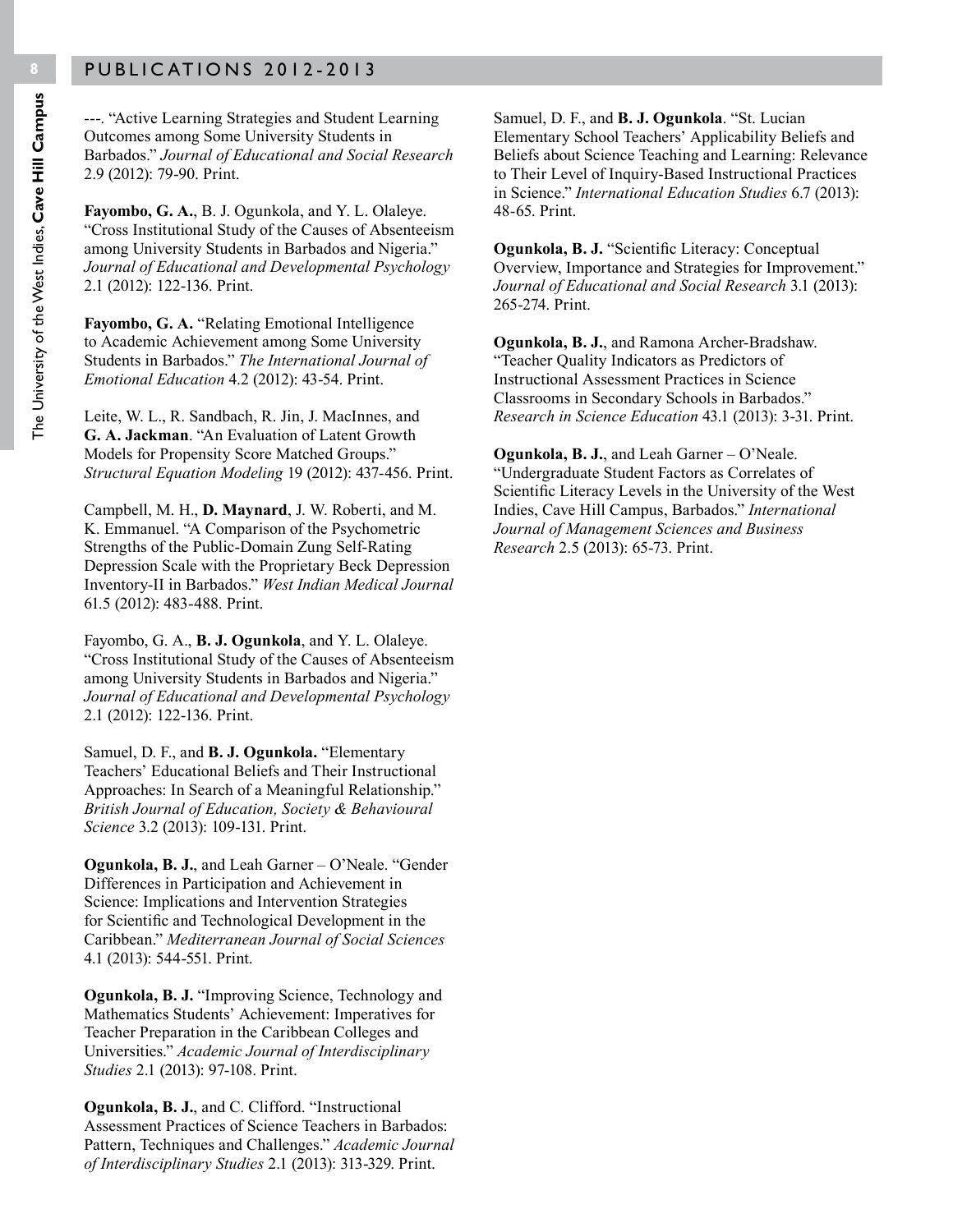## FACULTY OF LAW

#### *Refereed Books*

Alleyne, George, and **R. Antoine**, eds. *Legal and Policy Perspectives on HIV and Human Rights in the Caribbean*. Kingston: UWI Press, 2013. Print.

**Antoine, R.** *Offshore Financial Law, Trusts and Tax Issues*. 2nd ed. Oxford: Oxford University Press, 2013. Print.

**Berry, D. S.**, and Tracy Robinson, eds. *Transitions in Caribbean Law: Lawmaking Constitutionalism and the Confluence of National and International Law*. Kingston: Ian Randle Publishers, 2013. Print.

**Kaczorowska-Ireland, A.** *European Union Law*. 3rd ed. London: Routledge, 2013. Print.

**Newton, V.** *The Barbados Law Reports: Family Law Cases, 1982-2007*. Bridgetown, Barbados: Office of the Attorney General/Gaunts Publishers, 2013. Print.

**Newton, V.**, Kathleen Drayton, and Woodville Marshall, eds. *The Barbados-Panama Connection Revisited: Commemorating Migration from Barbados to Panama, 1904-1914.* Bridgetown: The Barbados Museum & Historical Society, National Cultural Foundation and the Department of History and Philosophy, University of the West Indies, Cave Hill Campus, 2013. Print.

Berry, D. S., and **T. Robinson**, eds. *Transitions in Caribbean Law: Lawmaking Constitutionalism and the Confluence of National and International Law*. Kingston: Ian Randle Publishers, 2013. Print.

**Ventose, E.** *Commonwealth Caribbean Administrative Law*. London: Routledge, 2013. Print.

**---**. *Patenting Medical and Genetic Diagnostic Methods*. Cheltenham, Glos, UK: Edward Elgar Publishing, 2013. Print.

#### *Refereed Book Chapters*

**Antoine, R.** "Expanding the Purview of Accountability in Employment by the State." *Transitions in Caribbean Law: Lawmaking Constitutionalism and the Confluence of National and International Law*. Ed. David Berry and Tracy Robinson. Kingston: Ian Randle Publishers, 2013. 51-75. Print.

**Berry, D. S.** "The Caribbean." *The Oxford Handbook of the History of International Law*. Ed. Bardo Fassbender, et al. Oxford: Oxford University Press, 2012. 579-603. Print.

**Berry, D. S.** "The Use of International Law by Domestic Tribunals in the Caribbean in Death Penalty Cases." *Transitions in Caribbean Law: Lawmaking Constitutionalism and the Confluence of National and International Law*. Ed. David Berry and Tracy Robinson. Kingston: Ian Randle Publishers, 2013. 108-127. Print.

**Berry, D. S.**, and Tracy Robinson. "Transitions in Caribbean Law: An Introduction." *Transitions in Caribbean Law: Lawmaking Constitutionalism and the Confluence of National and International Law*. Ed. David Berry and Tracy Robinson. Kingston: Ian Randle Publishers, 2013. vii-xxvii. Print.

**Kaczorowska-Ireland, A.** "The Impact of Dualism and Monism on Regional Integration in the Light of the European and Caribbean Experience." *Basic Concepts of Public International Law - Monism and Dualism.*  Ed. M. Novakovic. Belgrade: Institute of International Politics and Economics, Institute of Comparative Law and Faculty of Law of the University of Belgrade, 2013. 830-852. Print.

**Lancaster, A. M. S. N.**, and Lyndon F. Robertson. "Oceans and Human Health in the Caribbean Region." *Ecological Health: Society, Ecology and Health*. Vol. 15. Advances in Medical Sociology. Ed. Maya Gislason. Bingley, UK: Emerald Group Publishing, 2013. 311-334. Print.

Berry, D. S., and **T. Robinson**. "Transitions in Caribbean Law: An Introduction." *Transitions in Caribbean Law: Lawmaking Constitutionalism and the Confluence of National and International Law*. Ed. David Berry and Tracy Robinson. Kingston: Ian Randle Publishers, 2013. vii-xxvii. Print.

**Ventose, E.** "Legitimate Expectations, International Treaties and the Caribbean Court of Justice." *Transitions in Caribbean Law: Lawmaking Constitutionalism and the Confluence of National and International Law*. Ed. David Berry and Tracy Robinson. Kingston: Ian Randle Publishers, 2013. 128-147. Print.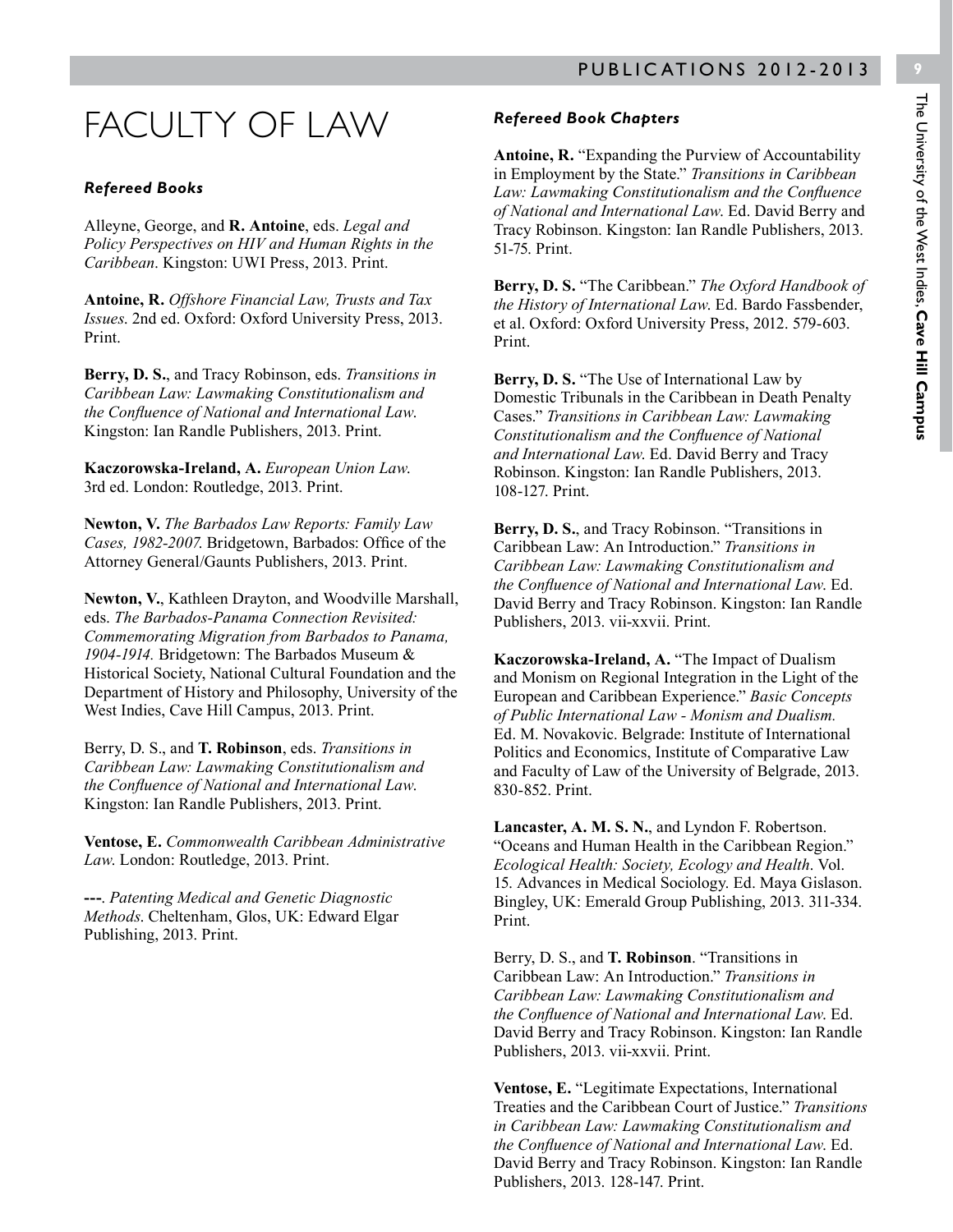**Walcott, L. A.** "More Questions Than Answers? Caribbean Jurisprudence on the Duty of *Uberrimae Fides*." *Transitions in Caribbean Law: Lawmaking Constitutionalism and the Confluence of National and International Law*. Ed. David Berry and Tracy Robinson. Kingston: Ian Randle Publishers, 2013. 76-100. Print.

#### *Refereed Journal Articles*

**Berry, D. S.** "The Early Original Jurisdiction Jurisprudence of the Caribbean Court of Justice: Promoting Regional Integration." *Social and Economic Studies* 61.2 (2012): 27-49. Print.

**Kaczorowska-Ireland, A.** "The Objectives of the Competition Policy of the CARICOM Single Market and Economy (CSME) and Their Importance to the Development of a Coherent and Comprehensive Body of Substantive Competition Rules in the CSME." *Competition Law Review* 8.2 (2012): 185-207. Print.

**Ventose, E.** "Google AdWords and Trademark Infringement in the United States." *Journal of Intellectual Property Law and Practice* 7.10 (2012): 705-707. Print.

**---.** "Patent Protection for Diagnostic Methods in the United States – the Federal Circuit Forays Yet Again into the Patent-Eligibility Morass of Section 101." *Journal of Intellectual Property Law and Practice* 8.5 (2013): 345-347. Print.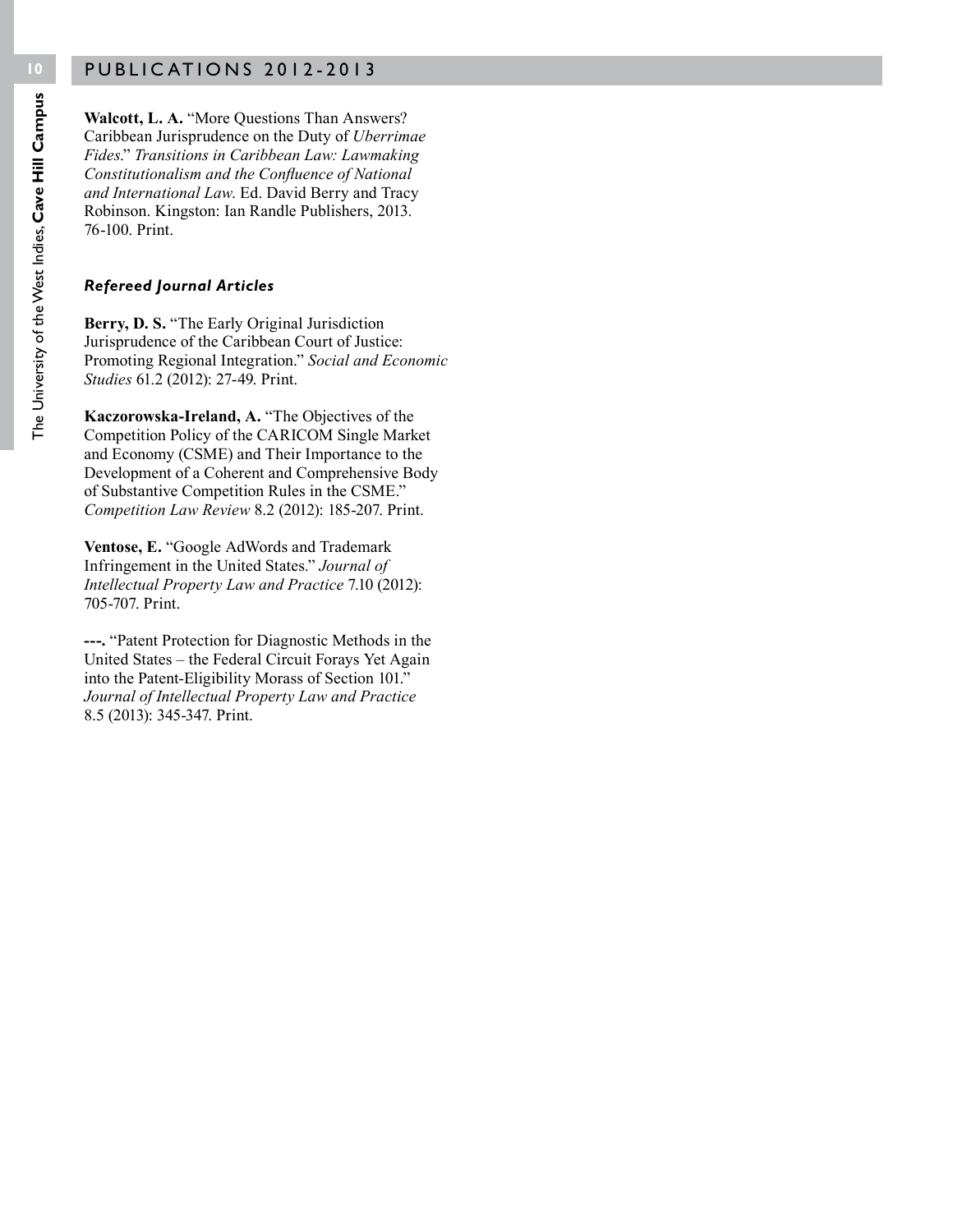## FACULTY OF MEDICAL SCIENCES

#### *Refereed Book Chapters*

**Gaskin, P. S.**, C. Logie, and J. L. Roopnarine. "Aspects of Early Childhood Nutritional Status in Caricom Countries." *Issues and Perspectives in Early Childhood Development and Education Caribbean Countries.* [Port-of-Spain], Trinidad: Caribbean Publishers Ltd. 63-91. Print.

Unwin, N., T. Samuels, A. Rose, and **A. Hennis**. "Cardiovascular and Vascular Disease in the Tropics Including Stroke, Hypertension and Ischemic Heart Disease." *Manson's Tropical Diseases*. 23rd ed. [Philadelphia]: W. B. Saunders, 2013. Section 12. No. 62. Print.

**Kumar A.**, and M. A. St. John. "Knowledge, Attitude and Practice among HIV Infected Women with Repeated Childbirths in Barbados." *HIV/AIDS and Children in the English Speaking Caribbean*. Ed. Barbara A Dicks. New York: Routledge, Taylor and Francis Group, 2012. 53-63. Print.

St. John, M. A., and **A. Kumar**. "Social and Demographic Factors Affecting HIV Infected Children in Barbados." *HIV/AIDS and Children in the English Speaking Caribbean*. Ed. Barbara A Dicks. New York: Routledge, Taylor and Francis Group, 2012. 41-52. Print.

Unwin, N., T. Samuels, **A. Rose**, and A. Hennis. "Cardiovascular and Vascular Disease in the Tropics Including Stroke, Hypertension and Ischemic Heart Disease." *Manson's Tropical Diseases*. 23rd ed. [Philadelphia]: W. B. Saunders, 2013. Section 12. No. 62. Print.

Unwin, N., **T. Samuels**, A. Rose, and A. Hennis. "Cardiovascular and Vascular Disease in the Tropics Including Stroke, Hypertension and Ischemic Heart Disease." *Manson's Tropical Diseases*. 23rd ed. [Philadelphia]: W. B. Saunders, 2013. Section 12. No. 62. Print.

**Unwin, N.**, T. Samuels, A. Rose, and A. Hennis. "Cardiovascular and Vascular Disease in the Tropics Including Stroke, Hypertension and Ischemic Heart Disease." *Manson's Tropical Diseases*. 23rd ed. [Philadelphia]: W. B. Saunders, 2013. Section 12. No. 62. Print.

**Unwin, N.**, and P. Shaw. "Diabetes Mellitus." *Oxford Textbook of Public Health*. Ed. Roger Detels, et al. Oxford: Oxford University Press. [2013]. Print.

#### *Peer-Reviewed Journal Articles*

**Adams, O. P.** "The Impact of Brief High-Intensity Exercise on Blood Glucose Levels." *Diabetes Metab Syndr Obes* 6 (2013): 113-122. Print.

Emmanuel, M. K, and **M. H. Campbell**. "Commentary: Homicide-Suicide in the Caribbean." *Journal of the American Academy of Psychiatry and the Law*  40.4 (2012): 469-471. Print.

**Campbell, M. H.**, D. M. Maynard, J. W. Roberti, and M. K. Emmanuel. "Comparing the Psychometric Properties of the Public-Domain Zung SDS with the Proprietary BDI - II." *West Indian Medical Journal*  61.5 (2012): 485-490. Print.

Gromer, J., **M. H.**, **Campbell**, and D. M. Maynard. "Sexual Prejudice among Barbadian University Students." *Journal of Gay and Lesbian Social Services* 25.4 (2013) 399-419. Print.

Oniyangi, O., and **D. Cohall**. "Phytomedicines (medicines derived from plants) for Sickle Cell Disease." *Cochrane Database of Systematic Reviews* 1 (2013): n. pag. Web.

**Cohall, D. H.**, T. Scantlebury-Manning, A. Tavernese, S. James, and K. Hall. "Predicting 24 Hour Urinary Protein Excretion in Afro-Caribbean Barbadians by Comparing Urine Protein Excretion over Different Durations versus Spot Collection." *West Indian Medical Journal* 62.3 (2013): 189-193. Print.

**Cohall, D. H**., T. Scantlebury-Manning, D. Toure, C. Nakhleh, S. James, and K. Hall. "Predicting 24 hour Urinary Sodium Excretion in Afro-Caribbean Barbadians by Comparing Urine Sodium Excretion over Different Durations versus Spot Collection." *West Indian Medical Journal* 62.3 (2013): 181-184. Print.

**Emmanuel, M. K**., and M. H. Campbell**.** "Commentary: Homicide-Suicide in the Caribbean." *Journal of the American Academy of Psychiatry and the Law*  40.4 (2012): 469-471. Print.

Campbell, M. H**.**, D. M. Maynard, J. W. Roberti, and **M. K. Emmanuel**. "Comparing the Psychometric Properties of the Public-Domain Zung SDS with the Proprietary BDI - II." *West Indian Medical Journal*  61.5 (2012): 485-490. Print.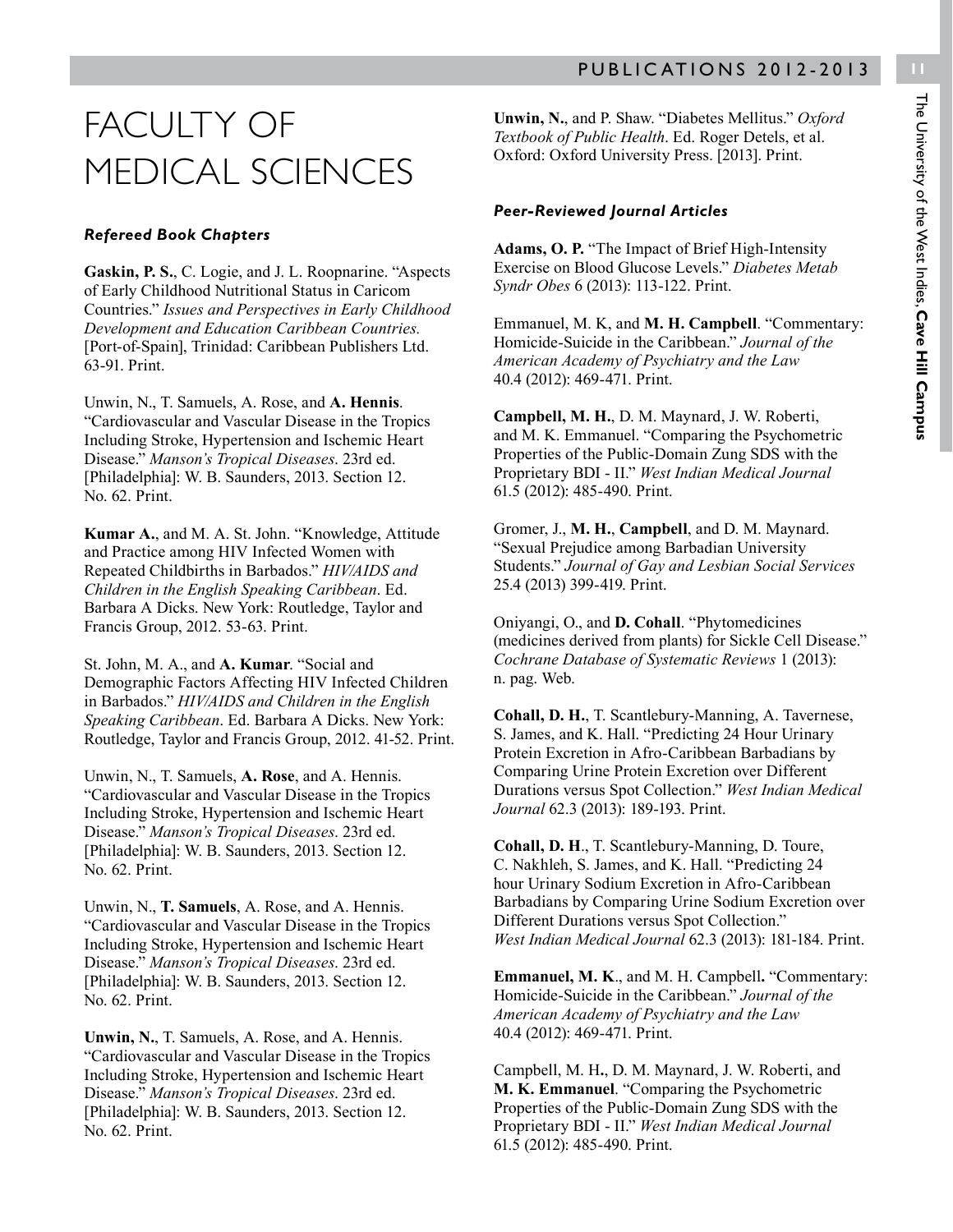Phillips S.E., **P. S. Gaskin**, D. Byer, W. L. Cadogan, A. Brathwaite, and A. L. Nielsen. "The Barbados Emergency Ambulance Service: High Frequency of Nontransported Calls. "*Emergency Medicine International* 6 (2012): 659392. Print.

**Gaskin P. S.**, P. Lai, D. Guy, J. Knight, M. Jackson, and A. L. Nielsen. "Diet, Physical Activity, Weight Status, and Culture in a Sample of Children from the Developing World." *Journal of Nutrition and Metabolism* 8 (2012): 242875. Print.

Kumar A., **M. Gittens-St. Hilaire**, and A. L. Nielsen. "Epidemiological Trends and Clinical Manifestations of Dengue among Children in one of the Englishspeaking Caribbean Countries." *Trans R Soc Trop Med Hyg* 107.4 (2013): 254-260. Print.

Samuels, T. A., **C. Guell**, B. Legetic, and N. Unwin. "Policy Initiatives, Culture and the Prevention and Control of Chronic Non-Communicable Diseases (Ncds) in the Caribbean." *Ethn Health* 17.6 (2012): 631-649. Print.

**Gupta, S.**, and Asis Goswami. "Heart Rate and Lactate Response of Junior Handball Players during Competitive Matches." *Journal of Exercise Physiology Online* 43.3: 361-366. Print.

Joseph, S., D. Joseph, A. L. Udupa, **S. Gupta**, and U. P. Ratnakar. "Hypolipidemic Activity of Phyllanthus Emblica Linn (Amla) & Trigonella Foenum Graecum (Fenugreek) Combination in Hypercholesterolemic Subjects – a Prospective, Randomised, Parallel, Open-Label, Positive Controlled Study." *Asian Journal of Biochemical and Pharmaceutical Research* 2.1 (2012): 225-230. Print.

Cohall, D. H., T. Scantlebury-Manning, A. Tavernese, S. James, and **K. Hall**. "Predicting 24 Hour Urinary Protein Excretion in Afro-Caribbean Barbadians by Comparing Urine Protein Excretion over Different Durations versus Spot Collection." *West Indian Medical Journal* 62.3 (2013): 189-193. Print.

Cohall, D. H., T. Scantlebury-Manning, D**.** Toure, C. Nakhleh, S. James, and **K. Hall**. "Predicting 24 hour Urinary Sodium Excretion in Afro-Caribbean Barbadians by Comparing Urine Sodium Excretion over Different Durations versus Spot Collection." *West Indian Medical Journal* 62.3 (2013): 181-184. Print.

Sumpio, B. J., S. Belgrave, **A. Hennis**, O. Jordan, R. Jonnalagadda, and B. Sumpio. "Changing Pattern of Diabetic Foot Amputations in Barbados." *West Indian Medical Journal* 62.Suppl 4 (2012): 30. Print.

Sumpio, B. J., S. Belgrave, A. Hennis, O. Jordan, **R. Jonnalagadda**, and B. Sumpio. "Changing Pattern of Diabetic Foot Amputations in Barbados." *West Indian Medical Journal* 62.Suppl 4 (2012): 30. Print.

Dan, D., V. Narainsingh, S. Cawich, and **R. Jonnalagadda**. "The History of Laparoscopic Surgery in the Caribbean." *West Indian Medical Journal*  4 (2012): 467-471. Print.

Mudaraddi, R., and **A. Kumar**. "Anaesthetic Concerns in a Child with 21-Hydroxylase Deficiency for a Day Care Surgery." *Internet Journal of Anaesthesiology*  30.3 (2012): 1. Print

**Kumar A.**, M. Gittens-St. Hilaire, and A. L. Nielsen. "Epidemiological Trends and Clinical Manifestations of Dengue among Children in one of the English-speaking Caribbean Countries." *Trans R Soc Trop Med Hyg* 107.4 (2013): 254-260. Print.

Singh K, C. Greaves, L. Mohammad, and **A**. **Kumar**. "Epidemiology of Treacheoesophageal Fistula and Other Major Congenital Malformations of the Digestive System among Newborns in an English Speaking Caribbean Country- a Population Based Study." *British Journal of Medical and Health Sciences* 1.3 (2012): 16-25. Print.

**Kumar A.**, K. R. Kilaru, K. Singh, T. C. Roach, and A. L. Nielsen. "Immunological and Virological Outcomes at 5 Years in HIV Infected Adults Who Start HAART at a CD4 Cell Count of Less than 200 in Barbados." *British Journal of Medical and Health Sciences* 1.2 (2012): 26-35. Print.

**Murphy M. M.**, et al. "The Hopeless Age? A Qualitative Exploration of the Experience of Menopause in Arab Women in Qatar." *Climacteric* 16.5 (2013): 550-554. Web.

Phillips S. E., P. S. Gaskin, D. Byer, W. L. Cadogan, A. Brathwaite, and **A. L. Nielsen**. "The Barbados Emergency Ambulance Service: High Frequency of Nontransported Calls." *Emergency Medicine International* 6 (2012): 659392. Print.

Gaskin P. S., P. Lai, D. Guy, J. Knight, M. Jackson, and **A. L. Nielsen**. "Diet, Physical Activity, Weight Status, and Culture in a Sample of Children from the Developing World." *Journal of Nutrition and Metabolism* 8 (2012): 242875. Print.

Kumar A., M. Gittens-St. Hilaire, and **A. L. Nielsen**. "Epidemiological Trends and Clinical Manifestations of Dengue among Children in one of the Englishspeaking Caribbean Countries." *Trans R Soc Trop Med Hyg* 107.4 (2013): 254-260. Print.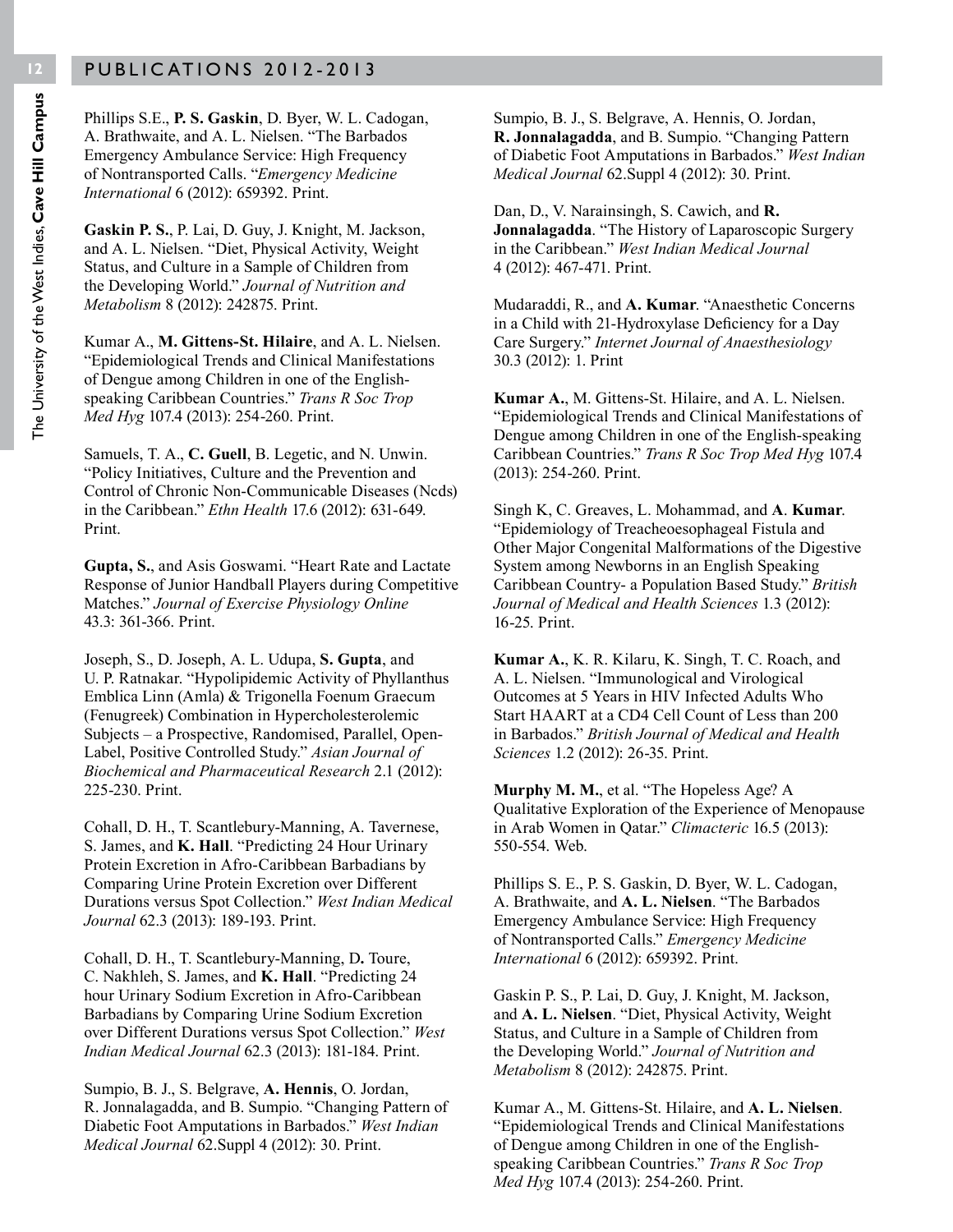Kumar A, K. R. Kilaru, K. Singh, T. C. Roach, and **A. L. Nielsen**. "Immunological and Virological Outcomes at 5 Years in HIV Infected Adults Who Start HAART at a CD4 Cell Count of Less than 200 in Barbados." *British Journal of Medical and Health Sciences* 1.2 (2012): 26-35. Print.

**Samuels, T. A**., C. Guell, B. Legetic ,and N. Unwin. "Policy Initiatives, Culture and the Prevention and Control of Chronic Non-Communicable Diseases (Ncds) in the Caribbean." *Ethn Health* 17.6 (2012): 631-649. Print.

Cohall, D. H., **T. Scantlebury-Manning**, A. Tavernese, S. James, and K. Hall. "Predicting 24 Hour Urinary Protein Excretion in Afro-Caribbean Barbadians by Comparing Urine Protein Excretion over Different Durations versus Spot Collection." *West Indian Medical Journal* 62.3 (2013): 189-193. Print.

Cohall, D. H., **T. Scantlebury-Manning**, D. Toure, C. Nakhleh, S. James, and K. Hall. "Predicting 24 hour Urinary Sodium Excretion in Afro-Caribbean Barbadians by Comparing Urine Sodium Excretion over Different Durations versus Spot Collection." *West Indian Medical Journal* 62.3 (2013): 181-184. Print.

**Singh K.**, A. Singh, and A. K. Sarada. "Assessment of Mesterolone Therapy in Oligospermic Males." *International Journal of Pharmaceutical Science Invention* 2.3 (2013): 17-21. Print.

**Singh K.**, C. Greaves, L. Mohammad, and A. Kumar. "Epidemiology of Treacheoesophageal Fistula and Other Major Congenital Malformations of the Digestive System among Newborns in an English Speaking Caribbean Country- a Population Based Study." *British Journal of Medical and Health Sciences* 1.3 (2012): 16-25. Print.

Kumar A, K. R. Kilaru, **K. Singh**, T. C. Roach, and A. L. Nielsen. "Immunological and Virological Outcomes at 5 Years in HIV Infected Adults Who Start HAART at a CD4 Cell Count of Less than 200 in Barbados." *British Journal of Medical and Health Sciences* 1.2 (2012): 26-35. Print.

Joseph, S., D. Joseph, **A. L. Udupa**, S. Gupta, and U. P. Ratnakar. "Hypolipidemic Activity of Phyllanthus Emblica Linn (Amla) & Trigonella Foenum Graecum (Fenugreek) Combination in Hypercholesterolemic Subjects – a Prospective, Randomised, Parallel, Open-Label, Positive Controlled Study." *Asian Journal of Biochemical and Pharmaceutical Research* 2.1 (2012): 225-230. Print.

Walker, R. W., A. Jusabani, E. Aris, W. K. Gray, F. Mugusi, M. Swai, K. G. Alberti, and **N. Unwin**. "Correlates of Short-and Long-Term Case Fatality within an Incident Stroke Population in Tanzania." *S Afr Med J* 103.2 (2013): 107-112. Print.

Agyemang, C., A. E. Kunst, R. Bhopal, P. Zaninotto, J. Nazroo, **N. Unwin**, et al. "A Cross-National Comparative Study of Metabolic Syndrome among Non-Diabetic Dutch and English Ethnic Groups." *European Journal of Public Health* 23.3 (2013): 447-452. Print.

Walker, R. W., M. Dewhurst, W. K. Gray, A. Jusabani, E. Aris, **N. Unwin**, M. Swai, P. C. Adams, and F. Mugusi. "Electrocardiographic Assessment of Coronary Artery Disease and Stroke Risk Factors in Rural and Urban Tanzania: A Case-Control Study." *J Stroke Cerebrovasc Dis* 23.2 (2013): 315-320. Print.

Young, F., C. J. Wotton, J. A. Critchley, **N. C. Unwin**, and M. J. Goldacre. "Increased Risk of Tuberculosis Disease in People with Diabetes Mellitus: Record-Linkage Study in a Uk Population." *J Epidemiol Community Health* 66.6 (2012): 519-523. Print.

Beran, D., S. Capewell, M. de Courten, E. Gale, G. Gill, A. Husseini, H. Keen, A. Motala, M. O'Flaherty, A. Ramachandran, B. Swinburn, S. Tesfaye, and **N. C. Unwin**. "The International Diabetes Federation: Losing Its Credibility by Partnering with Nestle?" *Lancet*  380.9844 (2012): 805. Print.

Pearce, M. S., A. Ahmed, P. W. Tennant, L. Parker, and **N. C. Unwin**. "Lifecourse Predictors of Adult Fibrinogen Levels: The Newcastle Thousand Families Study." *Int J Cardiol* 155.2 (2012): 206-211. Print.

Maziak, W., J. Critchley, S. Zaman, **N. Unwin**, et al. "Mediterranean Studies of Cardiovascular Disease and Hyperglycemia: Analytical Modeling of Population Socio-Economic Transitions (Medchamps)-Rationale and Methods." *Int J Public Health* 58.4 (2013): 547-553. Print.

Sobngwi, E., A. P. Kengne, E. V. Balti, L. Fezeu, B. Nouthe, S. Djiogue, D. Njamen, J. F. Gautier, **N. C. Unwin**, and J. C. Mbanya. "Metabolic Profile of Sub-Saharan African Patients Presenting with First-Ever-in-Lifetime Stroke: Association with Insulin Resistance." *J Stroke Cerebrovasc Dis* 21.8 (2012): 639-646. Print.

Samuels, T. A., C. Guell, B. Legetic, and **N. Unwin**. "Policy Initiatives, Culture and the Prevention and Control of Chronic Non-Communicable Diseases (Ncds) in the Caribbean." *Ethn Health* 17.6 (2012): 631-649. Print.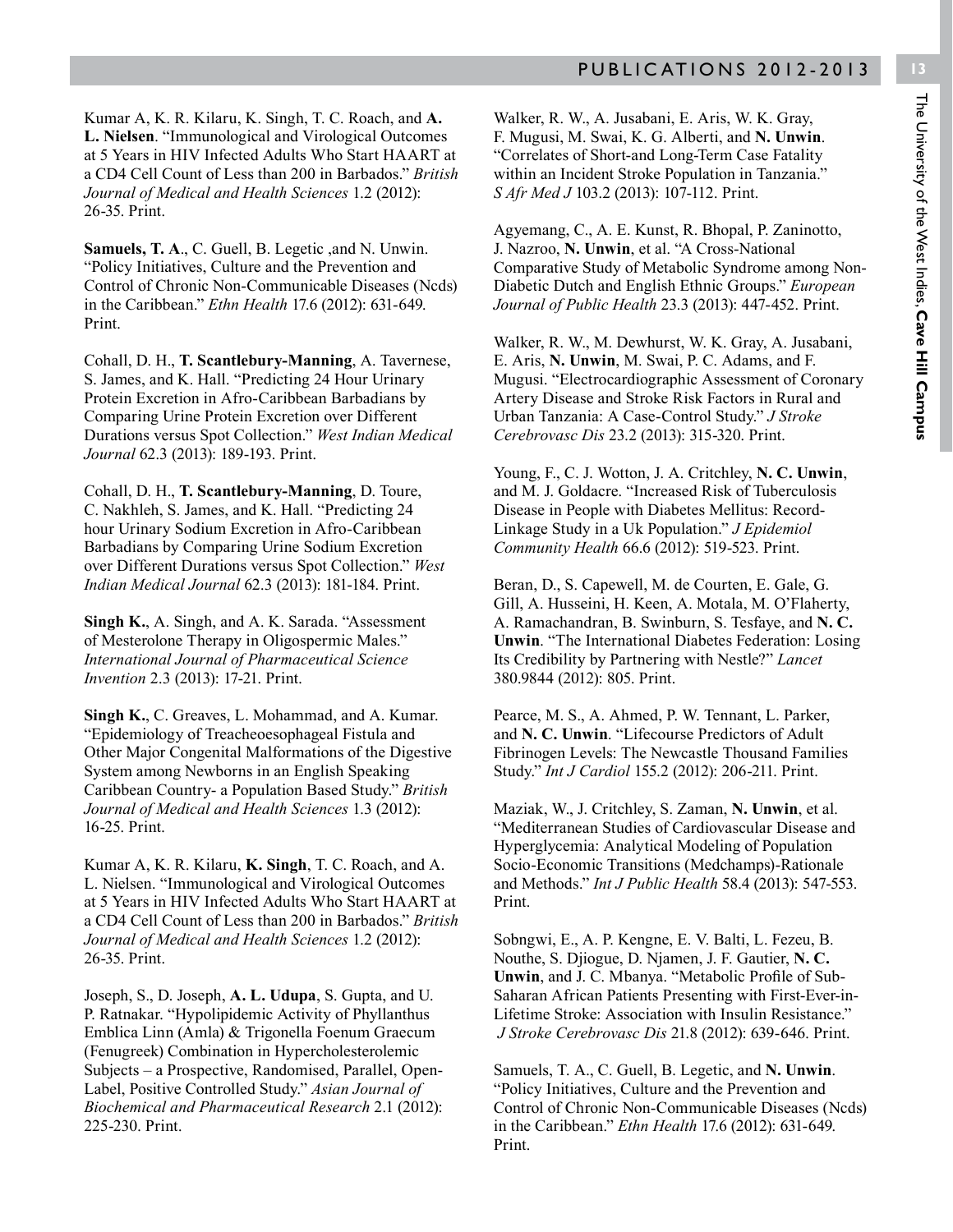Brown, N., J. Critchley, P. Bogowicz, M. Mayige, and **N. Unwin**. "Risk Scores Based on Self-Reported or Available Clinical Data to Detect Undiagnosed Type 2 Diabetes: A Systematic Review." *Diabetes Res Clin Pract* 98.3 (2012): 369-385. Print.

Bowman, S., **N. C. Unwin**, et al. "Use of Evidence to Support Healthy Public Policy: A Policy Effectiveness-Feasibility Loop." *Bull World Health Organ* 90.11 (2012): 847-853. Print.

Brenner, S., M. D. Frame, A. M. Dewar, and **J. E. Vigilance**. "Nano-Silica Aspiration Exposure Induces Endothelial Dysfunction in Diabetic Mice." *The Toxicologist* 132.1 (2013): 507-508. Print.

**Vigilance, J**., A. M. Dewar, and M. D. Frame. "Reponses to Il6 and Il8 Are Blocked by Bq788 in Cremaster and Mesentery of Control and Diabetic Mice." *The FASEB Journal* 27.687 (2013): 15. Print.

Sammy, I., **H. Watson**, et al. "Implementation of Emergency Training in the Caribbean: Challenges, Success and Scope for the Future." *Caribbean Medical Journal* 75.1 (2013): 83. Print.

#### *Abstracts*

Greaves T. Y., M. Fakoory, R. Ishmael, P. S. Gaskin, and **Y. K. Areti**. "Assessment of Volume Status in Intensive Care Patients at the Queen Elizabeth Hospital." *West Indian Medical Journal* 62.Suppl. 2 (2013): 60-61. Print.

Gromer, J., **M. H**. **Campbell**, and D. M**.** Maynard. "Attitudes toward Gay Men and Lesbians among Future Healthcare Providers in Barbados." *West Indian Medical Journal* 62.Suppl. 2 (2013): 81. Print.

Lashley, P.M., **M. H. Campbell**, and M. K. Emmanuel. "Psychological Stress and Burnout among Medical Students at the University of the West Indies." *West Indian Medical Journal* 62.Suppl. 2 (2013): 82. Print.

Lashley, P.M., M. H. Campbell, and **M. K. Emmanuel**. "Psychological Stress and Burnout among Medical Students at the University of the West Indies." *West Indian Medical Journal* 62.Suppl. 2 (2013): 82. Print.

Greaves T. Y., **M. Fakoory**, R. Ishmael, P. S. Gaskin, and Y. K. Areti. "Assessment of Volume Status in Intensive Care Patients at the Queen Elizabeth Hospital." *West Indian Medical Journal* 62.Suppl. 2 (2013): 60-61. Print.

Greaves T. Y., M. Fakoory, R. Ishmael, **P. S. Gaskin**, and Y. K. Areti. "Assessment of Volume Status in Intensive Care Patients at the Queen Elizabeth Hospital." *West Indian Medical Journal* 62.Suppl. 2 (2013): 60-61. Print.

**Gaskin P. S.**, P. Lai, D. Guy, J. Knight, M. Jackson, and A. L. Nielsen. "Diet, Physical Activity, Weight Status, and Culture in a Sample of Children from the Developing World." *West Indian Medical Journal* (2013): 1-8. Print.

**Greaves T. Y.**, M. Fakoory, R. Ishmael, P. S. Gaskin, and Y. K. Areti. "Assessment of Volume Status in Intensive Care Patients at the Queen Elizabeth Hospital." *West Indian Medical Journal* 62.Suppl. 2 (2013): 60-61. Print.

**Guell, C.**, and N. Unwin. "Exploring Patients' and Professionals' Barriers to Diabetic Foot Care in Barbados: A Qualitative Interview Study." *West Indian Medical Journal* 62.Suppl. 2 (2013): 58. Print.

Greaves T. Y., M. Fakoory, **R. Ishmael**, P. S. Gaskin, and Y. K. Areti. "Assessment of Volume Status in Intensive Care Patients at the Queen Elizabeth Hospital." *West Indian Medical Journal* 62.Suppl. 2 (2013): 60-61. Print.

**Lashley, P. M**., M. H. Campbell, and M. K. Emmanuel. "Psychological Stress and Burnout among Medical Students at the University of the West Indies." *West Indian Medical Journal* 62.Suppl. 2 (2013): 82. Print.

Gaskin P. S., P. Lai, D. Guy, J. Knight, M. Jackson, and **A. L**. **Nielsen**. "Diet, Physical Activity, Weight Status, and Culture in a Sample of Children from the Developing World." *West Indian Medical Journal* (2013): 1-8. Print.

Wallace-Carbon, N., and **N. Unwin**. "Approaches to the Early Detection of Breast Cancer in a Middle Income Country: Rates and Determinants of Self, Clinical and Radiographic Breast Examination in Dominica." *West Indian Medical Journal* 62.Suppl. 2 (2013): 47. Print.

Guell, C., and **N. Unwin**. "Exploring Patients' and Professionals' Barriers to Diabetic Foot Care in Barbados: A Qualitative Interview Study." *West Indian Medical Journal* 62.Suppl. 2 (2013): 58. Print.

#### *Book Reviews*

**Cohall, D. H.** Rev. of *Caribbean Herbs for the Treatment of Diabetes Mellitus: Fact or Fiction* by H. Lowe, et al. *West Indian Medical Journal* 61.6 (2012): 653. Print.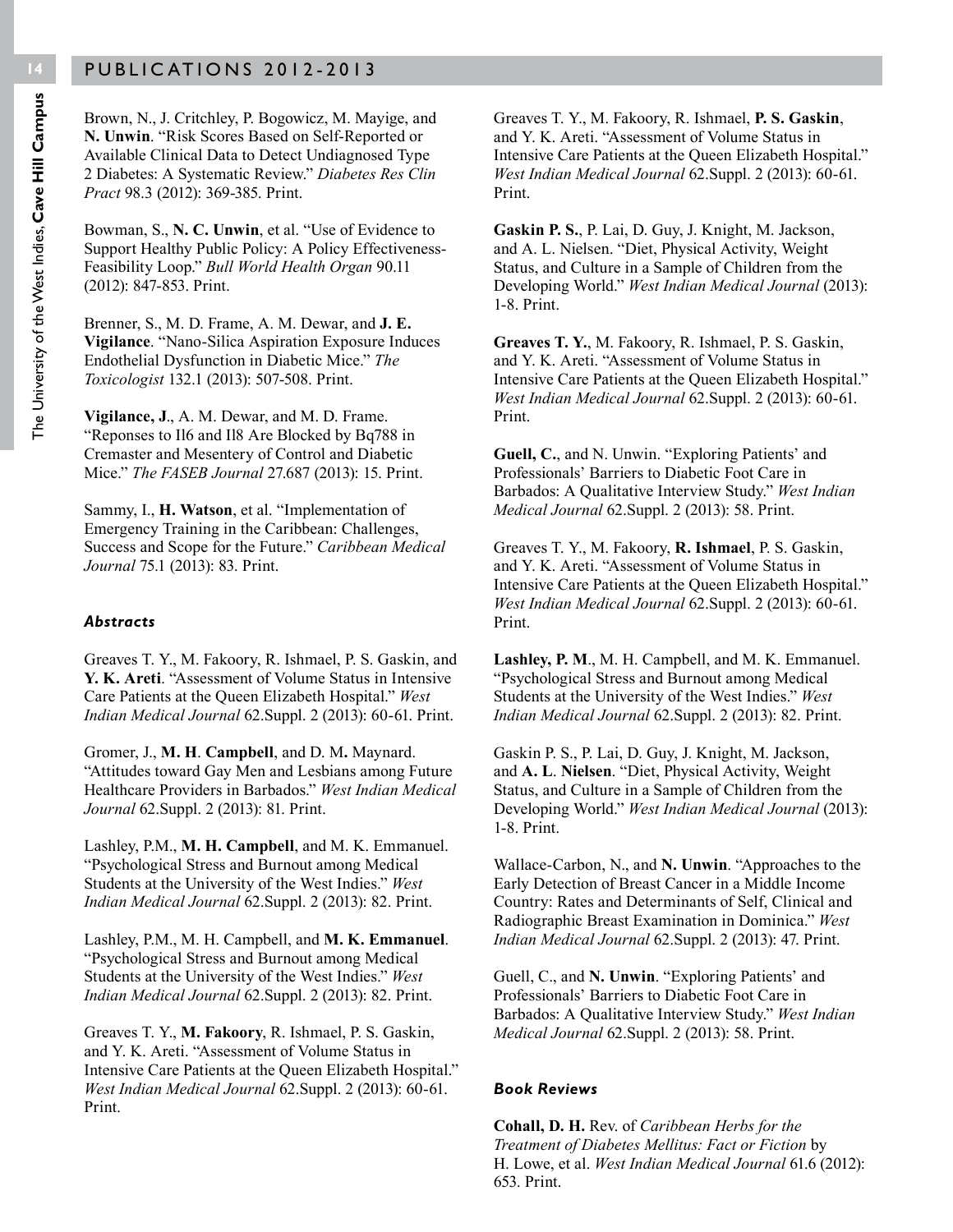#### *Technical Reports*

**Cohall, D. H.**, et al. *The Quality Assurance Report: Development of Regional Health and Wellness Standards in Cariforum Territories.* Bridgetown, Barbados: Caribbean Export Development Agency, 2013. Print.

#### *Monthly Bulletins*

**Emmanuel, M. K.** "Mental Screen in the Elderly." *BAMP Bulletin* March 2013: 22. Print.

#### **CHRONIC DISEASE RESEARCH CENTRE (CDRC)**

#### *Peer-Reviewed Journal Articles*

**Flower, C.**, A. J. Hennis, I. R. Hambleton, G. D. Nicholson, and M. H. Liang. "Systemic Lupus Erythematosus in an Afro-Caribbean Population: Incidence, Clinical Manifestations, and Survival in the Barbados National Lupus Registry." *Arthritis Care and Research* 64.8 (2012): 1151-1158. Print.

**Greenidge, A. R.**, K. R. Hall, I. R. Hambleton, R. Thomas, D. M. Monroe, and R. C. Landis. "Plasmin Activation of Glial Cells through Protease-Activated Receptor (PAR)1." *Pathology Research International*  (2013): n. pag. Web.

Granado M. N., I. R. Hambleton, A. J. M. Hennis, **C. Guell**, and A. M. C. Rose. **"**Identifying Breast Cancer Screening Barriers among Barbadian Women." *Critical Public Health* (2013): n. pag. Web.

Greenidge, A. R., **K. R. Hall**, I. R. Hambleton, R. Thomas, D. M. Monroe, and R. C. Landis. "Plasmin Activation of Glial Cells through Protease-Activated Receptor (PAR)1." *Pathology Research International*  (2013): n. pag. Web.

Davis, M. F., P. Baron, L. B. Price, D. L. Williams, S. Jeyaseelan, **I. R. Hambleton**, et al. "Dry Collection and Culture Methods for Recovery of Methicillin-Susceptible and Methicillin-Resistant Staphylococcus Aureus Strains from Indoor Home Environments." *Appl Environ Microbiol* 78.7 (2012): 2474-2476. Print.

Ndugwa, C., D. Higgs, **I. R. Hambleton**, et al. "Homozygous Sickle Cell Disease in Uganda and Jamaica. A Comparison of Bantu and Benin Haplotypes." *West Ind Med J* 61 (2012): 684-691. Print.

Granado M. N., **I. R. Hambleton**, A. J. M. Hennis, C. Guell and A. M. C. Rose. "Identifying Breast Cancer Screening Barriers among Barbadian Women." *Critical Public Health* (2013): n. pag. Web.

Knight-Madden, J. M, and **I. R**. **Hambleton.** "Inhaled Bronchodilators for Acute Chest Syndrome in People with Sickle Cell Disease." *Cochrane Database Syst Rev* 7 (2012): CD003733. Print.

Quimby K. R., and **I. R. Hambleton.** "Interventions for Caregivers for the Recognition of Disease-Related Complications in Children with Sickle Cell Disease (Protocol)." *Cochrane Database of Systematic Reviews*  1 (2013): n. pag. Web.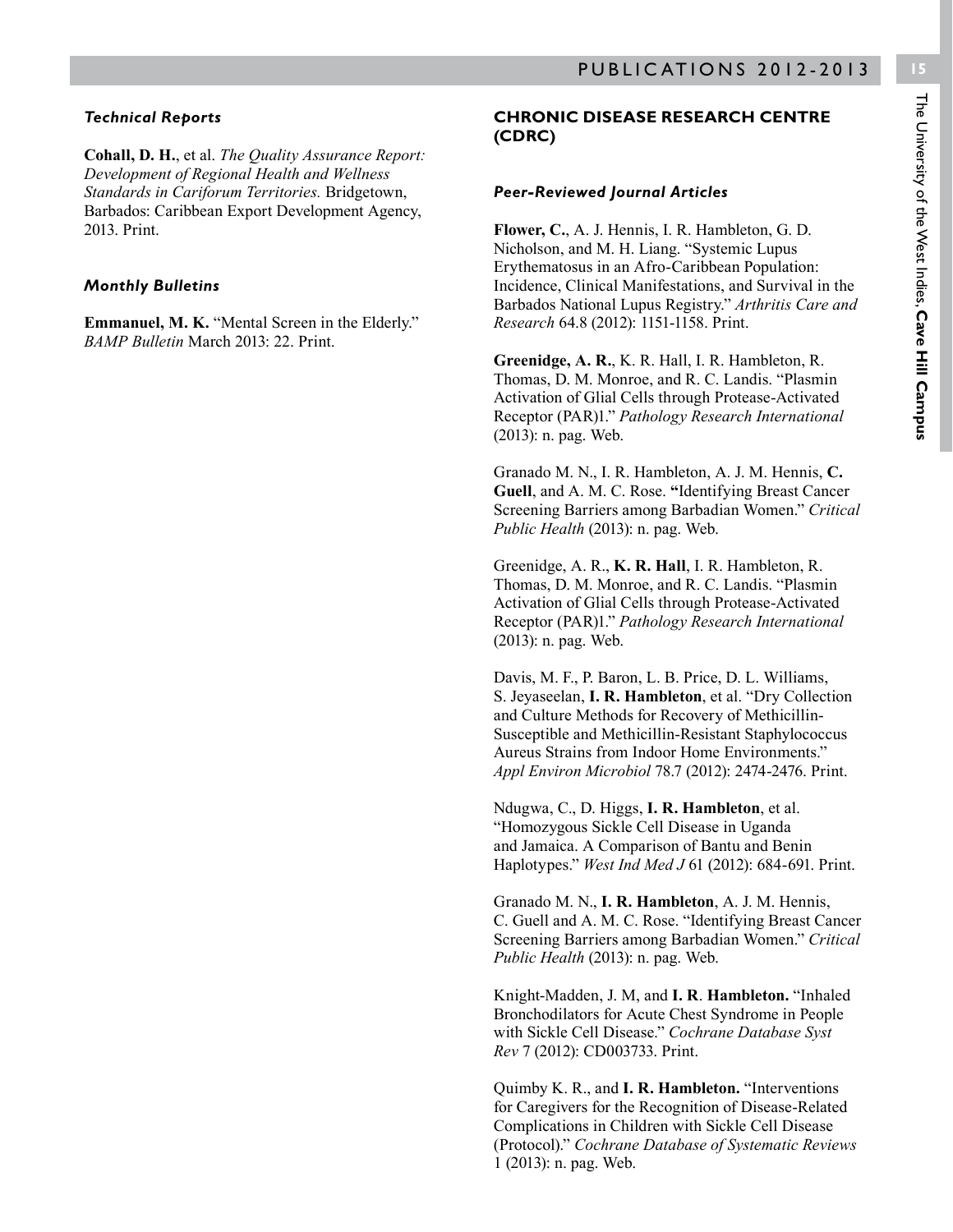Greenidge, A. R., K. R. Hall, **I. R. Hambleton**, R. Thomas, D. M. Monroe, and R. C. Landis. "Plasmin Activation of Glial Cells through Protease-Activated Receptor (PAR)1." *Pathology Research International*  (2013): n. pag. Web.

Gibson F., K. Mason, B. Serjeant, A. Kulozik, M. Happich, G. Tolle, **I. R. Hambleton**, and G. Serjeant. "Screening for the Beta-Thalassaemia Trait: Hazards among Populations of West African Ancestry." *J Community Genet* 3.1 (2012): 13-18. Print.

Flower, C., A. J. Hennis, **I. R. Hambleton,** G. D. Nicholson, and M. H. Liang. "Systemic Lupus Erythematosus in an Afro-Caribbean Population: Incidence, Clinical Manifestations, and Survival in the Barbados National Lupus Registry." *Arthritis Care and Research* (2012): 64.8: 1151-1158. Print.

Landis, R. C., S. L. Branch-Beckles, S. Crichlow, **I. R. Hambleton**, and A. Best. "Ten Year Trends in Community Viral Load in Barbados: Implications for Treatment as Prevention." *PLoS One 8* (2013): e5859. Print.

Cao, D., X. Jiao, X. Liu, **A. Hennis**, et al. "CDKN2B Polymorphism is Associated with Primary Open-Angle Glaucoma (POAG) in the Afro-Caribbean Population of Barbados, West Indies." *PLoS One* 7.6 (2012): e39278. Web.

Huo, D., Y. Zheng, T. O. Ogundiran, C. Adebamowo, K. L. Nathanson, S. M. Domchek, T. R. Rebbeck, M. S. Simon, E. M. John, **A. Hennis**, et al. "Evaluation of 19 Susceptibility Loci of Breast Cancer in Women of African Ancestry." *Carcinogenesis* 33.4 (2012): 835-840. Print.

Ng, P., E. R. Schoenfeld, **A. Hennis**, et al. "Factors Influencing Prostate Cancer Healthcare Practices in Barbados, West Indies." *J Immigr Minor Health* 15.3 (2013): 653-660. Print.

Nemesure, B., S. Y. Wu, **A. Hennis**, and M. C. Leske. "Family History of Prostate Cancer in a Black Population." *J Immigr Minor Health* 15.6 (2012): 1107- 1112. Print.

Zheng, Y., T. O. Ogundiran, A. G. Falusi, K. L. Nathanson, E. M. John, **A. J. Hennis**, et al. "Fine Mapping of Breast Cancer Genome-Wide Association Studies Loci in Women of African Ancestry Identifies Novel Susceptibility Markers." *Carcinogenesis*  34.7 (2013): 1520-1528. Print.

Hou, N., Y. Zheng, E. R. Gamazon, T. O. Ogundiran, C. Adebamowo, K. L. Nathanson, S. M. Domchek, T. R. Rebbeck, M. S. Simon, E. M. John, **A. Hennis**, B. Nemesure, et al. "Genetic Susceptibility to Type 2 Diabetes and Breast Cancer Risk in Women of European and African Ancestry." *Cancer Epidemiol Biomarkers Prev* 21.3 (2012): 552-556. Print.

Chen, F., G. K. Chen, D. O. Stram, R. C. Millikan, C. B. Ambrosone, E. M. John, L. Bernstein, W. Zheng, J. R. Palmer, J. J. Hu, T. R. Rebbeck, R. G. Ziegler, S. Nyante, E. V. Bandera, S. A. Ingles, M. F. Press, E. A. Ruiz-Narvaez, S. L. Deming, J. L. Rodriguez-Gil, A. Demichele, S. J. Chanock, W. Blot, L. Signorello, Q. Cai, G. Li, J. Long, D. Huo, Y. Zheng, N. J. Cox, O. I. Olopade, T. O. Ogundiran, C. Adebamowo, K. L. Nathanson, S. M. Domchek, M. S. Simon, **A. Hennis**, et al. "A Genome-Wide Association Study of Breast Cancer in Women of African Ancestry." *Human Genetics* 132.1 (2013): 39-48. Print.

Granado M. N., I. R. Hambleton, **A. J. M. Hennis**, C. Guell, and A. M. C. Rose. "Identifying Breast Cancer Screening Barriers among Barbadian Women." *Critical Public Health* (2013): n. pag. Web.

Zheng, Y., T. O. Ogundiran, C. Adebamowo K. L. Nathanson, S. M. Domchek, T. R. Rebbeck, M. S. Simon, E. M. John, **A. Hennis**, et al. "Lack of Association between Common Single Nucleotide Polymorphisms in the Tert-Clptm1l Locus and Breast Cancer in Women of African Ancestry." *Breast Cancer Res Treat* 132.1 (2012 ): 341-345. Print.

Monda, K. L, G. K. Chen, K. C. Taylor, C. Palmer, T. L. Edwards, L. A. Lange, **A. Hennis**, et al. "A Meta-Analysis Identifies New Loci Associated with Body Mass Index in Individuals of African Ancestry." *Nature Genetics* 45.6 (2013): 690-696. Print.

Nemesure, B., S. Y. Wu, **A. Hennis**, and M. C. Leske. "Prostate Cancer in a Black Population (Pcbp) Study Group. Central Adiposity and Prostate Cancer in a Black Population." *Cancer Epidemiol Biomarkers Prev.* 21.5 (2012): 851-858. Print.

Zhang, J., J. D. Fackenthal, Y. Zheng, D. Huo, N. Hou, Q. Niu, C. Zvosec, T. O. Ogundiran, **A. J. Hennis**, et al. "Recurrent BRCA1 and BRCA2 Mutations in Breast Cancer Patients of African Ancestry." *Breast Cancer Res Treat* 134.2 (2012): 889-894. Print.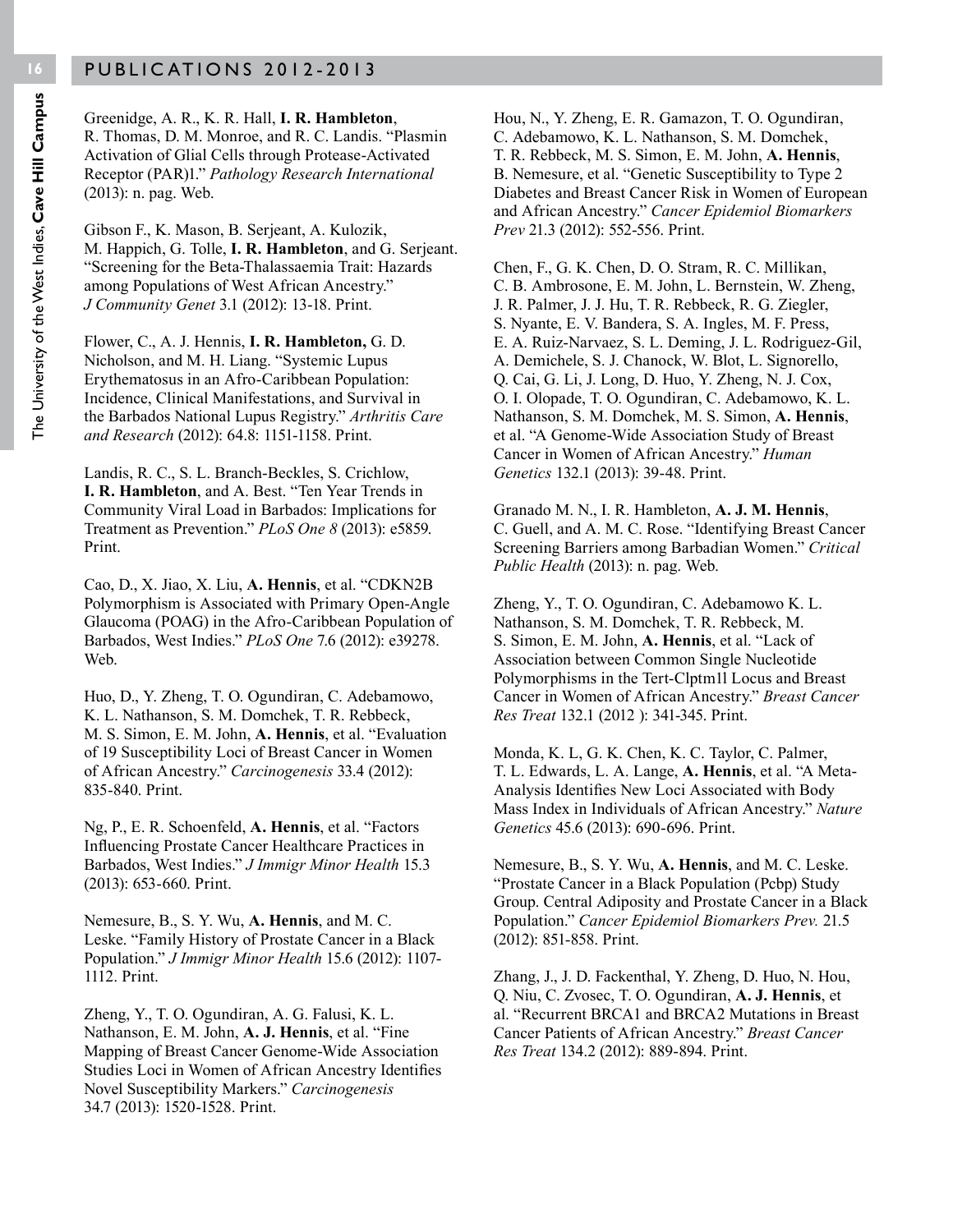The University of the West Indies, Cave Hill Campus The University of the West Indies, **Cave Hill Campus**

Flower, C., **A. J. Hennis**, I. R. Hambleton, G. D. Nicholson, and M. H. Liang. "Systemic Lupus Erythematosus in an Afro-Caribbean Population: Incidence, Clinical Manifestations, and Survival in the Barbados National Lupus Registry." *Arthritis Care and Research* (2012): 64.8: 1151-1158. Print.

**Hennis, A. J.**, et al. "Urologic Characteristics and Sexual Behaviors Associated with Prostate Cancer in an African-Caribbean Population in Barbados, West Indies." *Prostate Cancer* (2013): n. pag. Web.

Bowers, A. S., J. Knight-Madden, D. J. Pepple, H. L. Reid, A. Greenidge, **R. C. Landis**, and M. Reid. "Blood Viscosity and the Expression of Inflammatory and Adhesion Markers in Homozygous Sickle Cell Disease Subjects with Chronic Leg Ulcers." *PLoS One* 8.7 (2013): e68929. Print.

**Landis, R. C.**, et al. "Curbing Inflammation." *International Journal of Inflammation* (2013): n. pag. Web.

Evans, B. J., D. O. Haskard, G. Sempowski, **R. C. Landis**. "Evolution of the Macrophage Cd163 Phenotype and Cytokine Profiles in a Human Model of Resolving Inflammation." *International Journal of Inflammation* (2013): 780502. Print.

**Landis, R. C.**, et al. "Haptoglobin Genotype Dependent Anti-Inflammatory Signaling in Cd163+ Macrophages." *International Journal of Inflammation* (2013): n. pag. Web.

**Landis, R. C.** "Issue Highlights – July 2013." *Cytom. B Clin. Cytom.* 84 (2013): 205-206. Print.

Greenidge, A. R., K. R. Hall, I. R. Hambleton, R. Thomas, D. M. Monroe, and **R. C. Landis**. "Plasmin Activation of Glial Cells through Protease-Activated Receptor (PAR)1." *Pathology Research International*  (2013): n. pag. Web.

Brown, J. R., **R. C. Landis**, et al. "Preoperative White Blood Cell Count and Risk of 30-Day Readmission after Cardiac Surgery." *International Journal of Inflammation*  (2013): 781024. Print. Web.

**Landis, R. C.**, S. L. Branch-Beckles, S. Crichlow, I. R. Hambleton, and A. Best. "Ten Year Trends in Community Viral Load in Barbados: Implications for Treatment as Prevention." *PLoS One 8* (2013): e58590 . Print.

**Quimby K. R.**, and I. R. Hambleton. "Interventions for Caregivers for the Recognition of Disease-Related Complications in Children with Sickle Cell Disease (Protocol)." *Cochrane Database of Systematic Reviews*  1 (2013): n. pag. Web.

Granado M. N., I. R. Hambleton, A. J. M. Hennis, C. Guell, and **A. M. C. Rose**. "Identifying Breast Cancer Screening Barriers among Barbadian Women. *Critical Public Health* (2013): n. pag. Web.

Fakri R. M., A. M. K. Al Ani, **A. M. C. Rose**, et al. "Reconstruction of Nonunion Tibial Fractures in War-Wounded Iraqi Civilians, 2006-2008: Better Late Than Never." *J. Orthop. Trauma* 26.7 (2012): e76-e82. Print.

#### *Non-Refereed Publications*

Rose, A., **T. Blackman**, G. Pitts, L. Maul**,** A. Hennis, and I. Hambleton. *The Barbados National Registry for Chronic Non-Communicable Disease: Annual Report (Stroke and Ami) 2010 Data.* Bridgetown, Barbados: Barbados National Registry for Chronic Non-Communicable Disease, 2012. Print.

Best A, S. Chrichlow, S. Burrowes, and **I. R. Hambleton**. *The Barbados HIV/AIDS Surveillance Report 2010. HIV/AIDS Programme*. Bridgetown, Barbados: Government of Barbados, Ministry of Health, 2012. Print.

Rose, A., T. Blackman, G. Pitts, L. Maul, A. Hennis, and **I. R. Hambleton**. *The Barbados National Registry for Chronic Non-Communicable Disease: Annual Report (Stroke and Ami) 2010 Data.* Bridgetown, Barbados: Barbados National Registry for Chronic Non-Communicable Disease, 2012. Print.

**Hambleton, I. R.** *Country-Level Disparities in Mortality and Life Expectancy in the Caribbean: An Ecological Analysis.* On Behalf of the US-Caribbean Health Disparities Consortium, Washington, D.C. 2013. Print.

**Hambleton I. R.**, and C. Taylor. *Diabetes Audit at the Queen Elizabeth Hospital, Barbados*. CDRC Technical Report. Bridgetown, Barbados: CDRC, 2012. Print.

**Hambleton I. R.** *Health Disparities among the Elderly in Latin America and the Caribbean: An Analysis of the Sabe Survey.* On Behalf of the US-Caribbean Health Disparities Consortium, Washington, D. C. 2013. Print.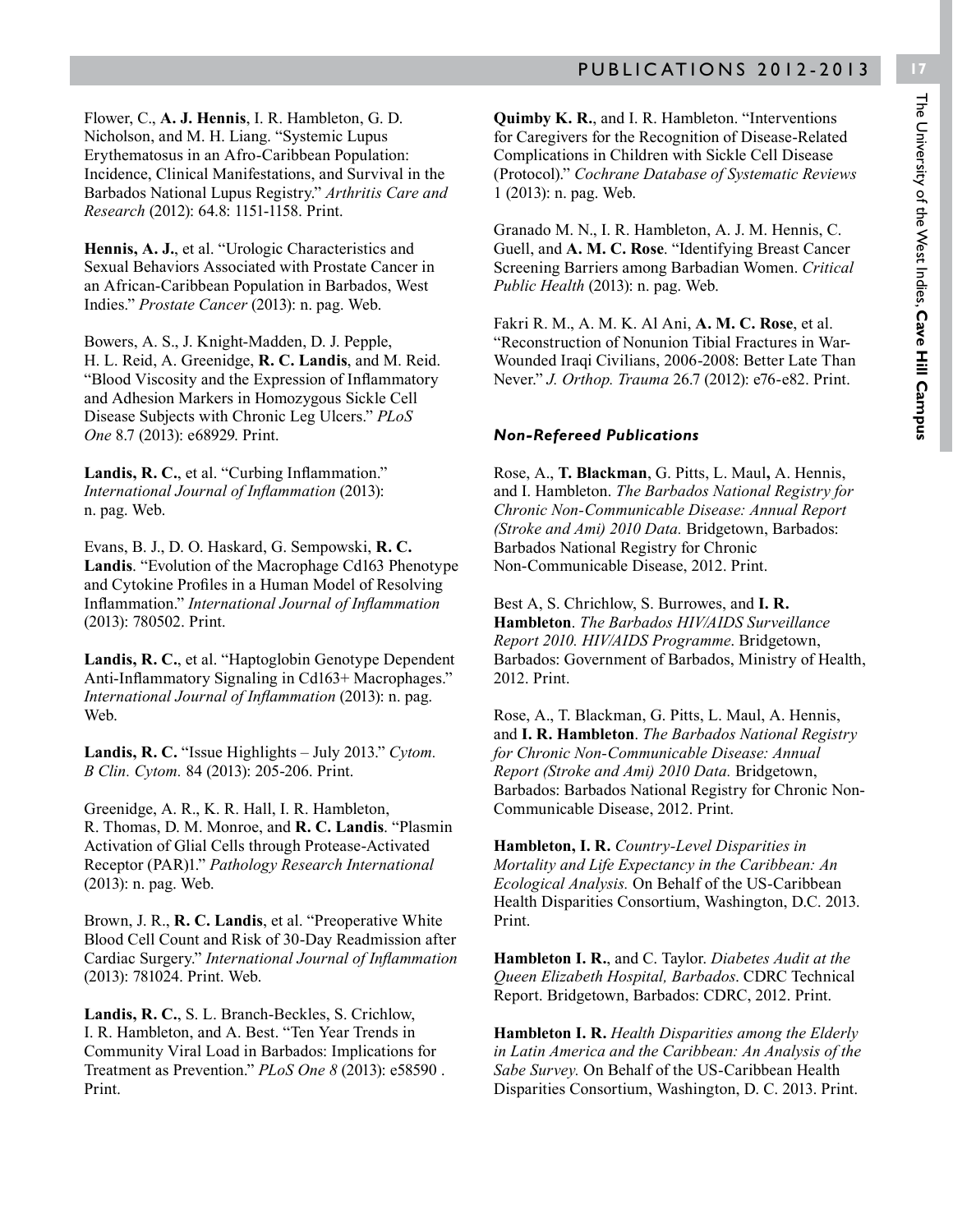Rose, A., N. Unwin, C. Howitt, and **I. R. Hambleton**. *Health of the Nation National Survey 2012.* N.p.: n.p., 2012. Print.

**Hambleton I. R.**, R. C. Landis, N. Drakes, K. Quimby, and C. Perks. *Transactional and Inter-Generational Sex with Older Men (Tigsex): A Survey of Barbadian Girls Aged 15-19.* CDRC Technical Report. Bridgetown, Barbados: The University of the West Indies, CDRC, 2012. Print.

**Hambleton I. R.**, and G. Serjeant. *Splenomegaly in Homozygous Sickle Cell Disease*. CDRC Technical Report. Bridgetown, Barbados: The University of the West Indies, CDRC, 2012. Print.

Rose, A., T. Blackman, G. Pitts, L. Maul, **A. Hennis**, and I. Hambleton. *The Barbados National Registry for Chronic Non-Communicable Disease: Annual Report (Stroke and Ami) 2010 Data.* Bridgetown, Barbados: Barbados National Registry for Chronic Non-Communicable Disease, 2012. Print.

Rose, A., N. Unwin, **C. Howitt**, and I. Hambleton. *Health of the Nation National Survey 2012.* N.p.: n.p., 2012. Print.

**Landis, R. C.** "No Need for Aids." *Nation Newspaper* 29 April 2013. Print.

Hambleton I., **R. C. Landis**, N. Drakes, K. Quimby, and C. Perks. *Transactional and Inter-Generational Sex with Older Men (Tigsex): A Survey of Barbadian Girls Aged 15-19.* CDRC Technical Report. Bridgetown, Barbados: The University of the West Indies, CDRC, 2012. Print.

**Landis, R. C.** *Wound Healing Study in Diabetes*. Bridgetown, Barbados: Government Information Service, 2013. Web.

**Quimby, K. R.** "Primary Immune Deficiencies." *BAMP Bulletin* September/October 2012: 14-16. Print.

**Quimby, K. R.** *Sickle Cell Disease*. Bridgetown, Barbados: Government Information Service, 2013. Web.

Hambleton I., C. Landis, N. Drakes, **K. R. Quimby**, and C. Perks. *Transactional and Inter-Generational Sex with Older Men (Tigsex): A Survey of Barbadian Girls Aged 15-19.* CDRC Technical Report. Bridgetown, Barbados: The University of the West Indies, CDRC, 2012. Print.

**Rose, A.**, T. Blackman, G. Pitts, L. Maul**,** A. Hennis, and I. Hambleton. *The Barbados National Registry for Chronic Non-Communicable Disease: Annual Report (Stroke and Ami) 2010 Data. Bridgetown, Barbados:* Barbados National Registry for Chronic Non-Communicable Disease, 2012. Print.

**Rose, A.**, N. Unwin, C. Howitt, and I. Hambleton. *Health of the Nation National Survey 2012.* N.p.: n.p., 2012. Print.

Hambleton I., and **C. Taylor**. *Diabetes Audit at the Queen Elizabeth Hospital, Barbados*. CDRC Technical Report. Bridgetown, Barbados: The University of the West Indies, CDRC, 2012. Print.

Rose, A., **N. Unwin**, C. Howitt, and I. Hambleton. *Health of the Nation National Survey 2012.* N.p.: n.p., 2012. Print.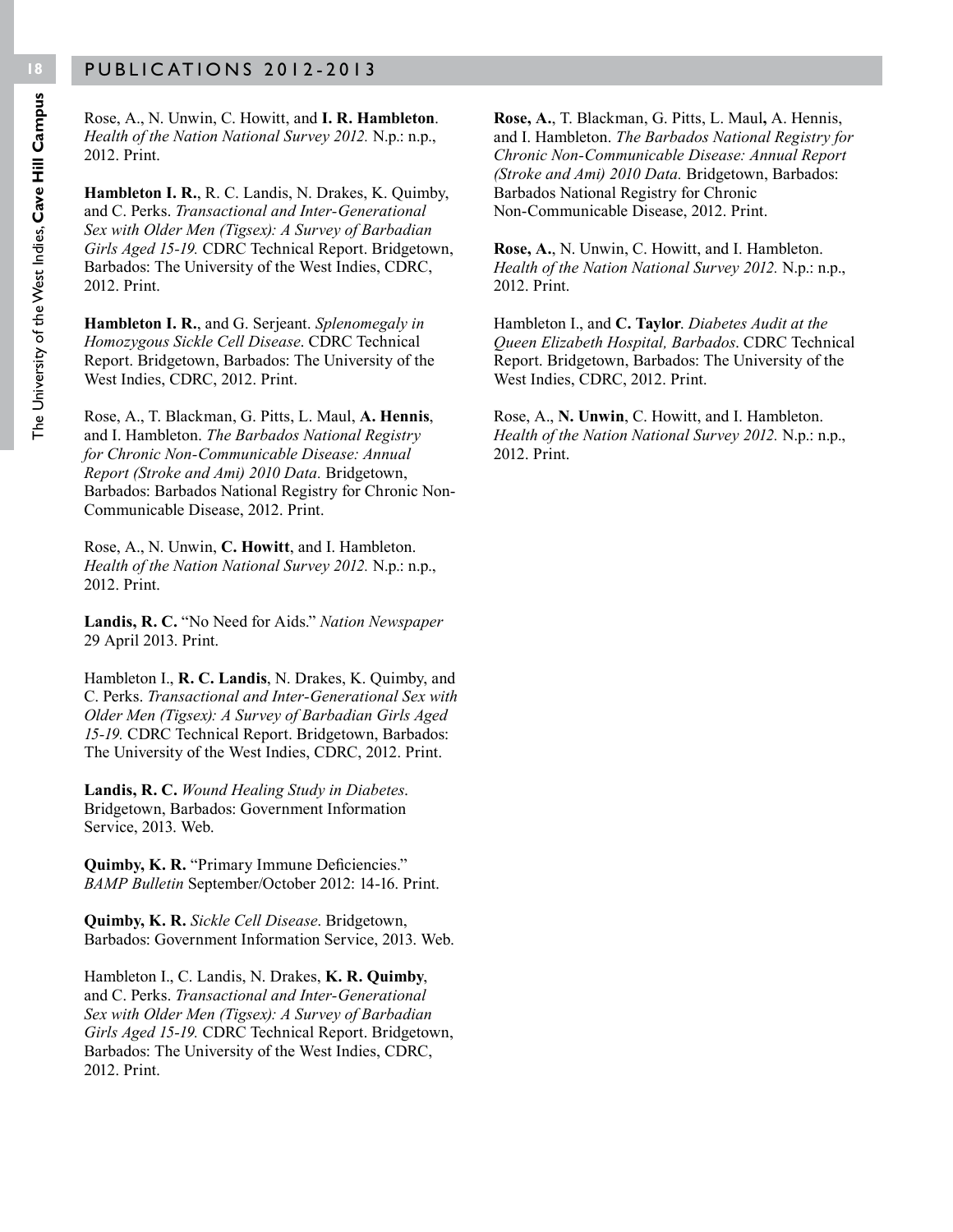## FACULTY OF SCIENCE AND TECHNOLOGY

#### **DEPARTMENT OF BIOLOGICAL AND CHEMICAL SCIENCES**

#### *Refereed Book Chapters*

Kwizera, P., **A. Alleyne**, M. Wekesa, J. Uddin, and M. M. Shaikh. "Synthesis and Characterization of CDE Quantum Dots by UV-Vis Spectroscopy." *Macro to Nano-Spectroscopy.* Ed. Jamal Uddin. Rijeka, Croatia: InTech, 2012. 81-86. Print.

#### *Refereed Journal Articles*

**Badenock, J. C.**, J. A. Jordan, and G. Gribble. "Synthetic Aproaches toward the Marine Alkaloid Prenostodione." *Tetrahedron Letters* 54 (2013): 2759-2762. Print.

 Lane, Stephen J., Michael R. James, and **S. B. Corder**. "Volcano Infrasonic Signals and Magma Degassing: First-Order Experimental Insights and Application to Stromboli." *Earth and Planetary Science Letters* 377-378 (2013): 169-179. Print.

Ciomperlik, M. A., D. G. Robinson, I. H. Gibbs, **A. Fields**, T.Stevens, and B. M. Taylor. "Mortality to the Giant African Snail, *Lissachatina Fulica* (Gastropoda: Achatinidae), and Non-Target Snails using Select Molluscicides." *Florida Entomologist* 96.2 (2013): 370-379. Print.

Ogunkola, B. J., and **L. Garner-O'Neale**. "Gender Differences in Participation and Achievement in Science: Implications and Intervention Strategies for Scientific and Technological Development in the Caribbean." *Mediterranean Journal of Social Sciences* 4*.*1 (2013): 543-551. Print.

Walcott P., **L. Garner-O'Neale,** and C. Depradine. "The ICT Competencies of Part-Time Students at a Tertiary Institution in Barbados." *Academic Journal of Interdisciplinary Studies* 2.2 **(**2013): 37-50. Print.

**Garner-O'Neale, L. D.**, and Faith Brooks. "The Index of Learning Styles as Predictors of Cave Hill Undergraduate Chemistry Students' Achievement in Inorganic Chemistry." *Academic Journal of Interdisciplinary Studies* 2.2 (2013): 299-310. Print.

**Garner-O'Neale, L. D.**, and Shannie Harrison. "An Investigation of the Learning Styles and Study Habits of Chemistry Undergraduates in Barbados and Their Effect as Predictors of Academic Achievement in Chemical Group Theory." *Journal of Educational and Social Research* 3.2 **(**2013**)**: 107-122. Print.

Ogunkola, B. J., and **L. Garner-O'Neale**. "Undergraduate Student Factors as Correlates of Scientific Literacy Levels in the University of The West Indies, Cave Hill Campus, Barbados." *International Journal of Management Sciences and Business Research* 2.5 (2013): 65-73. Print.

Jury, M., and **I. Gouirand**. "Decadal Climate Variability in the Eastern Caribbean." *Journal of Geophysical Research* 116.D21 (2012): n.pag. Web.

**Gouirand, I.**, V. Moron, Z. Z. Hu, and B. Jha. "Influence of the Warm Pool and Cold Tongue El Niños on the Following Caribbean Rainy Season." *Climate Dynamics* 42 (2013): 919-929. Print.

 Schuhmann, P., J. Casey, **J. Horrocks**, and H. Oxenford. "Recreational SCUBA Divers' Willingness to Pay for Marine Biodiversity in Barbados." *J. Environ. Management* 121 (2013): 29-36. Print.

LeRoux, R. A., P. H. Dutton, F. A. Abreu-Grobois, C. J. Lagueux, C. L.Campbell, E. Delcroix, J. Chevalier, **J. A. Horrocks**, Z. Hillis-Starr, S. Troeng, E. Harrison, and S. Stapleton. "Re-Examination of Population Structure and Phylo-Geography of Hawksbill Turtles in the Wider Caribbean using Longer mtDNA Sequences." *Journal of Heredity* 103 (2012): 806-820. Print.

**Maurya, R. P.**, Ram C. Yadav, N. R. Godara, and V. S. Beniwal. "In vitro Plant Regeneration of Rose (Rosa Hybrida L.) cv. 'Benjamin Paul' through Various Explants." *Journal of Experimental Biology and Agricultural Sciences* 1.2S (2013): 111-119. Print.

**McDowell, S. A. C.**, and J. A. Joseph. "Communication: An Unusual Halogen-Bonding Motif: The LiBr…BrF Dimer as a Model system." *Journal of Chemical Physics* 137 **(**2012): 171103-1 – 171103-3. Print.

**McDowell, S. A. C.**, and H. K. Yarde. "A Computational Study of Novel  $MF_3H_2$  and  $MF_3H_2...Y$  clusters  $(M = Li; Y = OH_2, \tilde{OH}(CH_3), \tilde{O}(\tilde{CH}_3)_2, \text{NCH and}$  $NH<sub>3</sub>$ ) or (M = Na, K; Y = NCH)." *Computational and Theoretical Chemistry* 998 (2013): 14-19. Print.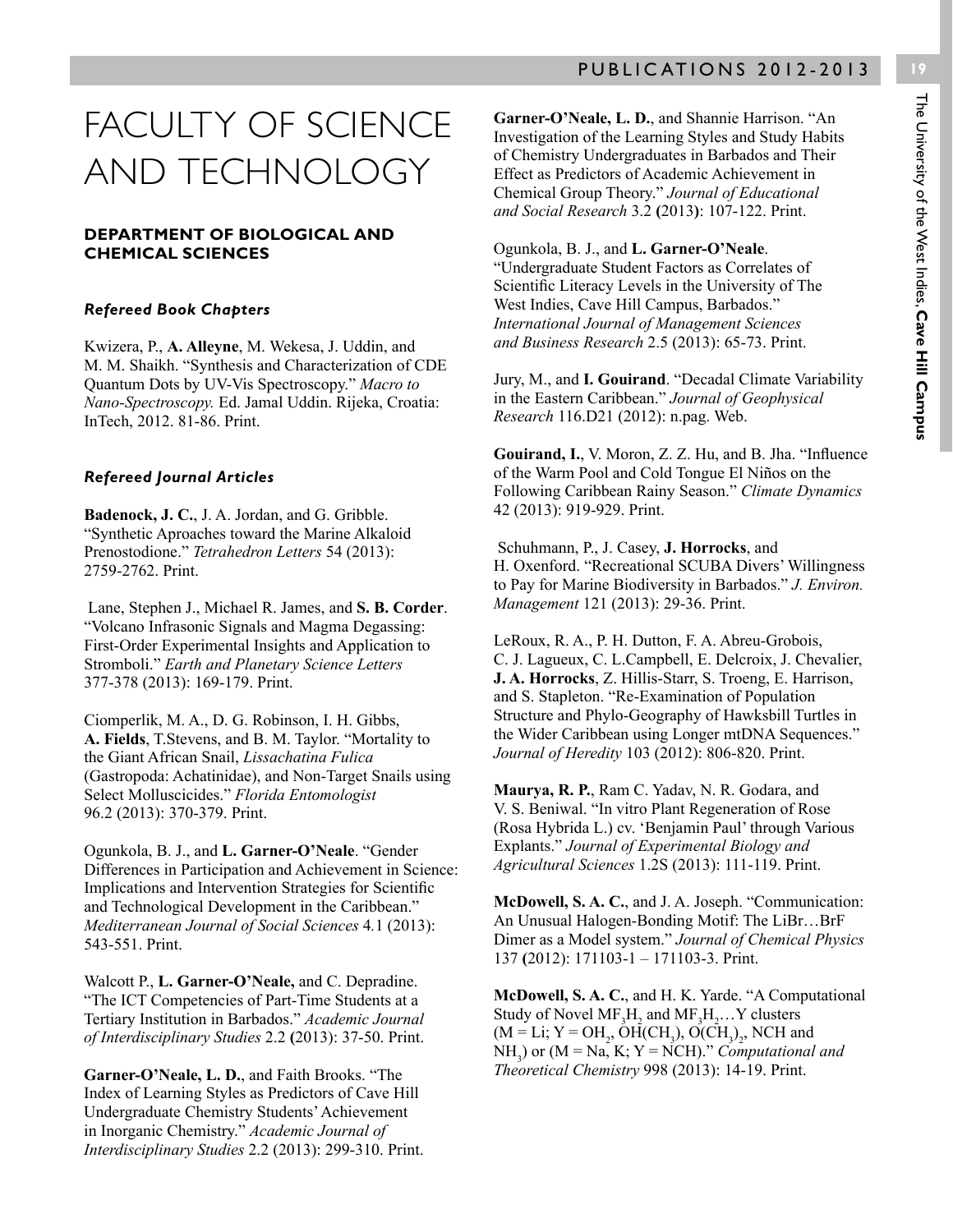**McDowell, S. A. C.**, and J. A. Joseph. "Cooperative Effects of Noncovalent Bonds to the Br Atom of Halogen-Bonded  $H_3N...BrZ$  and HCN...BrZ ( $Z = F$ , Br) Complexes." *Journal of Chemical Physics* 137 (2012): 074310-1 – 074310-8. Print.

**McDowell, S. A. C.**, and J. A. Joseph. "Cooperative Effects in Novel LiF/HF...LiF... $XF$  ( $X = F$ , Cl, Br) Clusters." *Journal of Chemical Physics* 138 (2013): 164313-1 – 164313-5. Print.

**Popuri, S. R.**,R. Frederick, C.Y. Chang, S.S. Fang, C.C. Wang, and L. C. Lee. "Removal of Copper (II) Ions from Aqueous Solutions onto Chitosan/Carbon Nanotubes Composite Sorbent." *Desalination and Water Treatment* (2013): 1. Print.

Lee, C. H., C. E. Hung, S. L. Tsai, **S. R. Popuri**, and C. H. Liao. "Resource Recovery of Scrap Silicon Solar Battery Cell." *Waste Management & Research* 31 (2013): 518. Print.

Peng, Y. H., C. H. Yang, K. T. Chen, **S. R. Popuri,**  C. H. Lee, and B. S. Tang. "Study on Synthesis of Ultrafine Cu-Ag Core-Shell Powders with High Electrical Conductivity." *Applied Surface Science* 263 **(**2012**)**: 38-44. Print.

**Vallès, H.**, and H. A. Oxenford. "Queen Conch (*Strombus Gigas*) in Barbados: Density, Distribution, Population Characteristics and Substrate Correlates." *Bulletin of Marine Science* 88.4 (2012): 947-969. Print.

#### *Technical Reports*

**Horrocks, J. A.** *Barbados Green Monkeys (Chlorocebus Sabaeus): An Assessment of the Costs and Benefits of the Presence of Wild Monkeys on Hotel Properties in Barbados.* Final Report to the Natural Heritage Department, Ministry of Environment and Drainage, Government of Barbados. N.p.: n.p., 2013**.** Print.

Dewailly, E., P. Rouja, M. Forde, C. Peek-Ball, S. Côté, **E. Smith**, O. Drescher, and L. Roberstson. "Evaluation of a Public Health Intervention to Lower Mercury Exposure from Fish Consumption in Bermuda." *PLoS One* 7.10 **(**2012): e47388. Web.

#### *Peer-Reviewed Conference Proceedings*

Edwards Q., T. Sultana, C. Metcalfe, S. Kulikov, and **L. Garner-O'Neale**, "Contaminants of Emerging Concern in Surface Water and Wastewater in Barbados, West Indies." [Proceedings of] the 9th Annual Workshop on LC/MS/MS Applications in Environmental Analysis and Food Safety, CCIW. Burlington, Ontario. 6-9 May 2013. CD-ROM. Print.

Edwards Q., T. Sultana, C. Metcalfe, S. Kulikov, and **L. Garner-O'Neale**. "Contaminants of Emerging Concern in Surface Water and Wastewater in Barbados, West Indies." [Proceedings of] the 6th International Conference on Water Resources and Environment Research (Water & Environment Dynamics). Koblenz, Germany. 3-7 June 2013. CD-ROM. Print.

Dow Piniak, W. E., S. A. Eckert, D. A. Mann, and **J. A. Horrocks.** "Amphibious Hearing in Hatchling Hawksbill Sea Turtles." *Proceedings of the 31st Annual Symposium on Sea Turtle Biology and Conservation.* Comp. T. Todd Jones and Bryan P. Wallace. NOAA Technical Memorandum NOAA NMFS-SEFSC-631. Florida: US Dept of Commerce, 2012. 306. Print.

Browne, D.C., C. Lloyd, C. Isaac, and **J. A. Horrocks.**  "Hidden Connections: The Hawksbill Turtles of Grenada and the Southern Grenadines." *Proceedings of the 31st Annual Symposium on Sea Turtle Biology and Conservation.* Comp. T. Todd Jones and Bryan P. Wallace. NOAA Technical Memorandum NOAA NMFS-SEFSC-631. Florida: US Dept of Commerce, 2012. 306. Print.

Edwards Q., T. Sultana, C. Metcalfe, **S. Kulikov**, and L. Garner-O'Neale, "Contaminants of Emerging Concern in Surface Water and Wastewater in Barbados, West Indies." [Proceedings of] the 9th Annual Workshop on LC/MS/MS Applications in Environmental Analysis and Food Safety, CCIW. Burlington, Ontario. 6-9 May 2013. CD-ROM. Print.

Edwards Q., T. Sultana, C. Metcalfe, **S. Kulikov**, and L. Garner-O'Neale. "Contaminants of Emerging Concern in Surface Water and Wastewater in Barbados, West Indies." [Proceedings of] the 6th International Conference on Water Resources and Environment Research (Water & Environment Dynamics). Koblenz, Germany. 3-7 June 2013. CD-ROM. Print.

Bobb, T., J. Chandler, L. Chinnery, and **F. B**. **Lopez**. "Efficacy of Ethylene for Enhancing Shade Tolerance in Sports Turfgrass." *Proceedings of the 47th Annual Meeting of the Caribbean Food Crops Society*. Barbados. 3-9 July 2011. 98-106. Print.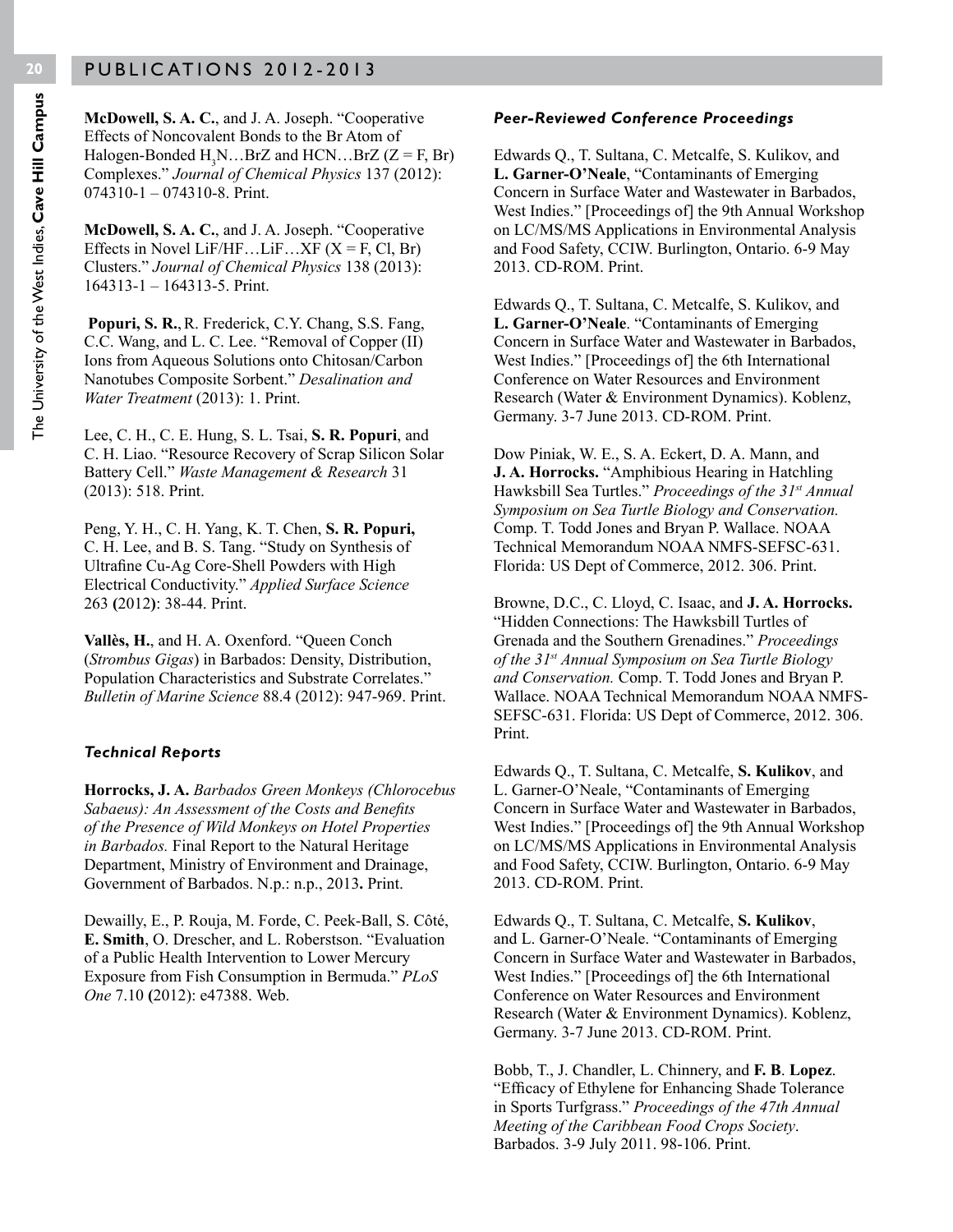Small, S., **F. B.**, **Lopez**, R. Maurya, and J. Chandler. "Water Status and Growth of Plants in PVC Cylinders Installed Vertically in the Field." *Proceedings of the 48th Annual Meeting of the Caribbean Food Crops Society.* Mexico. 20-26 May 2012. 89-100. Print.

Small, S., F. B., Lopez, **R. Maurya**, and J. Chandler. "Water Status and Growth of Plants in PVC Cylinders Installed Vertically in the Field." *Proceedings of the 48th Annual Meeting of the Caribbean Food Crops Society.* Mexico. 20-26 May 2012. 89-100. Print.

#### **DEPARTMENT OF COMPUTER SCIENCE, MATHEMATICS AND PHYSICS**

#### *Refereed Journal Articles*

**Chillumuntala, J.** "Some Remarks on Dedekind lattices." *Arabian Journal of Mathemaics* 2 (2013): 185-188. Print.

**Chillumuntala, J.**, Kursat Hakan Oral, and Unsal Tekir. "Strongly O-Dimensional Rings." C*ommunications in Algebra* 4l (2013): 2026-2032. Print.

**Funk, J.**, P. Hofstra, and B. Steinberg "Isotrophy and Crossed Toposes." *Theory and Application of Categories*  26.24 (2012): 660-709. Print.

**Rogers, T. E.**, K. Chmutina, and L. Moseley. "The Potential of PV Installations in SIDS – an Example in the Island of Barbados." *Management of Environmental Quality: An International Journal* 23.3 (2012): 284-290. Print.

**Singh, U**., F. Davis, S. Mohan, and G. Mitchell*.*  "Electroactive Nanofibres Electrospun from Blends of Poly-Vinyl Cinnamate and a Cholesteric Liquid Crystalline Silicone." *Journal of Materials Science* 48.21 (2013): 7613-7619. Print.

**Singh, U.**, and S. Bradshaw. "Modifying Optical Bragg Reflections from an Antiferroelectric Liquid Crystal with Photopolymer Networks." *Physical Review E* 87.4 (2013): n. pag. Web.

Jordan, D., A. Als, **P. Walcott**, and R. Sargeant. "Helping to Integrate the Visually Challenged into Mainstream Society through a Low-Cost Braille Device." *Journal of Systemics, Cybernetics and Informatics* 11.5 (2013): 32-37. Print. Web.

**Walcott, P**. **A**., L. Garner-O'Neale, and C. Depradine. "The ICT Competencies of Part-Time Students at a Tertiary Institution in Barbados." *Academic Journal of Interdisciplinary Studies* 2.2 (2013): 37-50. Print. Web.

#### *Conference Proceedings*

Byer, D., and **C. Depradine**. "BARMOTIN - A Voice Controlled Mobile Tourism Information Network for Barbados." *Human Interface and the Management of Information: Information and Interaction for Health, Safety, Mobility and Complex Environments.* Proceedings of the 15<sup>th</sup> International Conference, HCI International 2013. Las Vegas, Nevada. 21-26 July 2013. Part 2. Ed. S. Yamamoto. Berlin: Springer-Verlag, 2013. 347-354. Print.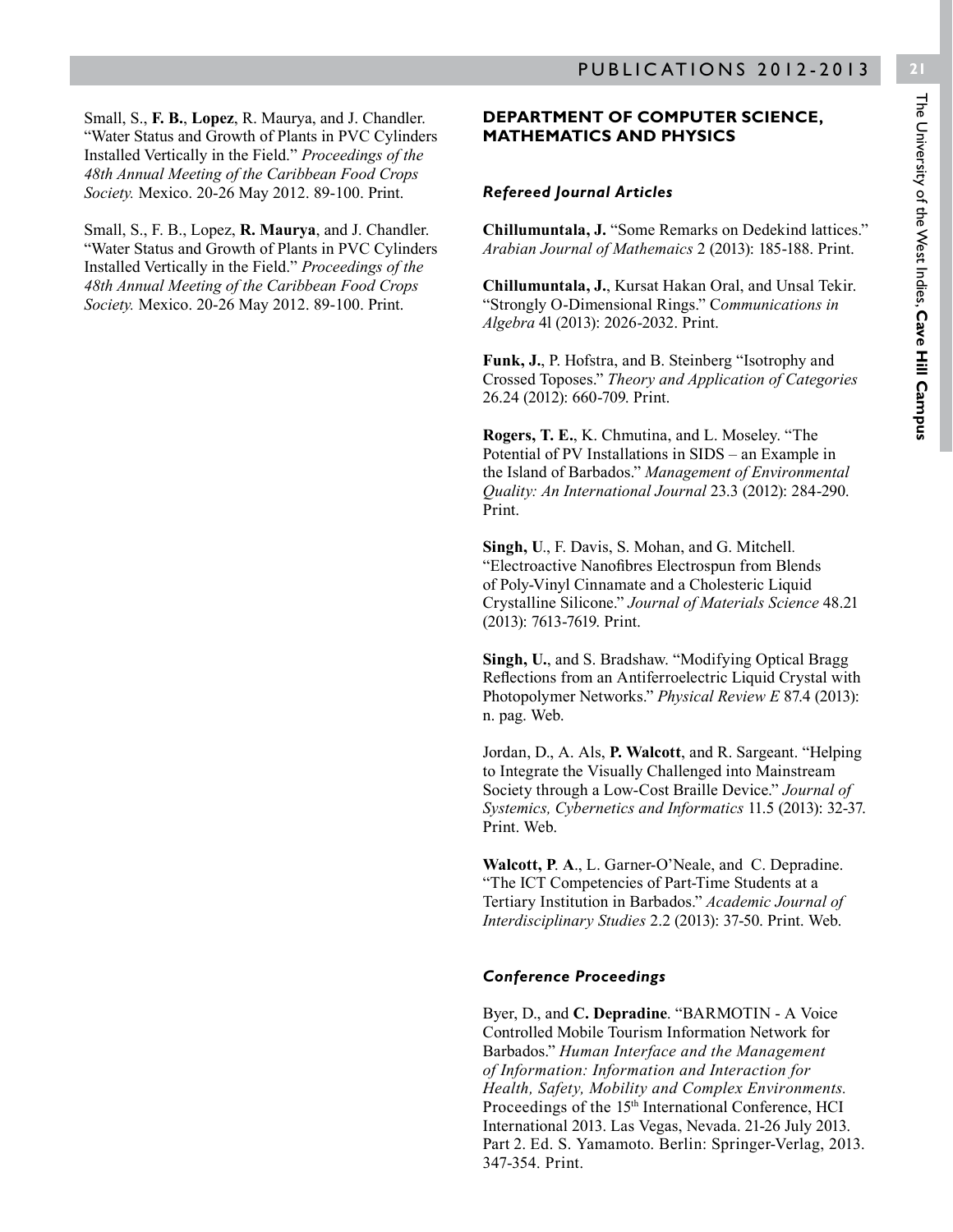#### **CENTRE FOR RESOURCE MANAGEMENT AND ENVIRONMENTAL STUDIES (CERMES)**

#### *Refereed Book Chapters*

Chuenpagdee, R., and **R. Mahon**. "Approaches and Tools for Examining Governability." *Governability of Fisheries and Aquaculture: Theory and Applications.* Ed. M. Bavinck, R. Chuenpagdee, S. Jentoft and J. Kooiman. Amsterdam: Springer, 2013. 265-278. Print.

**Mahon R.**, and P. McConney. "A Network Perspective on Governing Interactions." *Governability of Fisheries and Aquaculture: Theory and Applications.* Ed. M. Bavinck, R. Chuenpagdee, S. Jentoft and J. Kooiman. Amsterdam: Springer, 2013. 301-314. Print.

Almerigi, S., L. Fanning, **R. Mahon**, and P. McConney. "Working with Principles and Visions." *Governability of Fisheries and Aquaculture: Theory and Applications.* Ed. M. Bavinck, R. Chuenpagdee, S. Jentoft and J. Kooiman. Amsterdam: Springer, 2013. 315-331. Print.

Mahon R., and **P. McConney**. "A Network Perspective on Governing Interactions." *Governability of Fisheries and Aquaculture: Theory and Applications.* Ed. M. Bavinck, R. Chuenpagdee, S. Jentoft and J. Kooiman. Amsterdam: Springer, 2013. 301-314. Print.

Almerigi, S., L. Fanning, R. Mahon, and **P. McConney**. "Working with Principles and Visions." *Governability of Fisheries and Aquaculture: Theory and Applications.* Ed. M. Bavinck, R. Chuenpagdee, S. Jentoft and J. Kooiman. Amsterdam: Springer, 2013. 315-331. Print.

#### *Refereed Journal Articles*

**Cashman, A.**, J. Cumberbatch, and W. Moore. "The Effects of Climate Change on Tourism in Small States: Evidence from the Barbados Case." *Tourism Review*  67.3 (2012): 17-29. Print.

**Cumberbatch, J.**, and C. Hinds. "Barbadian Biocultural Heritage: An Analysis of the Flyingfish." *International Journal of Intangible Heritage* 8 (2013): 117-134. Print.

Cashman, A., **J. Cumberbatch**, and W. Moore. "The Effects of Climate Change on Tourism in Small States: Evidence from the Barbados Case." *Tourism Review*  67.3 (2012): 17-29. Print.

Fanning, L., **R. Mahon**, and P. McConney. "Applying the Large Marine Ecosystem (LME) Governance Framework in the Wider Caribbean Region." *Marine Policy* 42 (2013): 99-110. Print.

Fanning, L., R. Mahon, and **P. McConney**. "Applying the Large Marine Ecosystem (LME) Governance Framework in the Wider Caribbean Region." *Marine Policy* 42 (2013): 99-110. Print.

Rice, J., E Moksness, C. Attwood, S. K. Brown, G. Dahle, K. M. Gjerde, E.S. Grefsrude, R. Kenchington, A. R. Kleiven, **P. McConney**, M. A. K. Ngoile, T. F. Næsje, E. Olsen, E. M. Olsen, J. Sanders, C. Sharma, O. Vestergaard, and L. Westlund. "The Role of MPAs in Reconciling Fisheries Management with Conservation of Biological Diversity." *Ocean and Coastal Management* 69 (2012): 217-230. Print.

Schuhmann, P., J. Casey, J. Horrocks, and **H. Oxenford**. "The Economic Value of Marine Biodiversity to Recreational SCUBA Divers in Barbados." *Journal of Environmental Management* 121 (2013): 29-36. Print.

Vallès, Henri, and **H. A. Oxenford**. "Queen Conch (*Strombus Gigas*) in Barbados: Density, Distribution, and Habitat Correlates." *Bulletin of Marine Science* 88.4 (2012): 947-969. Print.

**Turner, R. A.**, T. Gray, N. V. C. Polunin, and S. M. Stead. "Territoriality as a Driver of Fishers' Spatial Behavior in the Northumberland Lobster Fishery." *Society & Natural Resources* (2013): 491-505. Print.

#### *Non-refereed Book Chapters*

Brown Gaddis, E., P. R. Glennie, Y. Huang, W. Rast, M. Abdelhamid, M., B. Alfthan, P. Koefoed Bjørnsen, M. Evers, G. Jia, L. Jeftic, A. Kane, S. Reyna, J. Weis, H. Backer, H. G. R. Brauch, E. Braune, S. Diop, C. Giupponi, S. Heileman, L. Hislop, T. Kurvits, **R. Mahon**, L. Talaue-McManus, L. Speer, and J. van Woerden. "Water." *Global Environmental Outlook 5: Environment for the Future We Want*. Ed. UNEP. Nairobi: United Nations Environment Program, 2012. 97-132. Print.

#### *Conference Proceedings*

**McConney, P**. "Fine-Tuning Failure: How to Fail to Succeed." *Proceedings of the Annual Gulf and Caribbean Fisheries Institute* 64 (2012): 330-334. Web.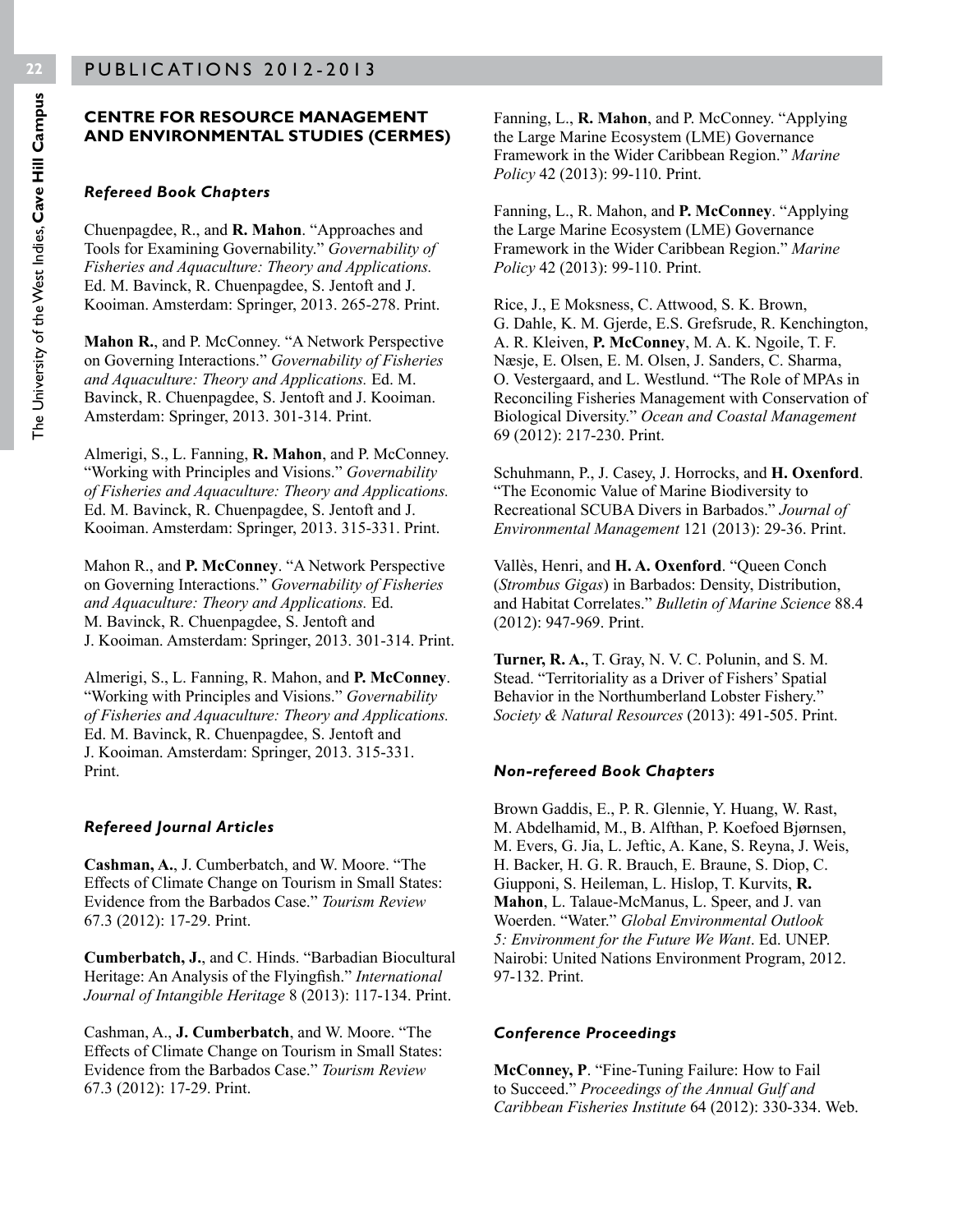Cox, S., and **P. McConney**. "The Role Livelihood Outcomes and Strategies Play in the Adaptive Comanagement of the Sea Urchin Fisheries in Barbados and St. Lucia." *Proceedings of the Annual Gulf and Caribbean Fisheries Institute* 64 (2012): 335-341. Web.

#### *Technical Reports*

**Blackman, K.**, R. Mahon, M. Pena and B. Simmons. *Annotated Bibliographic Information on the Grenadines.* CERMES Technical Report No. 64. Bridgetown, Barbados: UWI, CERMES, 2013. Web.

**CERMES**, and CRFM. *CRFM/CLME Eastern Caribbean Flying fish Fishery Case Study – Governance Assessment.* CERMES Technical Report No. 57. Bridgetown, Barbados: UWI, CERMES, 2012. Web.

**CERMES**, and CRFM. *CRFM/CLME Large Pelagic Fishery Case Study – Governance Assessment*. CERMES Technical Report No. 58. Bridgetown, Barbados: UWI, CERMES, 2012. Web.

**CERMES**. *Report of the Writeshop on Adaptive Capacity for Marine Protected Area Governance in the Eastern Caribbean.* MPA Governance Project. Bridgetown, Barbados: UWI, CERMES**,**2012. Print.

Blackman, K., **R. Mahon,** M. Pena, and B. Simmons. *Annotated Bibliographic Information on the Grenadines.* CERMES Technical Report No. 64. Bridgetown, Barbados: UWI, CERMES, 2013. Web.

**Mahon, R.**, A. Cooke, L. Fanning, and P. McConney. *Governance Arrangements for Marine Ecosystems of the Wider Caribbean Region.* CERMES Technical Report No. 60. Bridgetown, Barbados: UWI, CERMES, 2013. Web.

**Mahon, R**., and T. Phillips. *Governance Assessment for the Guianas-Brazil Continental Shelf Fisheries Ecosystem.* CERMES Technical Report No. 59. Bridgetown, Barbados: UWI, CERMES, 2012. Web.

**Mahon, R.**, L. Fanning, R., and P. McConney. *Governance Assessment Methodology for CLME Pilot Projects and Case Studies.* CERMES Technical Report No. 53 (English). Bridgetown, Barbados: UWI, CERMES, 2012. Web.

**Mahon, R**. *Management and Conservation of Reef Biodiversity and Reef Fisheries Pilot Project: Governance Assessment for Pedro Bank, Jamaica.* CERMES Technical Report No. 55. Bridgetown, Barbados: UWI, CERMES, 2013. Web.

Baldeo, R., N. Cazaubon, O. Harvey, N. Howard, C. Jeffrey, A. Joseph, O. Joseph, Z. Khan, **P. McConney**, S. Pascal, M. Pena, J. Placid, J. Telesford, and K. Williams. *Adaptive Capacity for Marine Protected Area Governance in the Eastern Caribbean*. Final Project Report, MPA Governance Project. CERMES Technical Report No. 62. Bridgetown, Barbados: UWI, CERMES, 2012. Web.

Mahon, R., A. Cooke, L. Fanning, and **P. McConney**. *Governance Arrangements for Marine Ecosystems of the Wider Caribbean Region.* CERMES Technical Report No 60. Bridgetown, Barbados: UWI, CERMES, 2013. Web.

Mahon, R., L. Fanning, R., and **P. McConney**. *Governance Assessment Methodology for CLME Pilot Projects and Case Studies.* CERMES Technical Report No. 53 (English). Bridgetown, Barbados: UWI, CERMES, 2012. Web.

Baldeo, R., N. Cazaubon, O. Harvey, N. Howard, C. Jeffrey, A. Joseph, O. Joseph, Z. Khan, P. McConney, S. Pascal, **M. Pena**, J. Placid, J. Telesford, and K. Williams. *Adaptive Capacity for Marine Protected Area Governance in the Eastern Caribbean*. Final Project Report, MPA Governance Project. CERMES Technical Report No. 62. Bridgetown, Barbados: UWI, CERMES, 2012. Web.

Blackman, K., R. Mahon, **M. Pena**, and B. Simmons. *Annotated Bibliographic Information on the Grenadines.* CERMES Technical Report No. 64. Bridgetown, Barbados: UWI, CERMES, 2013. Web.

McConney, P., R. Medeiros, and **M. Pena**. *Report of the Panel Session Don't Rock the Boat: Enhancing Stewardship to Reduce Instability held on 27 June 2013 at the People and the Sea VII Conference – Maritime Futures, 26-28 June 2013, Amsterdam, Netherlands.*  CERMES Technical Report No. 52. Bridgetown, Barbados: UWI, CERMES, 2013. Web.

#### *Non-Refereed Publications / Journalism*

**Mahon, R.** "Preserving Barbados' Wetlands." *Echoes Caribbean* 1 (2012): 16-20. Print.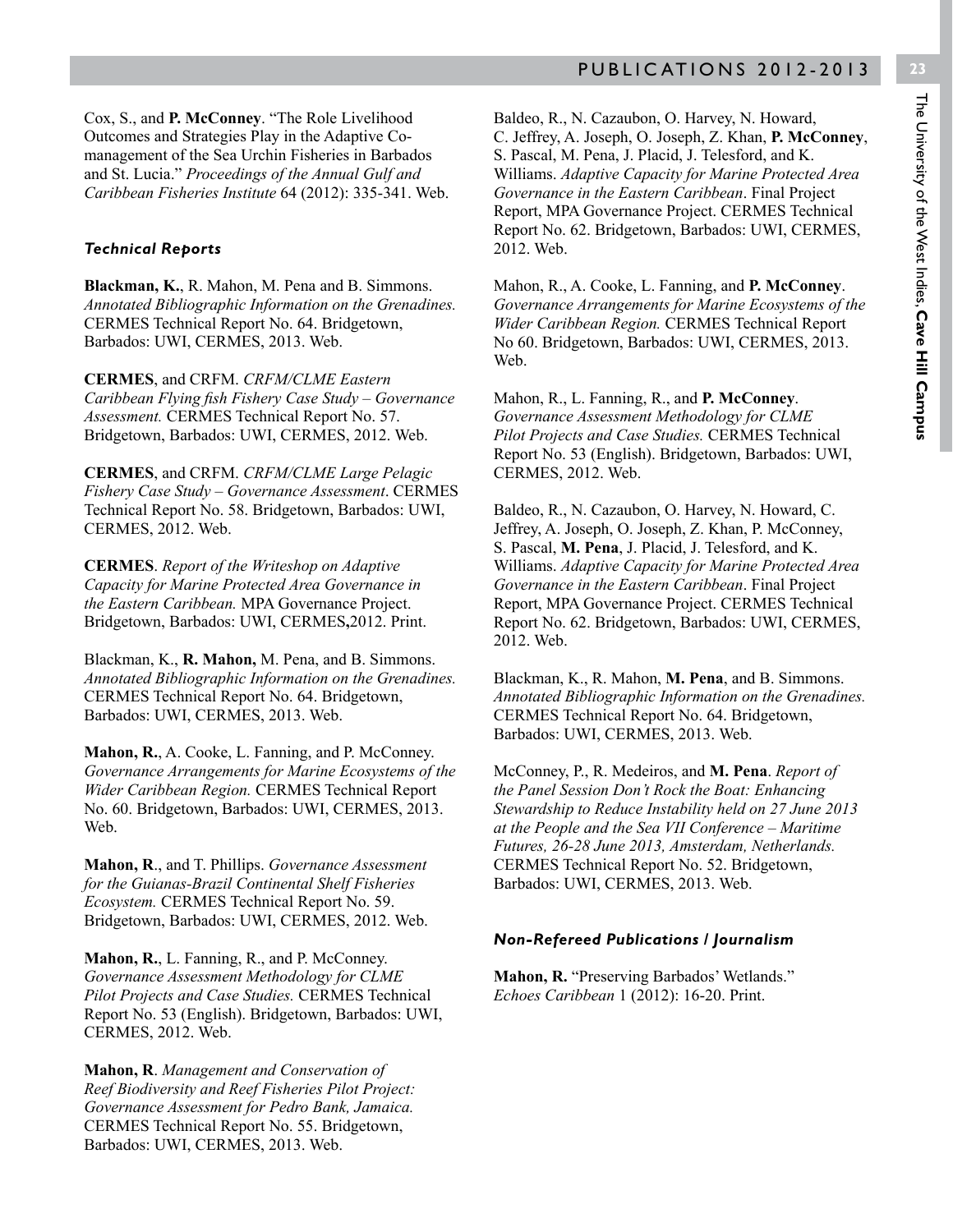#### **DEPARTMENT OF ECONOMICS**

#### *Books*

**Mamingi, N.** *L'avant-Dernier Epitome'*. St. Denis, France: Edilivre-AParis, 2012. Print.

#### *Refereed Journal Articles*

**Craigwell, R.**, M. Jackman, and M. Doyle. "Asymmetries and Nonlinearities in the Reaction of Foreign Exchange to Interest Differentials: Evidence from a Small Open Economy with a Long Term Peg." *Journal of Applied Financial Economics* 23 (2013): 287-96. Print.

**Craigwell, R.**, and A. Wright. "Causality between Corruption and Economic Growth in Developing Countries: A Panel Approach." *Journal of Business, Finance and Economics in Emerging Economies*  7.2 (2012): 22-43. Print.

**Craigwell, R.**, and J. LaCorbinere. "The Debt and Fiscal Nexus in Barbados: A Fiscal Policy Reaction Analysis." *International Research Journal of Finance and Economics* 112 (2013): 51-62. Print.

**Craigwell, R.**, and R. Sutherland. "Determinants of Private Consumption Expenditure in Selected Caribbean Countries." *International Research Journal of Finance and Economics* 92 (2012): 6-26. Print.

**Craigwell, R.**, and R. Sutherland. "Empirical Determinants of Consumer Spending in an Open Economy Setting: Panel Data Evidence from the Caribbean." *International Research Journal of Finance and Economics* 107 (2013): 63-80. Print.

**Craigwell, R.**, and A. Wright. "Explaining Unemployment in the Caribbean Again." *International Journal of Business and Social Sciences* 4.9 (2013): 1-12. Print.

**Craigwell, R.**, A. Wright, and A. Wood. "Finance and Growth Causality: A Test of Patrick's Stage-of-Development Hypothesis." *International Journal of Business and Social Sciences* 3.21 (2012): 129-139. Print. **Craigwell, R.**, T. Lorde, and W. Moore. "Fiscal Policy and the Duration of Financial Crises." *Applied Economics* 45.6 (2013): 793-801. Print.

**Craigwell, R.**, and D. Kaidou-Jeffrey. "Lending Behaviour in Different Credit Rationing Environs: A Regime Switching Model for Barbados." *Journal of Eastern Caribbean Studies* 37.1 (2012): 49-74. Print.

**Craigwell, R.**, C. Thomas, and K. Greenidge. "Threshold Effects of Sovereign Debt: Evidence from the Caribbean." *International Research Journal of Finance and Economics* 107 (2013): 61-77. Print.

**Francis, B.,** T. Lorde, and S. Lowe. "Do Tourism Receipts Contribute to the Sustainability of Current Account Deficits: A Case Study of Barbados?" *International Journal of Tourism Research* 15.6 (2012): 620-624. Print.

Francis, B., **T. Lorde**, and S. Lowe. "Do Tourism Receipts Contribute to the Sustainability of Current Account Deficits: A Case Study of Barbados?" *International Journal of Tourism Research* 15.6 (2012): 620-624. Print.

**Lorde, T.**, and M. Jackman. "Evaluating the Impact of Crime on Tourism in Barbados: A Transfer Function Approach." *Tourism Analysis* 18.2 (2013): 183-191. Print.

Craigwell, R., **T. Lorde**, and W. Moore. "Fiscal Stimulus and the Duration of Financial Crises." *Applied Economics* 45 (2013): 793-801. Print.

**Mamingi, N**., and J. Perch. "Population Growth and Economic Growth/Development: An Empirical Investigation for Barbados." *Journal of Economic and Sustainable Development* 4.4 (2013): 93 - 105. Print.

**Moore, W.** "The Effects of Climate Change on Tourism in Small States: Evidence from the Barbados Case." *Tourism Review* 67.3 (2012): 17-29. Print.

---. "Fiscal Policy and the Duration of Financial Crises." *Applied Economics* 45.6 (2013): 793-801. Print.

---. "Managing the Process of Removing Capital Controls: What Does the Literature Suggest?" *Economic Surveys* (2012): 1-30. Print. Web.

---. "Neighborhood Features and the Rental Price of Villas and Cottages in Barbados." *Journal of Hospitality and Tourism Research* (2012): 1-25. Print. Web.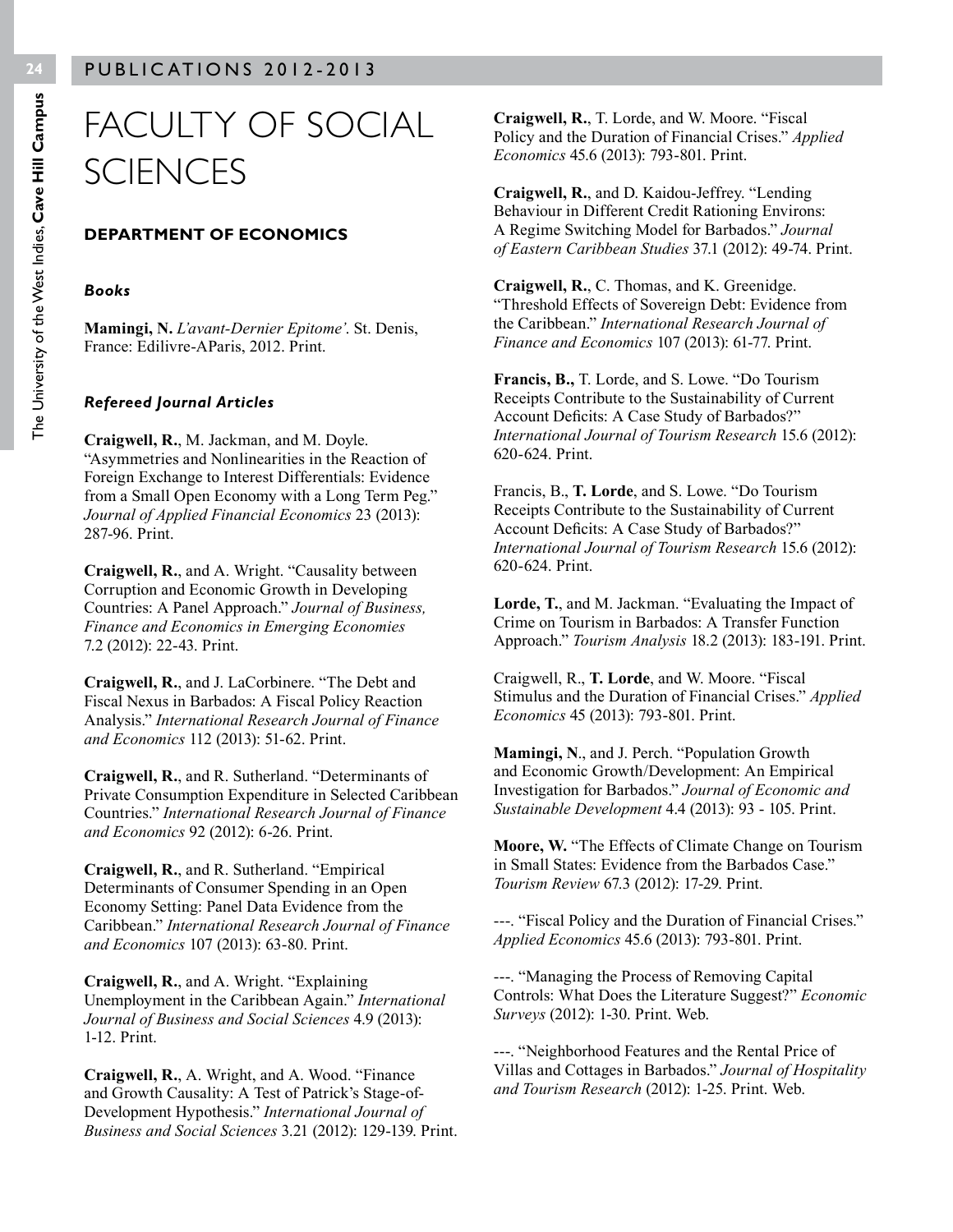---. "Product-Level Estimation of Import Demand: Simulating the Effects of Tariff Harmonisation." *Journal of International Trade and Economic Development* 21.5 (2012): 655-676. Print.

---. "Quantifying the Effects of Capital Controls in Small States." *Applied Economics* 6.2 (2013): 190-203. Print.

**Wood, A.**, and T. Wood. "Emara's Takeover of Light and Power Holdings Ltd: A Case Study in Corporate Governance and Takeovers in the Caribbean." *International Journal of Arts and Commerce* 2.1 (2013): 27-48. Print.

**Wood, A.**, et al. "Finance and Growth Causality: A Test of the Patrick's Stage-of-Development Hypothesis." *Centre for Promoting Ideas* 3.21 (2012): 129-139. Print.

**Wood, A.**, and A. Kellman. "Risk Management Practices by Barbadian Banks." *International Journal of Business and Social Research* 3.5 (2013): 22-33. Print.

#### **DEPARTMENT OF GOVERNMENT, SOCIOLOGY AND SOCIAL WORK**

#### *Books*

**Joseph, T.S.D.** *Review of the External Relations Policy of Saint Lucia*. Castries, St. Lucia:Ministry of External Affairs, International Trade and Civil Aviation, 2012. Print.

#### *Book Chapters*

**Grenade,W.** "Engendering Security: HIV/AIDS and Human (In) Security in the Caribbean." *Love and Power: Caribbean Discourses on Gender.* Ed. Eudine Barriteau. Kingston: University of the West Indies Press, 2012. 183-206. Print.

**Hinds Harrison, K.** "These Issues Are Gender Neutral: Caribbean Gender-Free Trade Relations." *Love and Power: Caribbean Discourses on Gender*. Ed. Eudine Barriteau. Kingston: University of the West Indies Press, 2012. 207-233. Print.

**Joseph, T. S. D.** "Reparations for Caribbean Slavery." Commentary on Hilary McD. Beckles, Britain's Black Debt: Reparations for Caribbean Slavery and Native Genocide Jamaica. *Chill News* May 2013: 85. Print.

**Rock, L. F.** "Research on Child Sexual Abuse: Caribbean and International Perspectives." *Understanding Child Sexual Abuse: Perspectives from the Caribbean*. Ed. A. Jones and P. Maharaj. Basingstoke: Palgrave-MacMillan, 2013. 145-167. Print.

#### *Refereed Journal Articles*

**Barrow-Giles, C.**, W. Grenade, and T. Joseph. "The Commonwealth at Sixty - The Place of the English-Speaking Caribbean: Continuity, Division and Tension." L*e le Commonwealth Des Nation En Mutation Decolonisation Globalisation et Governance les Cahiers Charles V.* (2013) 125-160. Print.

**Conley, J.** "Perceptions of Ethical Behavior among Psychologists Practicing in the Caribbean." *Ethics and Behavior* 23.5 (2013): 396-409. Print.

**Grenade,W.**, C. Barrow-Giles, and T. Joseph "The Commonwealth at Sixty – The Place of the English-Speaking Caribbean: Continuity, Division and Tension," L*e le Commonwealth Des Nation En Mutation Decolonisation Globalisation et Governance les Cahiers Charles V.* (2013) 125-160. Print.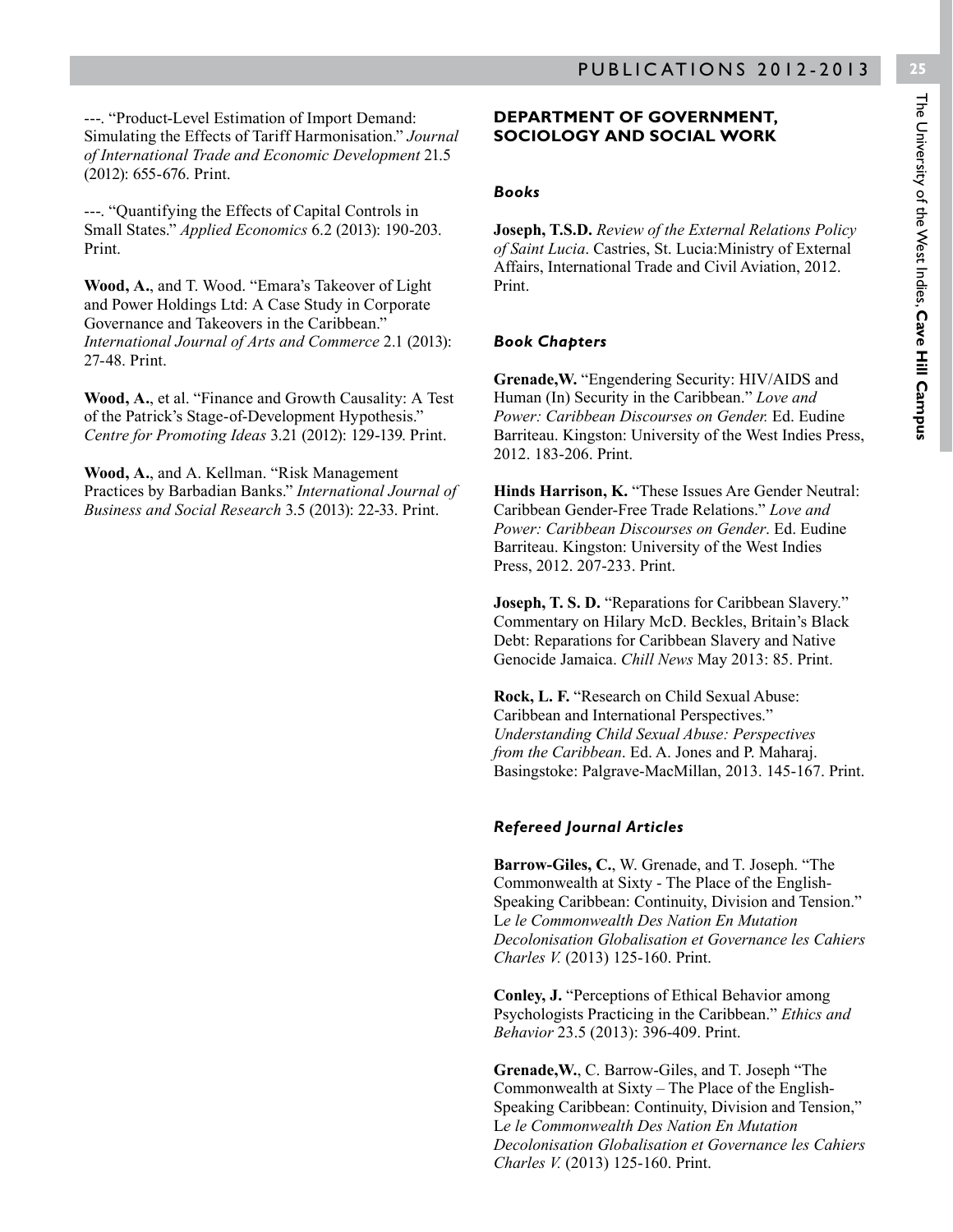**Grenade, W.** "Party Politics and Governance in Grenada: An Analysis of the New National Party (1984-2012)." *The Round Table: The Commonwealth Journal of International Affairs* 102.2 (2013): 167-176. Print.

**Hinds Harrison, K.** "Civil Society Consultation in the Caribbean Community (CARICOM): Why Conceptual Clarity Matters." *Journal of Eastern Caribbean Studies (JECS)* 38.1 (2013): 1-37. Print.

**Joseph, T. S. D.**, C. Barrow-Giles, and W. Grenade. "The Commonwealth at Sixty – The Place of the English-Speaking Caribbean: Continuity, Division and Tension," L*e le Commonwealth Des Nation En Mutation Decolonisation Globalisation et Governance les Cahiers Charles V.* (2013) 125-160. Print.

**Rock, L. F.** "The Role of Social Work Education in Advancing Social Development in the English-speaking Caribbean." *Social Work Education*: *The International Journal* 32.6 (2013): 734-747. Print.

#### **DEPARTMENT OF MANAGEMENT STUDIES**

#### *Books*

**Lituchy, T. R.**, B.J. Punnett, and B. Puplampu. *Management in Africa: Macro and Micro Perspectives*. New York: Routledge Publishing, 2013. Print.

#### *Book Chapters*

Punnett, B. J, P. A. Glidden, C. Mulder, and **D. Greenidge.** "Job Attitudes in an Anglophone Caribbean Country: The Case of Barbados." *Gender and the Dysfunctional Workplace*. Ed. S. Fox and T. Lituchy. Northampton, MA: Edward Elgar, 2012. 175-188. Print.

#### *Journal Articles*

**Alleyne, P.**, and M. Lavine. "Factors Influencing Accountants' Behavioural Intentions to Use and Actual Usage of the Enterprise Resource Planning Systems in a Global Development Agency." *Journal of Financial Reporting and Accounting* 11.2 (2013): 179-200. Print.

**Alleyne, P.**, M. Hudaib, and R. Pike. "Towards a Conceptual Model of Whistleblowing Intentions among External Auditors." *The British Accounting Review* 45.1 (2013): 10-23. Print.

**Carrington, D.**, and M. Tayles. "Intellectual Capital in the Caribbean Hospitality Industry." *Journal of Knowledge Management* 10.3 (2012): 208-278. Print.

**Harris, T.** "Default Definition Selection for Credit Scoring." *Artificial Intelligence Research* 2.4 (2013): 49-62. Print.

---. "Quantitative Credit Risk Assessment Using Support Vector Machines: Broad Versus Narrow Default Definitions." *Expert Systems with Applications*  40.11 (2013): 4404-4413. Print.

Duffy, J., G. Baker, G. Eissa, **J. Knight**, A. Mathieu, I. Monserrat. "A Cross National Comparison of College Student Perceptions and Preferences for Instructional Orientations." *Journal of Higher Education Theory and Practice* 12.5 (2012): 27-39. Print.

**Knight, J.** "A Proposal for the Use of Peer Tutoring to Enhance the Grammar Skills of Business Students at the University of the West Indies, Barbados." *Caribbean Teaching Scholar* 3.1 (2013): 41-62. Print.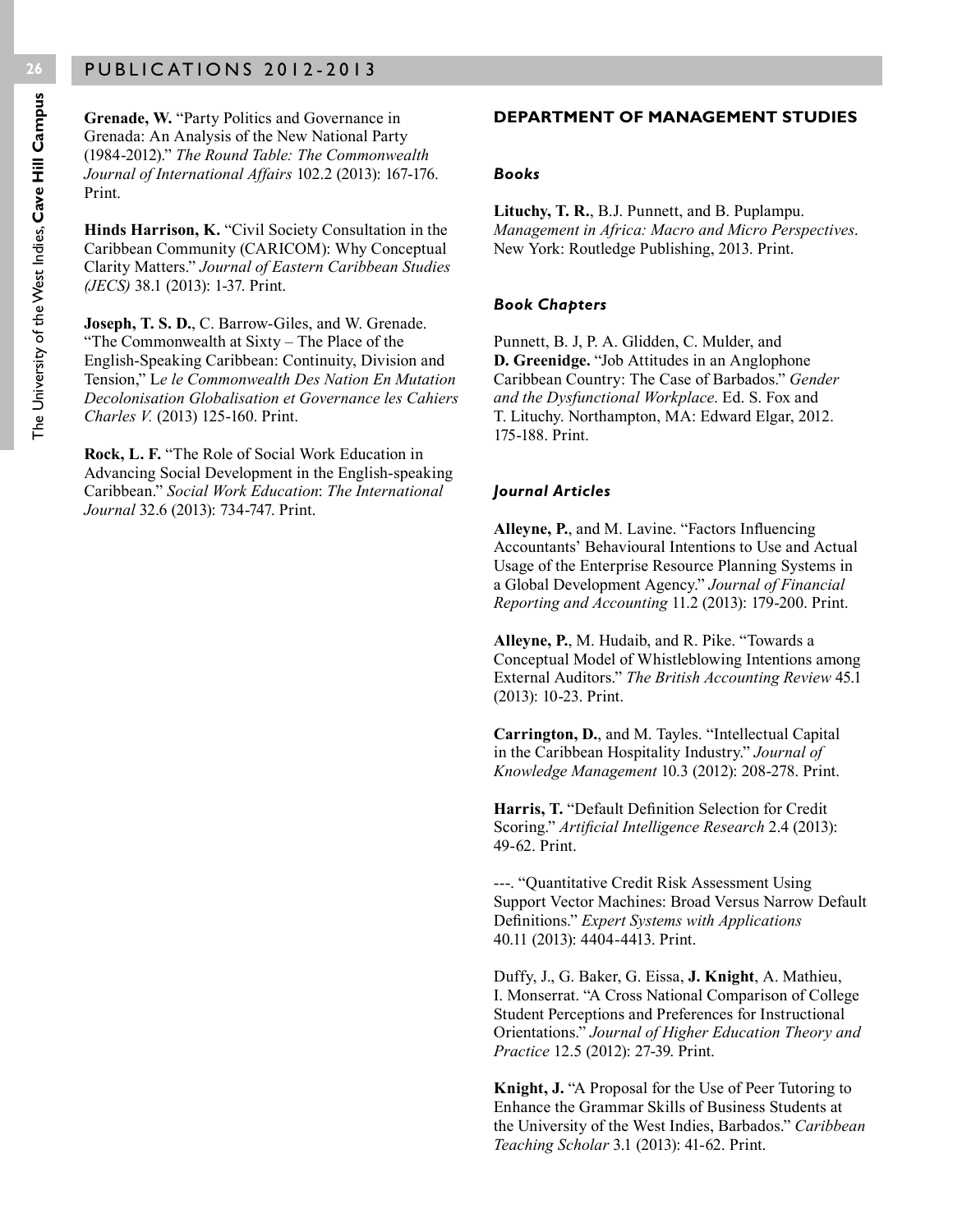**Lituchy, T.**, B. J. Punnett, and D. Ford. "Leadership in Uganda, Barbados, Canada and the United States: Exploratory: Perspectives." *African Journal of Economics and Management Studies* 4.2 (2013): 201-222. Print.

Baba, V., L. Tourigny, X. Wang, **T. Lituchy**, and S. Monserrat. "Stress among Nurses: A Multi-Nation Test of the Demand-Control Support Model." *Cross Cultural Management: An International Review* 20.3 (2013): 301-320. Print.

**Pounder, P.** "Economic Reform and Entrepreneurship in Barbados." *Eurasian Journal of Business and Management* 1.2 (2013): 16-23. Print.

**Roberts, S.** "Review of Packaged Vacations: Tourism Development in the Spanish Caribbean." *Social and Economic Studies* 61.2 (2012): 186-187. Print.

**Soverall, W.** "A Study of Corporate Failure and the Political Economy of Financial Regulations in Trinidad and Tobago and the Caribbean." *International Journal of Humanities and Social Sciences* 3.16 (2013): 17-28. Print.

#### *Conference Proceedings*

**Carrington, D.** "The Influence of the Process of Measuring IC on Performance." *Proceedings of the 5th European Conference on Intellectual Capital.* N.p.: n.p., 2013: 74-82. Print.

#### *Technical Reports*

**Alleyne, P.,** D. Weekes-Marshall, and T. Broome. *Accountants' Perceptions of Corporate Governance in Public Limited Companies in Barbados*. Bridgetown, Barbados: Institute of Chartered Accountants of Barbados, 2013. Print.

**Harris, T.** *Credit Scoring and the Credit Union: Investigating the Suitability of "in House" Credit Scoring at the Barbados Public Workers' Co-operative Credit Union*. Bridgetown, Barbados: The University of the West Indies, Department of Management Studies, Credit Research Unit, 2013. Print.

**Robinson, J.** *Establishing a Credit Union Owned Bank in Barbados and the OECS.* Bridgetown, Barbados: The Barbados Credit Union League. Print.

**---.** *Financing the Hotel Sector in Barbados: Is There a Case for a Partial Guarantee Scheme for the Accommodation Sector.* N.p.: Inter American Development Bank, 2012. Print.

**---.** *Integrating Private and Public Providers of Public Transportation in Barbados.* Bridgetown, Barbados: The Barbados Transport Authority, 2013. Print.

**Soverall, W.** *Analytical Review of the Administrative Processes, Practices and Procedures Relative to the Implementation of the Five CSME Regimes in Barbados. Component 100, CARICOM/CIDA Trade and Competitiveness Project, CA Secretariat, CSME Unit*. Bridgetown, Barbados: CARICOM Secretariat, CSME Unit, 2013. Print.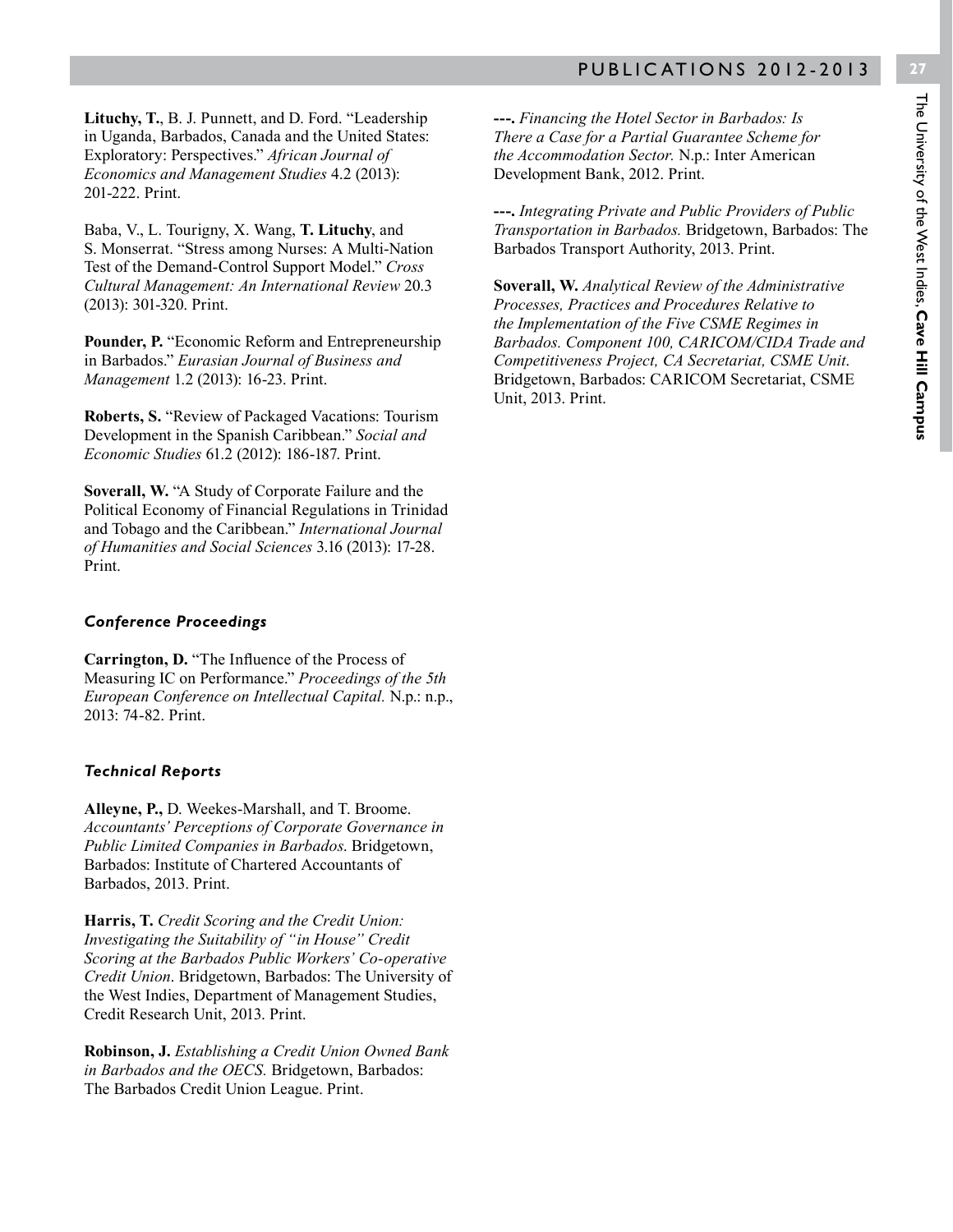#### **SIR ARTHUR LEWIS INSTITUTE FOR SOCIAL AND ECONOMIC STUDIES (SALISES)**

#### *Book Chapters*

**Lashley, J.** "Economics, Entrepreneurship and Gender: Integrating the Others into Enterprise Development Strategies." *Love and Power: Caribbean Discourses on Gender*. Ed. V. E. Barriteau. Kingston, Jamaica: University of the West Indies Press. 2012. 258-285. Print.

---. "SME and Entrepreneurship Policy in the Caribbean." *Government, SMEs and Entrepreneurship Development*. Ed. R. Blackburn and M. Schaper. Hampshire: Gower Publishing, 2012. 75-89. Print.

**Marshall, D.** "Finance Rhetoric and Gender Tropes into the 21st Century." *Love and Power: Caribbean Discourses on Gender*. Ed. V. E. Barriteau. Kingston, Jamaica: University of the West Indies Press. 2012. 237-257. Print.

#### *Refereed Journal Articles*

**Bailey, C.** "Exploring Female Motivations for Drug Smuggling on the Island of Barbados: Evidence from Her Majesty's Prison, Barbados." *Feminist Criminology* 8.2 (2013): 117-141. Print.

**Bailey, C.,** and Charlene Coore-Desai. "The Effect of Exposure to Community Violence on Levels of Aggression: Evidence from a Sample of Jamaican Children." *Childhood* 19.2 (2012): 188-203. Print.

**Barrow, C.,** and Peter Aggleton. "Good Face, Bad Mind? HIV Stigma and Tolerance Rhetoric in Barbados." *Social and Economic Studies* 62.1-2 (2013): 29-52. Print.

#### *Technical Reports*

**Barrow, C.** *Graduate Retreat Review*. Bridgetown, Barbados: Faculty of Social Sciences, University of the West Indies, Cave Hill Campus, 2013. Print.

**---.** *Policy on HIV Testing in Barbados*. Bridgetown, Barbados: HIV/AIDS Programme, Ministry of Health, 2012. Print.

#### *Project Reports*

**Lashley, J.** *Barbados Country Assessment of Living Conditions 2010: Volume 3: Survey of Living Conditions*. Bridgetown, Barbados: Caribbean Development Bank/ Government of Barbados, 2012. Print.

---**.** *Joining the Second Revolution: From Microcredit to Microfinancial Services in the Caribbean*. Bridgetown, Barbados: UWI/CIBC-First Caribbean International Bank, 2012. Print.

**Lashley, J.**, J. Whitehead, W. Moore, R. Straughn, M. Hartman, C. A. Blenman, and B. Hinds. *DRAFT Report Compete Caribbean OECS Project. Private Sector Assessment and Donor Matrix Report* for Antigua and Barbuda. Bridgetown, Barbados: Caribbean Development Bank, 2013. Print.

---. *DRAFT Report Compete Caribbean OECS Project. Private Sector Assessment and Donor Matrix Report*  for Dominica. Bridgetown, Barbados: Caribbean Development Bank, 2013. Print.

---. *DRAFT Report Compete Caribbean OECS Project. Private Sector Assessment and Donor Matrix Report*  for Grenada. Bridgetown, Barbados: Caribbean Development Bank, 2013. Print.

---. *DRAFT Report Compete Caribbean OECS Project. Private Sector Assessment and Donor Matrix Report*  for St. Kitts and Nevis. Bridgetown, Barbados: Caribbean Development Bank, 2013. Print.

---. *DRAFT Report Compete Caribbean OECS Project. Private Sector Assessment and Donor Matrix Report*  for St. Lucia. Bridgetown, Barbados: Caribbean Development Bank, 2013. Print.

---. *DRAFT Report Compete Caribbean OECS Project. Private Sector Assessment and Donor Matrix Report* for St. Vincent and the Grenadines. Bridgetown, Barbados: Caribbean Development Bank, 2013. Print.

**Whitehead, J.**, W. Moore, R. Straughn, M. Hartman, C. A. Blenman, and B. Hinds. *DRAFT Report Compete Caribbean OECS Project. Private Sector Assessment and Donor Matrix Report* for Antigua and Barbuda. Bridgetown, Barbados: Caribbean Development Bank, 2013. Print.

---. *DRAFT Report Compete Caribbean OECS Project. Private Sector Assessment and Donor Matrix Report*  for Dominica. Bridgetown, Barbados: Caribbean Development Bank, 2013. Print.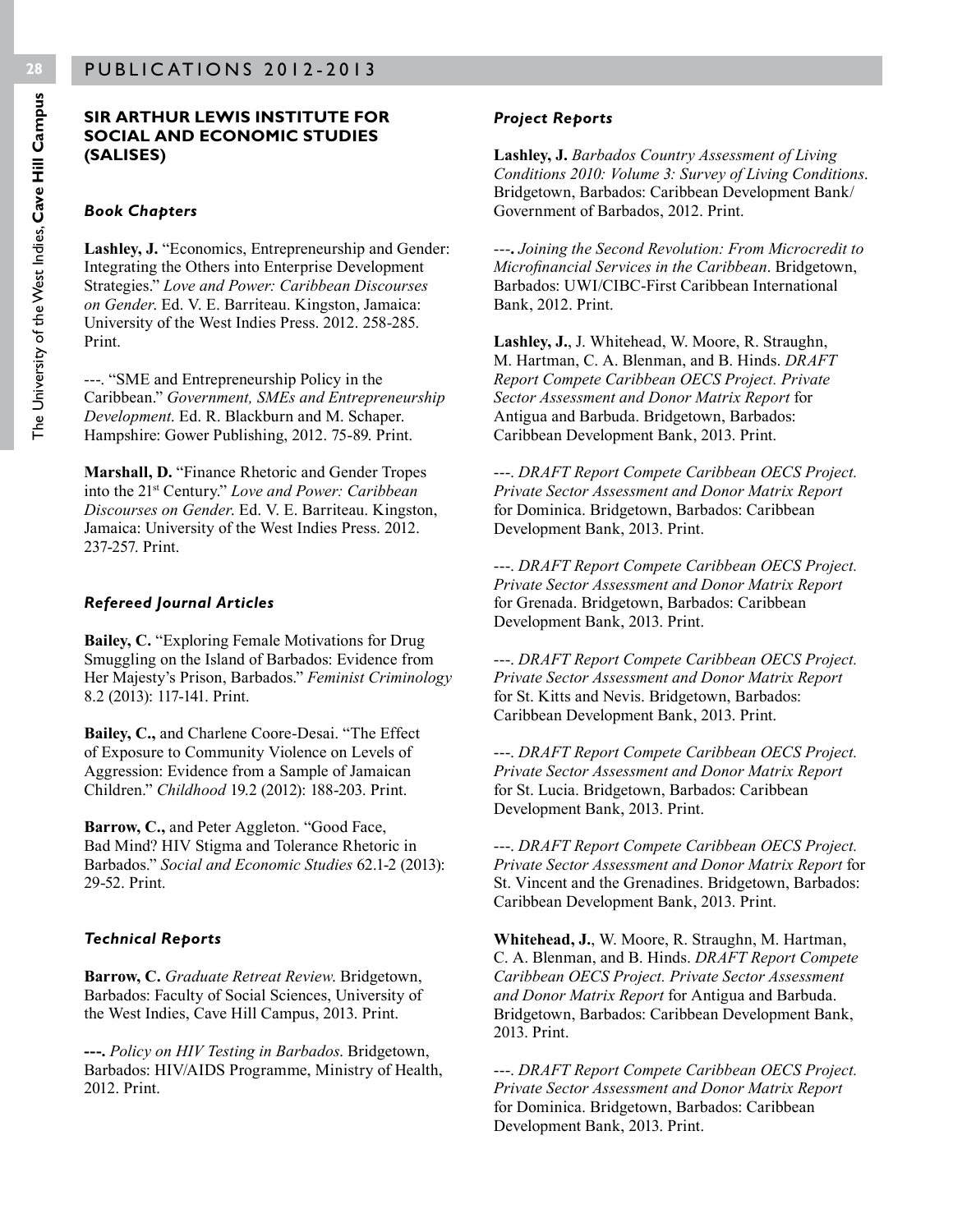---. *DRAFT Report Compete Caribbean OECS Project. Private Sector Assessment and Donor Matrix Report*  for Grenada. Barbados: Caribbean Development Bank. 2013. Print.

---. *DRAFT Report Compete Caribbean OECS Project. Private Sector Assessment and Donor Matrix Report* for St. Kitts and Nevis. Bridgetown, Barbados: Caribbean Development Bank, 2013. Print.

---. *DRAFT Report Compete Caribbean OECS Project. Private Sector Assessment and Donor Matrix Report*  for St. Lucia. Bridgetown, Barbados: Caribbean Development Bank, 2013. Print.

---. *DRAFT Report Compete Caribbean OECS Project. Private Sector Assessment and Donor Matrix Report* for St. Vincent and the Grenadines. Bridgetown, Barbados: Caribbean Development Bank, 2013. Print.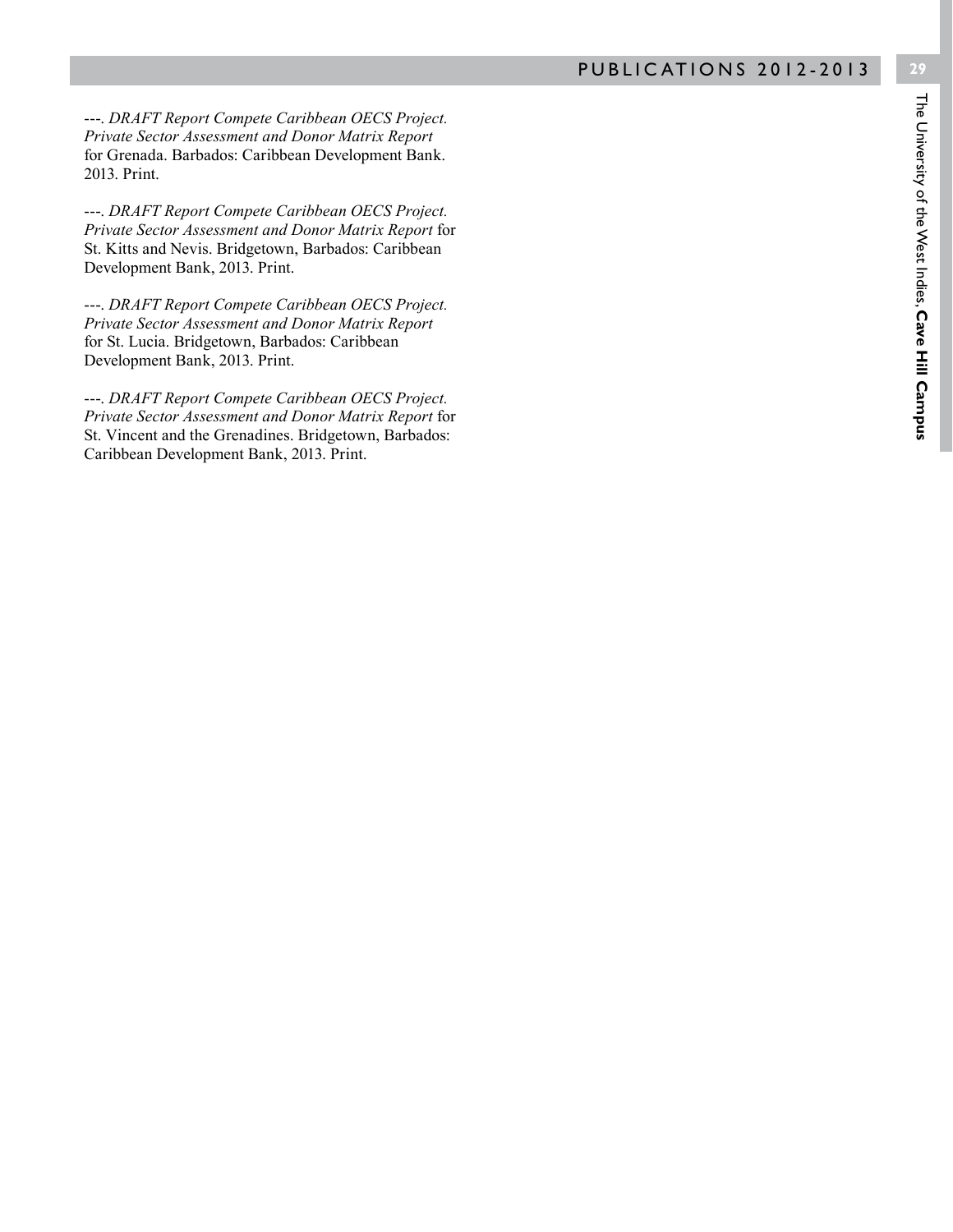# INSTITUTE FOR GENDER AND DEVELOPMENT STUDIES: NITA BARROW UNIT

#### *Refereed Books*

**Barriteau, V. E.**, ed. *Love and Power: Caribbean Discourses on Gender*. Kingston: University of the West Indies Press, 2012. Print.

#### *Refereed Book Chapters*

**Barriteau, V. E.** "Coming Home to the Erotic Power of Love and Desire in Theorising Heterosexual Unions in the Caribbean." *Love and Power: Caribbean Discourses on Gender.* Ed. V. Eudine Barriteau. Kingston: University of the West Indies Press, 2012. 72-105. Print.

---. "Disruptions and Dangers: Destabilizing Caribbean Discourses on Gender, Love and Power." *Love and Power: Caribbean Discourses on Gender.* Ed. V. Eudine Barriteau. Kingston: University of the West Indies Press, 2012. 3-37. Print.

**Crawford, C.** "'Contesting Maternal Right': The Impact of Transnational Migration on Mother-Daughter Relationships." *Feminist and Critical Perspectives on Caribbean Mothering*. Ed. Dorsia Smith Silva and Simone A. James Alexander. Trenton: Africa World Press, 2013. 155-179. Print.

---. "Who's Your Mama? Transnational Motherhood and African-Caribbean Women in the Diaspora." *Love and Power: Caribbean Discourses on Gender*. Ed. V. Eudine Barriteau. Kingston: University of the West Indies Press, 2012. 323-353. Print.

**DeShong, H. A. F.** "What Does It 'Really' Mean to Be a Wo/Man?: Narratives of Gender by Women and Men." *Love and Power: Caribbean Discourses on Gender*. Ed. V. Eudine Barriteau. Kingston: University of the West Indies Press, 2012. 106-147. Print.

**Haynes, T.** "The Divine and the Demonic: Sylvia Wynter and Caribbean Feminist Thought Revisited." *Love and Power: Caribbean Discourses on Gender.* Ed. V. Eudine Barriteau. Kingston: University of the West Indies Press, 2012. 54-71. Print.

**Hutchinson Miller, C.** "Contemporary Gender Relations among Afro-Costa Ricans." *Love and Power: Caribbean Discourses on Gender.* Ed. V. Eudine Barriteau. Kingston: University of the West Indies Press, 2012. 418-449. Print.

#### *Refereed Journal Articles*

**Crawford, C.**, Karen Flynn, and Amoaba Gooden. "Constructing Black Canada." *Southern Journal of Canadian Studies* 5.1-2 (2012): 7-23. Print.

**DeShong, H. A. F.** "Exploring Women's Reports of Sexual Violence and Control in Heterosexual Relationships." *GEXcel* 12 (2012): 33-47. Print.

---. "Policing Femininities, Affirming Masculinities: Relationship Violence, Control and Spatial Limitations." *Journal of Gender Studies* 23 (2013): 1-19. Print. Web.

**Haynes, T.** "Caribbean Gender Consciousness Online: Reading Discourses of (Homo)sexuality, Modernity and Nation." *GEXcel* 16 (2012): 123-132. Print.

**Hutchinson Miller, C.** "The Power of Pleasure: Human Sexual Practices in Barbadian Society." *International Journal of Arts and Commerce* 1.4 (2012): 144-165. Print.

**---**. "The Province and Port of Limon: Metaphors for Afro-Costa Rican Black Identity." *Journal of Arts and Humanities* 1.2 (2012): 1-17. Print.

**---**. '"Sex Feel Good': Enjoyment of Sexual Intercourse by Some Barbadian Teenagers." *Journal of Arts and Humanities* 2.5 (2013): 74-87. Print.

Verwaayen, K. J., E. Lawson and **C. Crawford**. "Learning Exchanges: Searching Global Feminist Possibilities for 'Real Reciprocity' in Study Away Opportunities for Students*.*" *British Journal of Arts of Sciences* 12.2 (2013): 186-209. Print.

The University of the West Indies, **Cave Hill Campus**

The University of the West Indies, Cave Hill Campus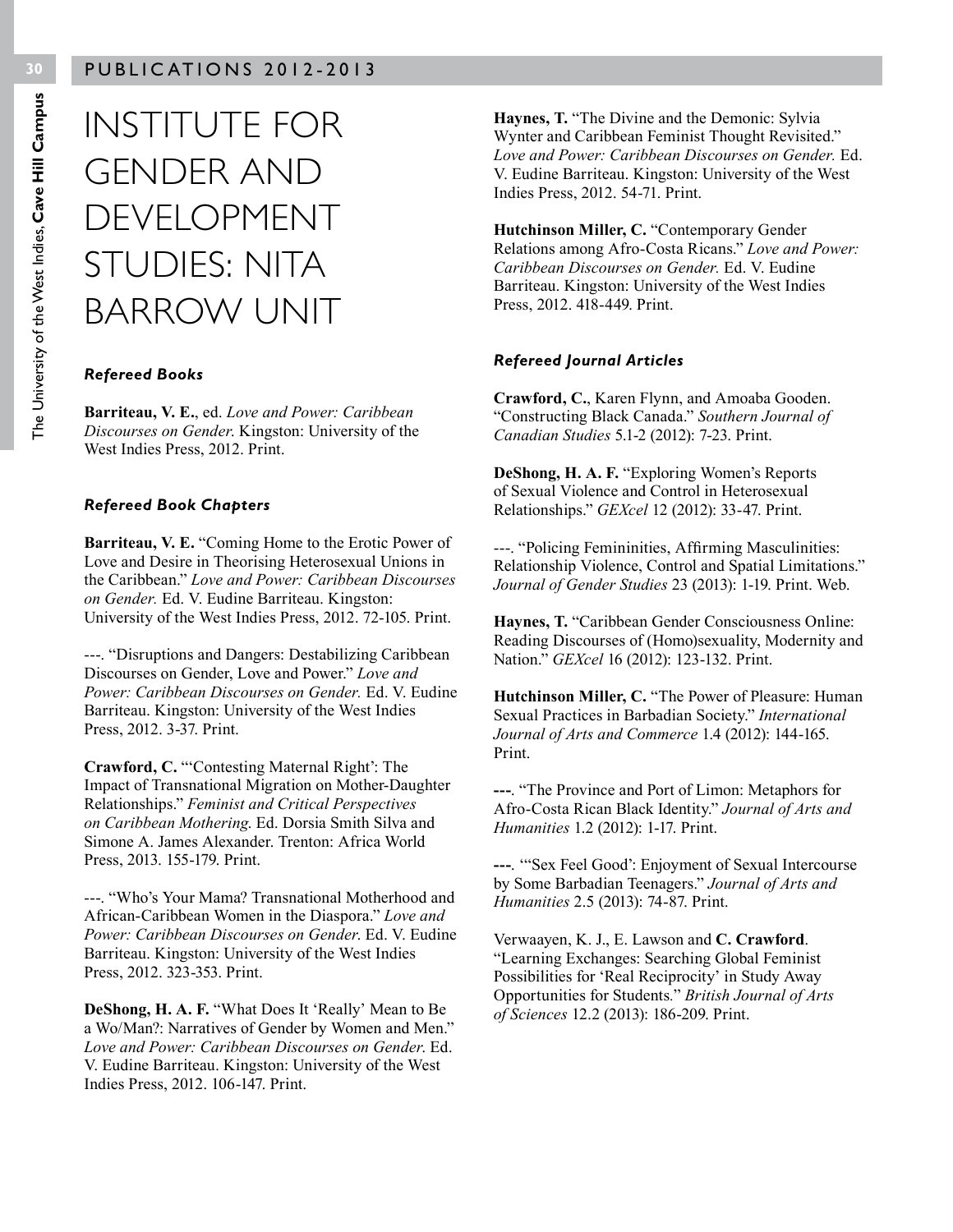#### *Book Reviews*

**Haynes, T.** Rev. of *Sex and the Citizen: Interrogating the Caribbean,* ed. Faith Smith. *Gender, Sexuality & Feminism.* 1.1 (2013): 91-92. Web.

#### *Newspaper Articles*

**Haynes, Tonya**. "Can Feminism Catch a Fire in the Caribbean?" *Stabroek News* 25 June 2012. Print.

**---**. "This Is Why I'm Feminist." *Outlish Magazine*  18 June 2012. Web.

# NON-TEACHING DEPARTMENT

#### **MAIN LIBRARY**

#### *Refereed Conference Proceedings*

**Iton, I.**, and A. Iton. "Information Literacy: A Proposed Conceptual Framework for Agribusiness Education Reform in the Caribbean." *Agribusiness as the Pathway to Sustainable Agricultural Development*  in the Caribbean: Proceedings of the 29<sup>th</sup> West Indies *Agricultural Economics Conference.* Ed. Neela Badrie and Wayne Ganpat. St. Augustine, Trinidad: UWI, Department of Agricultural Economics, 2012. 142-157. Print.

#### *Non-Refereed Conference Proceedings*

**Watson, E. F.** "The Conservation and Preservation of Heritage in the Caribbean: What Challenges Does Digitization Pose?" *Proceedings of the Memory of the World in the Digital Age: An International Conference on Permanent Access to Digital Documentary Heritage*. Ed. Luciana Duranti and Elizabeth Schaffer. [Paris]: UNESCO, 2013. 661-671. Print.

#### *Other Non-Refereed Publications*

**Knight, J.** "Every Second Counts." *Chill News* May 2013. 32-33. Print.

**Lewis, J.** "The Main Library, Cave Hill, The University of the West Indies. Library Feature*.*" *The Informed Librarian*. (2012): n. pag. Web.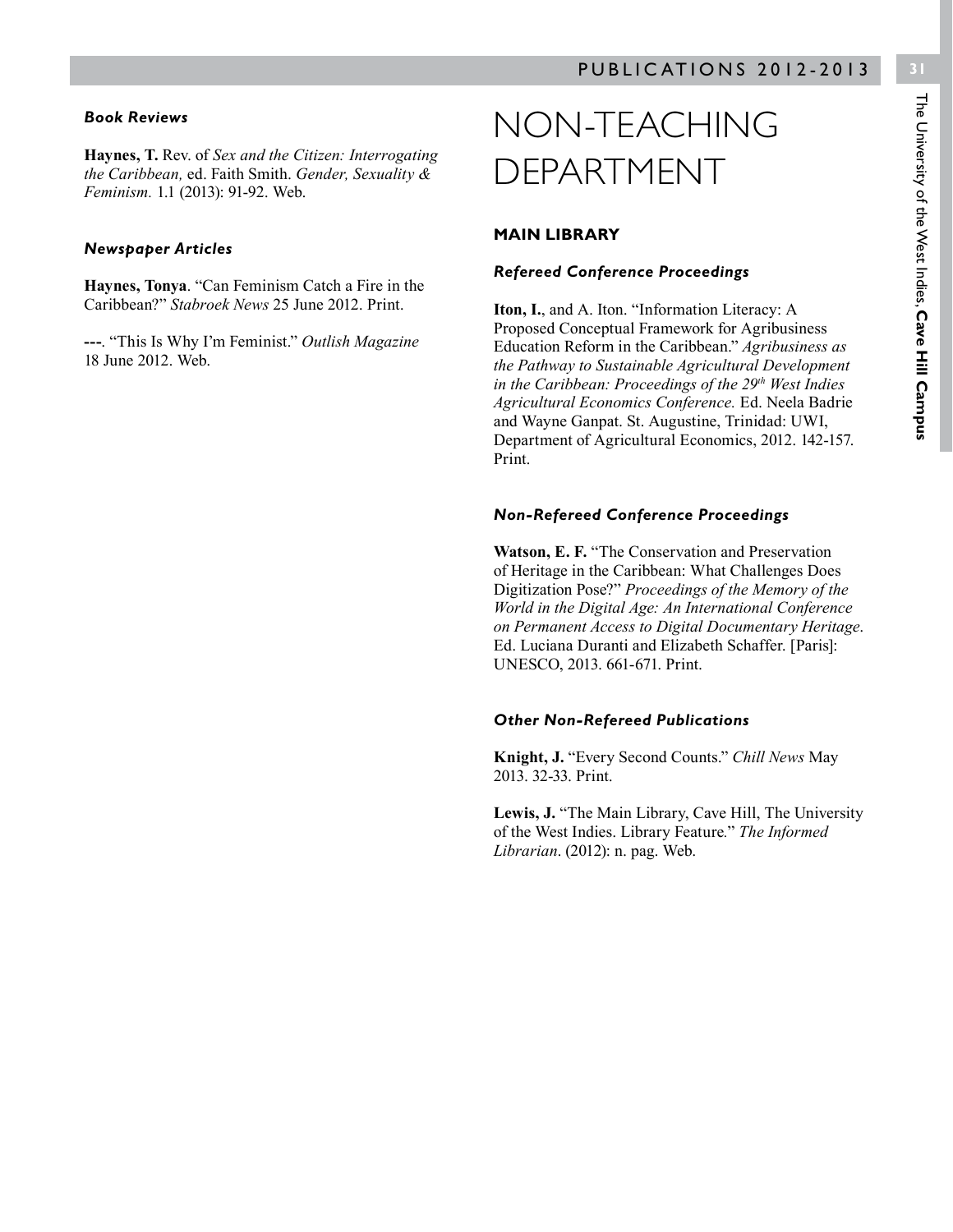**32**